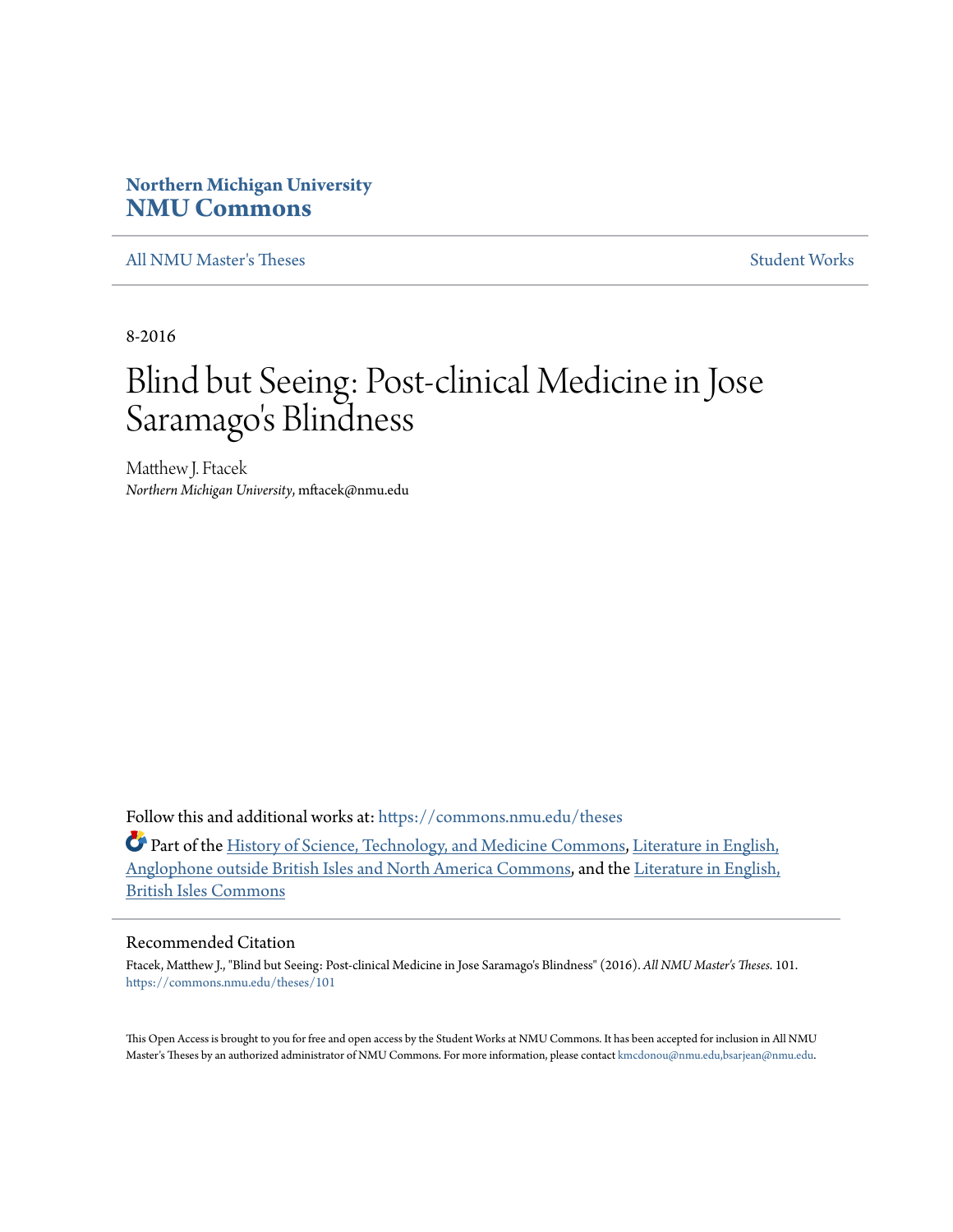# BLIND BUT SEEING: POST-CLINICAL MEDICINE IN JOSÉ SARAMAGO'S *BLINDNESS*

By

Matthew Ftacek

## THESIS

Submitted to Northern Michigan University In partial fulfillment of the requirements For the degree of

# MASTER OF ARTS

Office of Graduate Education and Research

March 2016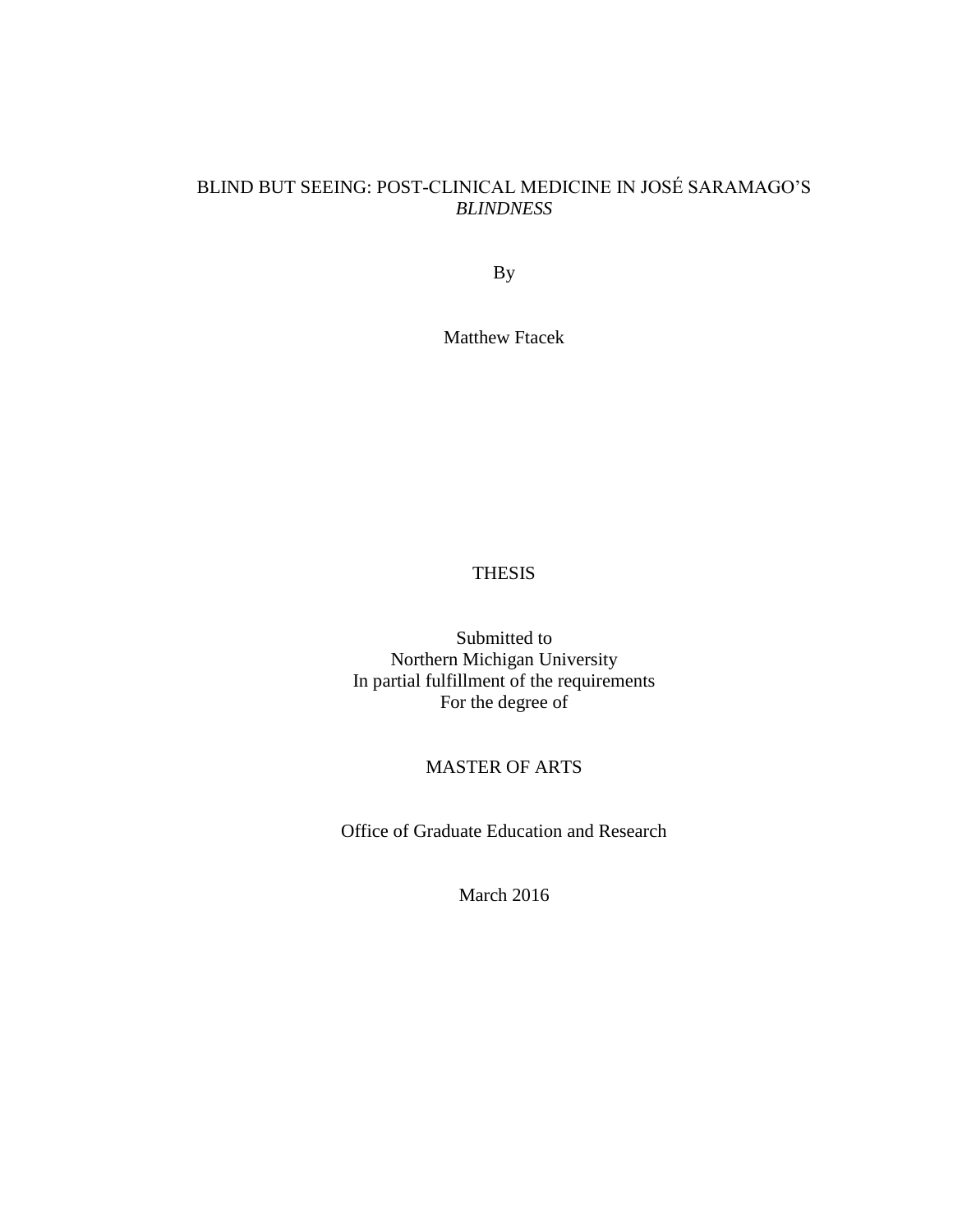## SIGNATURE APPROVAL FORM

Blind but Seeing: Post-clinical Medicine in José Saramago's *Blindness*

This thesis by Matthew Ftacek is recommended for approval by the student's Thesis Committee and Department Head in the Department of English and by the Assistant Provost of Graduate Education and Research.

| <b>Committee Chair: Russell Prather</b>                      |  |
|--------------------------------------------------------------|--|
|                                                              |  |
|                                                              |  |
| First Reader: Lisa Eckert                                    |  |
|                                                              |  |
|                                                              |  |
| Second Reader (if required):                                 |  |
|                                                              |  |
|                                                              |  |
| Department Head: Dr. Lynn Domina                             |  |
|                                                              |  |
|                                                              |  |
| Dr. Robert J. Winn                                           |  |
| Interim Assistant Provost of Graduate Education and Research |  |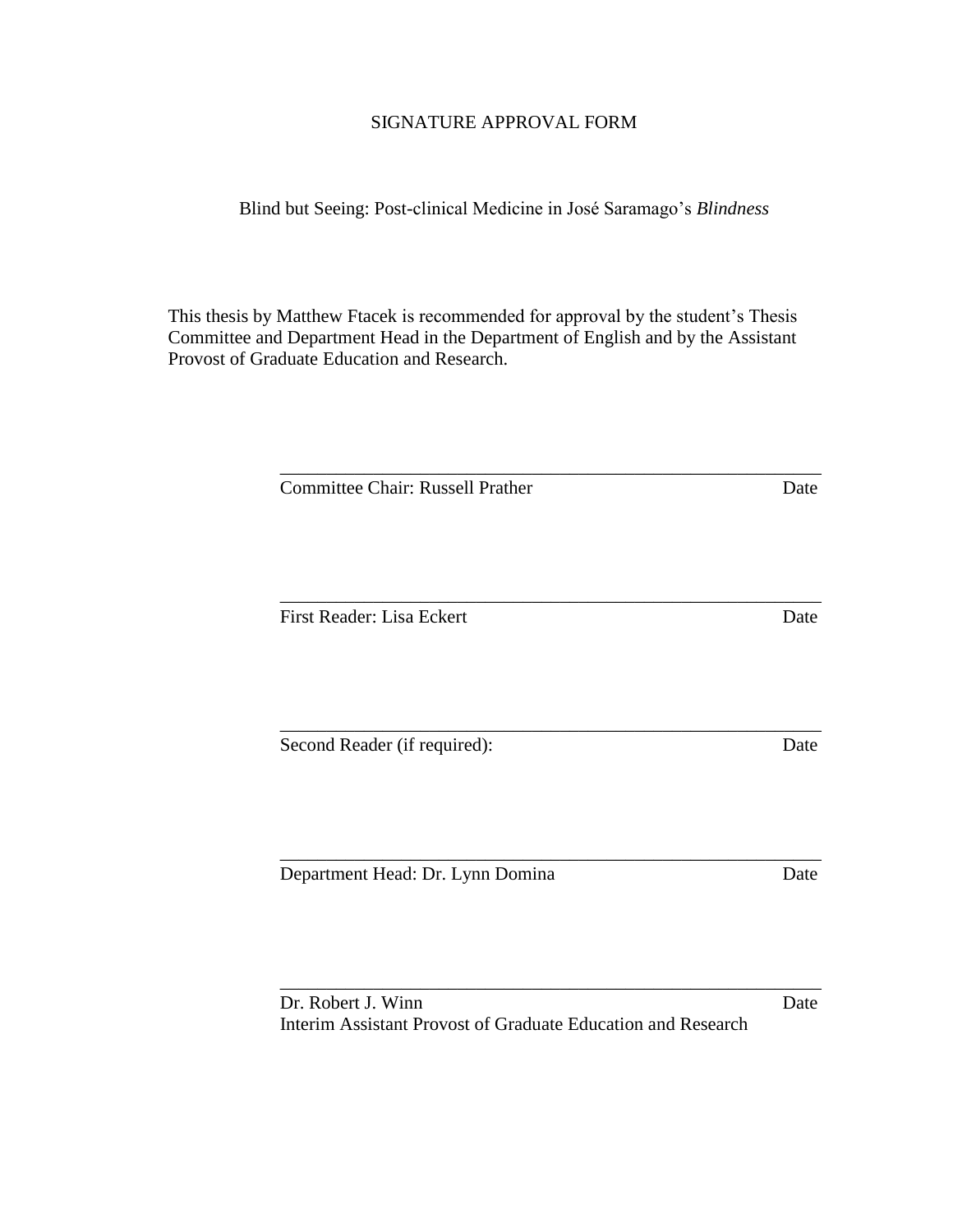#### ABSTRACT

## BLIND BUT SEEING: POST-CLINICAL MEDICINE IN JOSÉ SARAMAGO'S *BLINDNESS* By

#### Matthew Ftacek

This project examines José Saramago's *Blindness* (1996) in the context of two other narratives focused on plagues and epidemics – Daniel Defoe's *A Journal of the Plague Year* (1722) and Albert Camus' *The Plague* (1947) – each written at different points in time during the development of clinical medicine as chronicled by Michel Foucault's *Birth of the Clinic*. The paper draws heavily upon Foucault's work on clinical medicine, as well as a number of different theories of medical history, government policy, and cultural attitudes towards health and illness. The goal of the project is twofold: first, to examine how the traditional elements in narratives of plague interact with and change in the presence of the relatively new phenomenon of clinical medicine, and second, to understand how Saramago's *Blindness* reveals and critiques these changes via a term I dub *post-clinical*. This demonstrates the ability of literary plague narratives to both understand and critique the medical industry at large.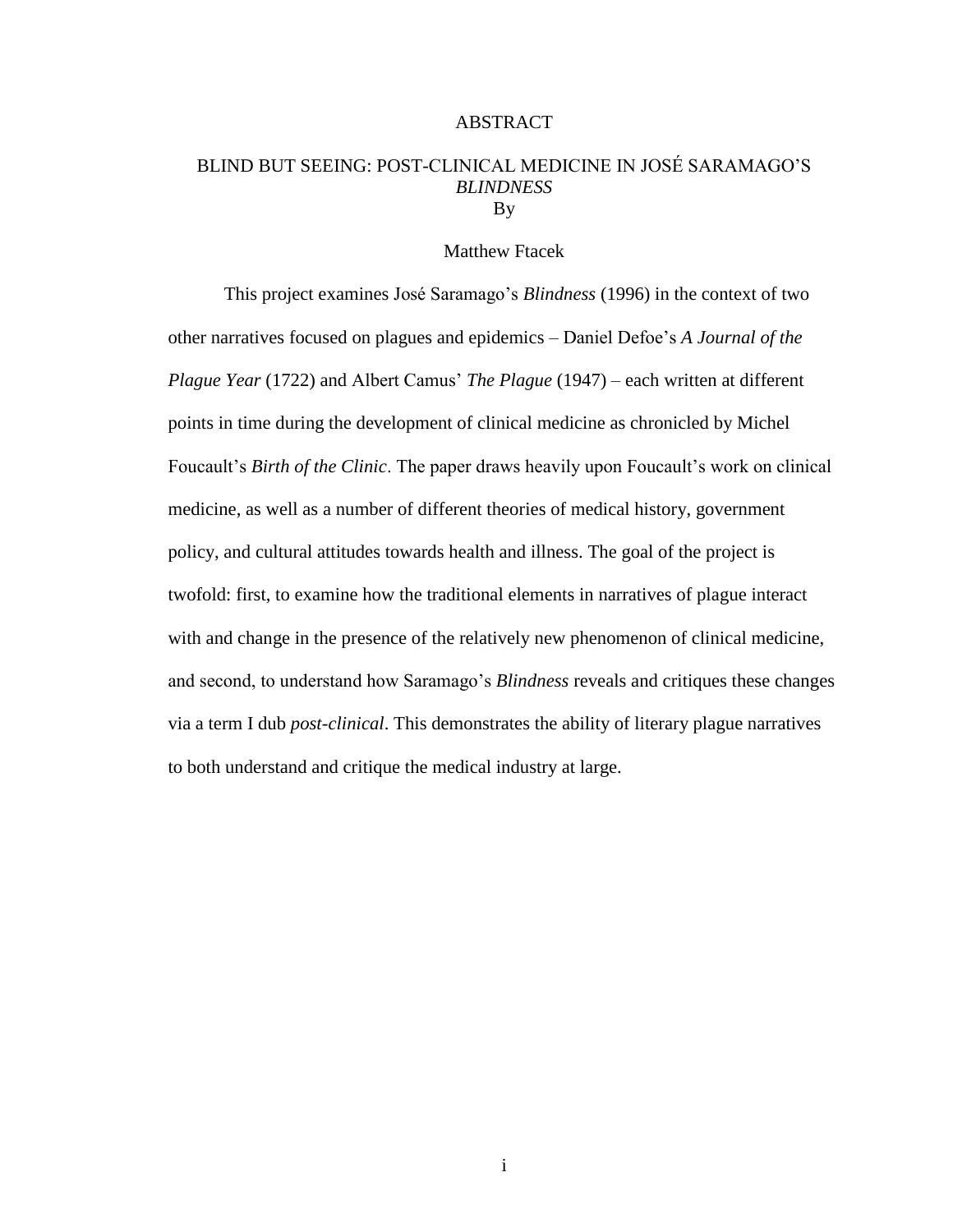Copyright by MATTHEW JONATHAN FTACEK 2016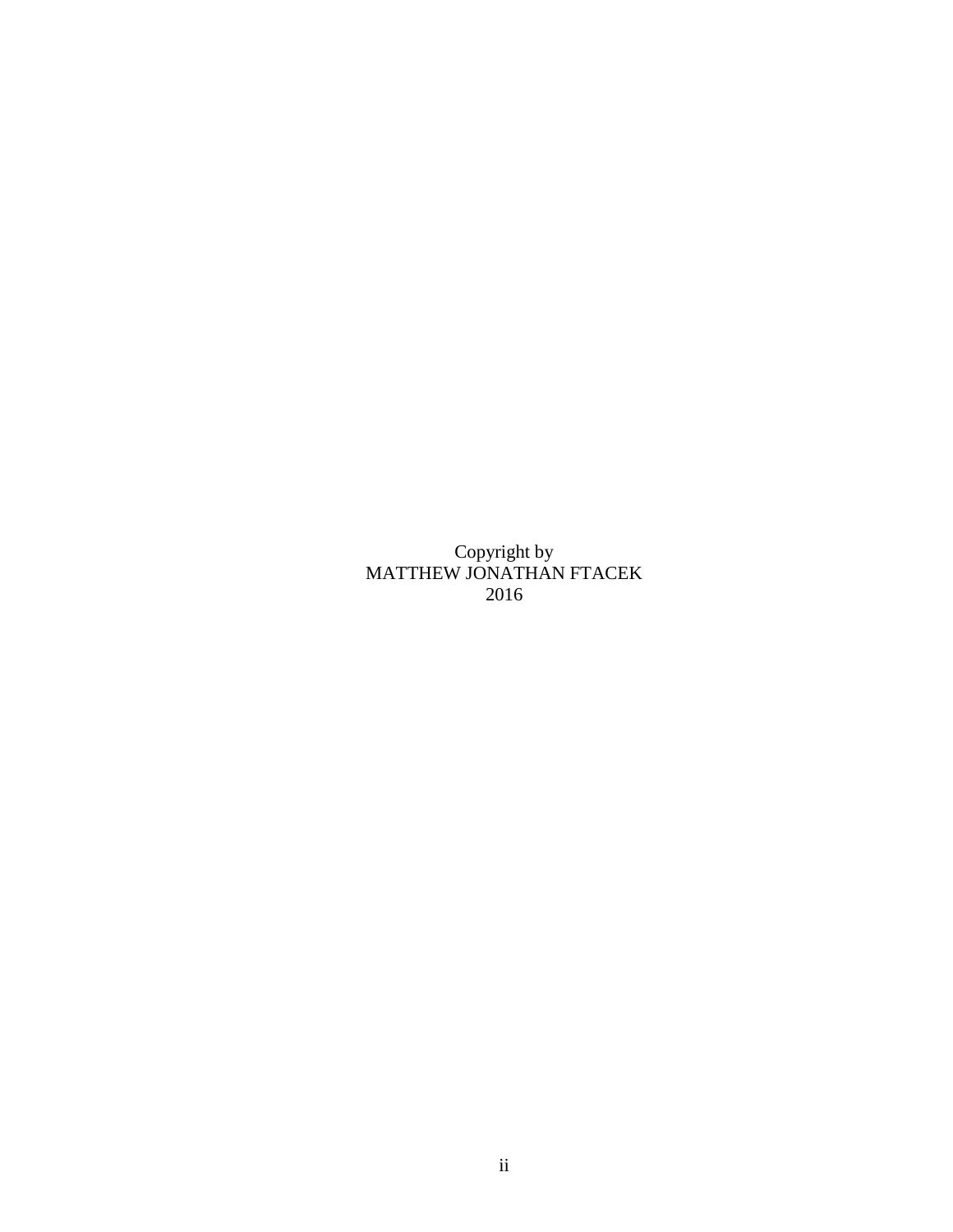#### ACKNOWLEDGEMENTS

A big thank you to my thesis director, Dr. Russell Prather, who constantly challenged and guided me into becoming a much stronger writer and scholar, and without whom this project would not exist. Thank you to my thesis reader, Dr. Lisa Eckert, whose boundless enthusiasm for theory and scholarship encouraged me on even my worst days. Thank you to Jacqueline Boucher, who offered much needed support and assistance in formatting this project. And a final thank you to my friends and family, who listened to me talk about epidemiology and hospital layouts without complaint, and who loved and supported me in everything I did.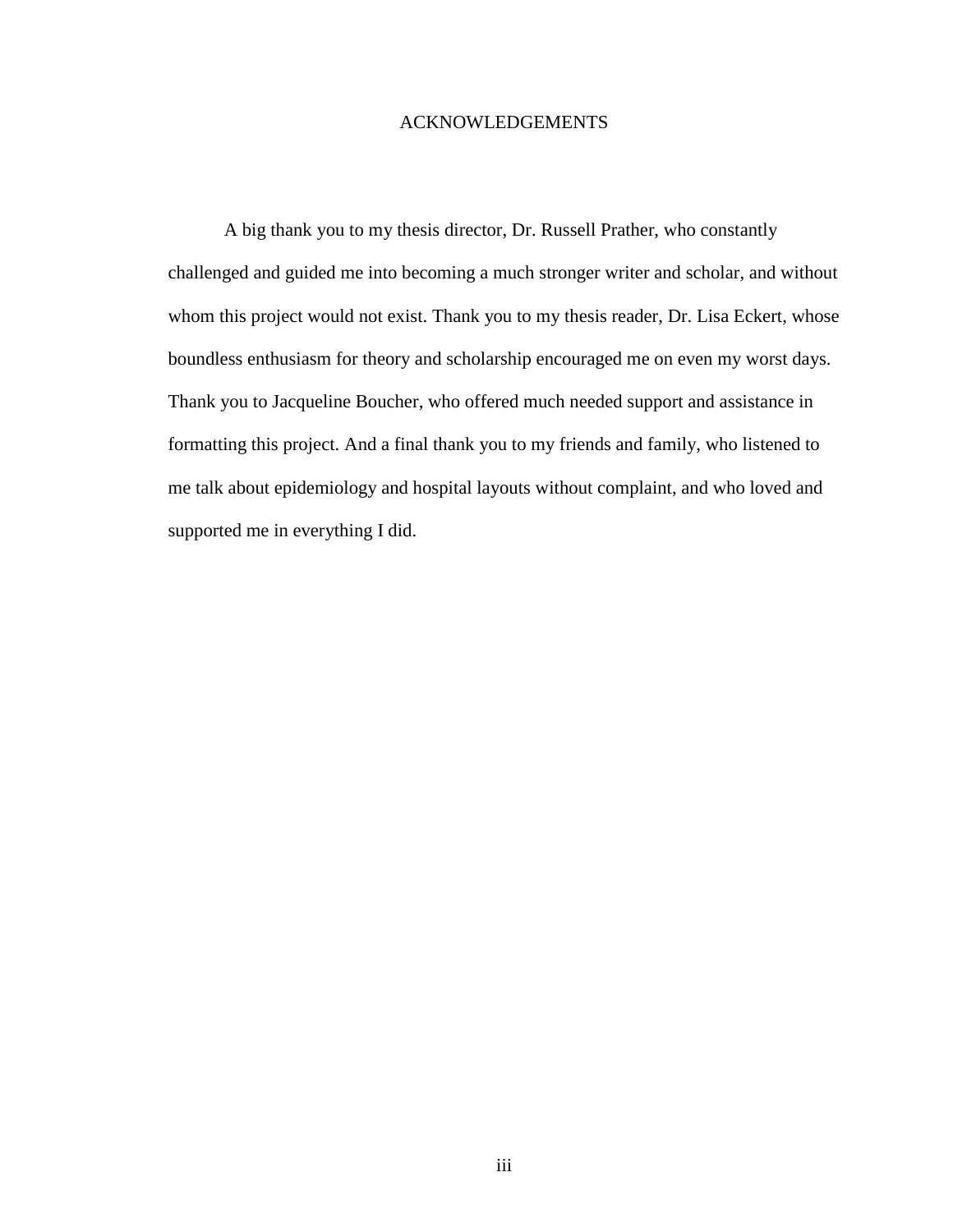# **TABLE OF CONTENTS**

| "The Old Age of the Clinic:" Clinical Medicine in Plague Narratives  20 |
|-------------------------------------------------------------------------|
|                                                                         |
|                                                                         |
|                                                                         |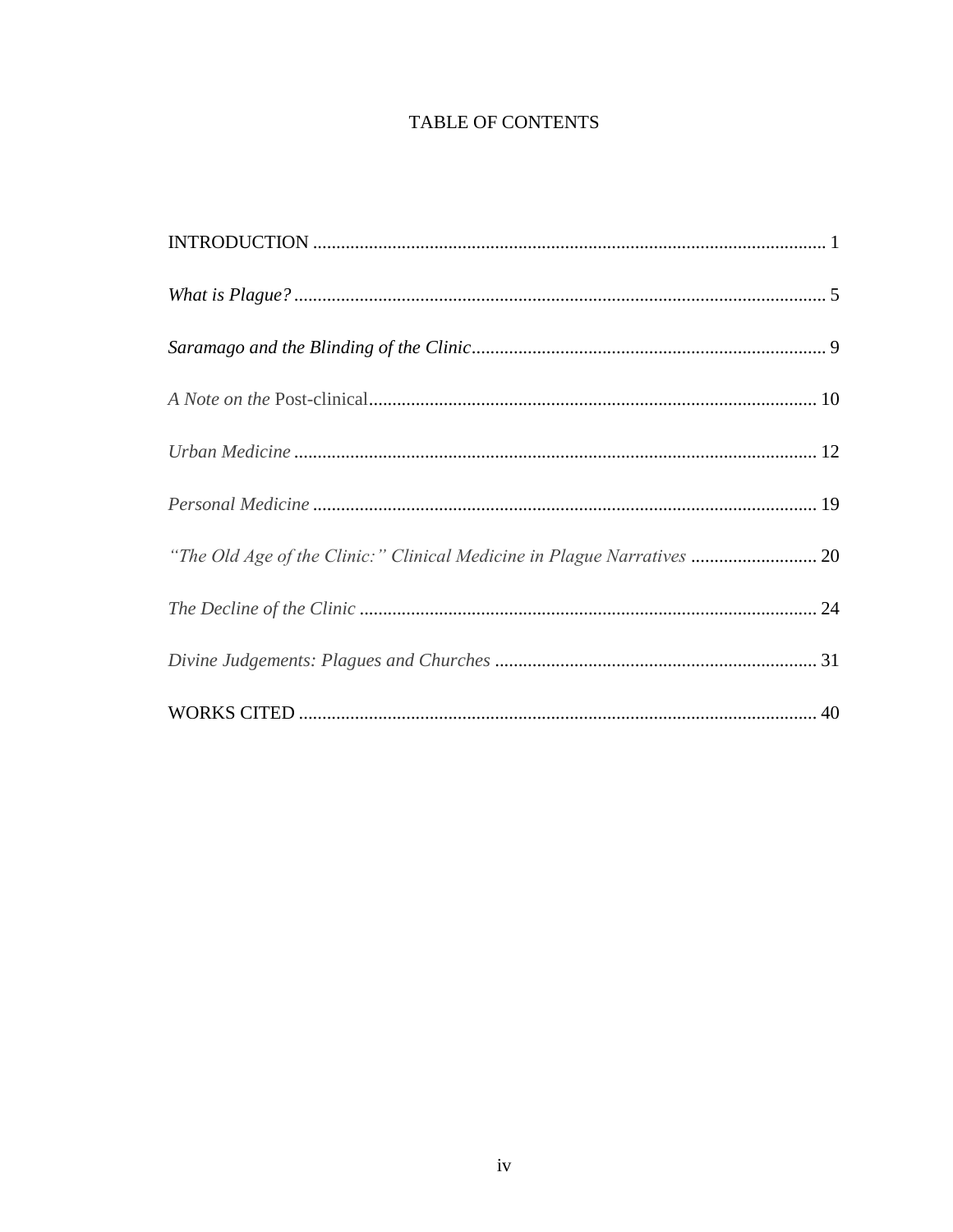#### INTRODUCTION

While the roots of plague literature are incredibly deep – indeed, Rene Girard claims that "the theme [of the plague] spans the whole range of literary and nonliterary genres," and that it "is older than literature…since it is present in myth and ritual in the entire world" – this essay focuses on a period that began in the eighteenth century when, as Foucault describes it, "[m]odern medicine…fixed its own date of birth" (xii). This period, in which medical discourse began to change and organize itself under principles of objectivity and observation, gives rise to medicine as we understand it today, complete with vast networks of certification, government oversight, and rigorous, standardized practice. It is in this time period that we also begin to find what Foucault calls the "medical gaze," a metaphorical device that casts the doctor, indeed the whole clinical system, as an objective site of knowledge, and reduces the patient to a mere body, a problem to be solved rather than an individual.

Indeed, the concept of the medical gaze is one of Foucault's most influential ideas, finding its way into the discourse of historians, anthropologists, sociologists, and even doctors themselves. The medical gaze is perhaps also one of Foucault's more difficult concepts to wrestle with, its wide applications reflective of its slippery, mutable definition. In some sense, the medical gaze is an aesthetic practice. The clinic has a concept of the ideal body, one capable of certain physical movements, free of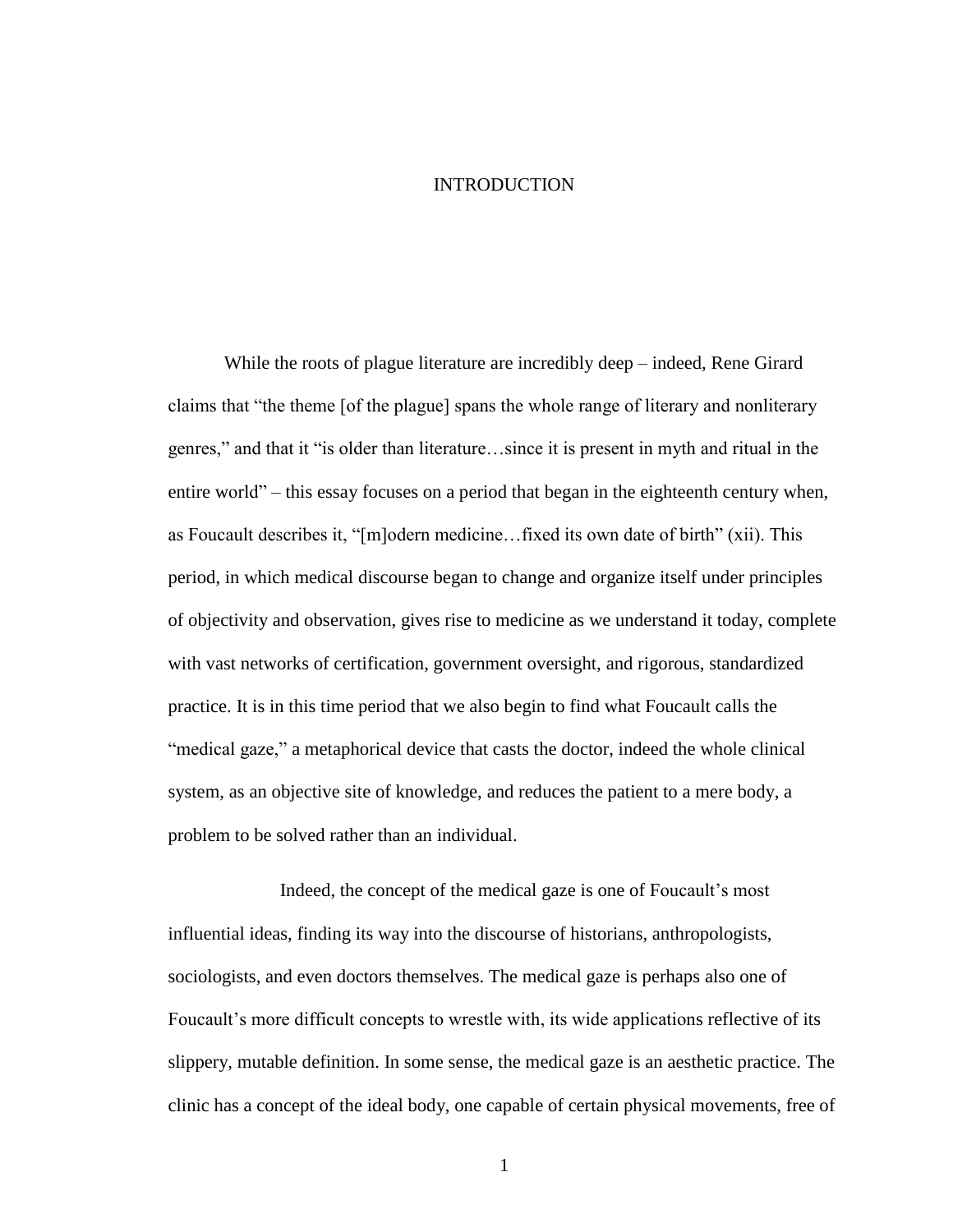certain microorganisms while containing others – free of pathogens, for example, while still housing beneficial gut flora. When a doctor examines a patient, this ideal body acts as an overlay on the patient's real body, and deviance from the ideal can be noted and cured. The medical gaze might be better understood through the idea of "the normate," a term coined by Rosemarie Garland-Thomson to describe the ideal, "normal" human against which all humans are compared. Garland-Thomson notes that the normate "describes only a minority of actual people" (*Extraordinary Bodies* 8). The birth of the clinic is not *just* about a new medical philosophy that privileged the examination of patient bodies over the application of historical knowledge or theology, but about the reorganization of medical knowledge around a common grammar of the body, "allowing one to *see* and *say* [sic]" what was once invisible or misunderstood (*The Birth of the Clinic* xii).

Still, Foucault is quick to note that the reorganization of medical knowledge, and by extension the gaze, is "not simply of a historic or aesthetic order" (*The Birth of the Clinic* xiv). While clinical medicine relies on a common language, a sort of normative understanding of the human body, that does not necessarily mean that the gaze is reductive. That is, while the clinic does go through a dehumanizing motion – ignoring the patient's individuality in order to correct and cure any deviance in the body – it doesn't simplify problems of health and disease. Rather, the medical gaze is one that seems to have added nuance to the practice of diagnosis. As Foucault describes the process:

> A subtle perception of qualities, a perception of the differences between one case and another, a delicate perception of variants – a whole hermeneutics of the pathological fact, based on modulated, coloured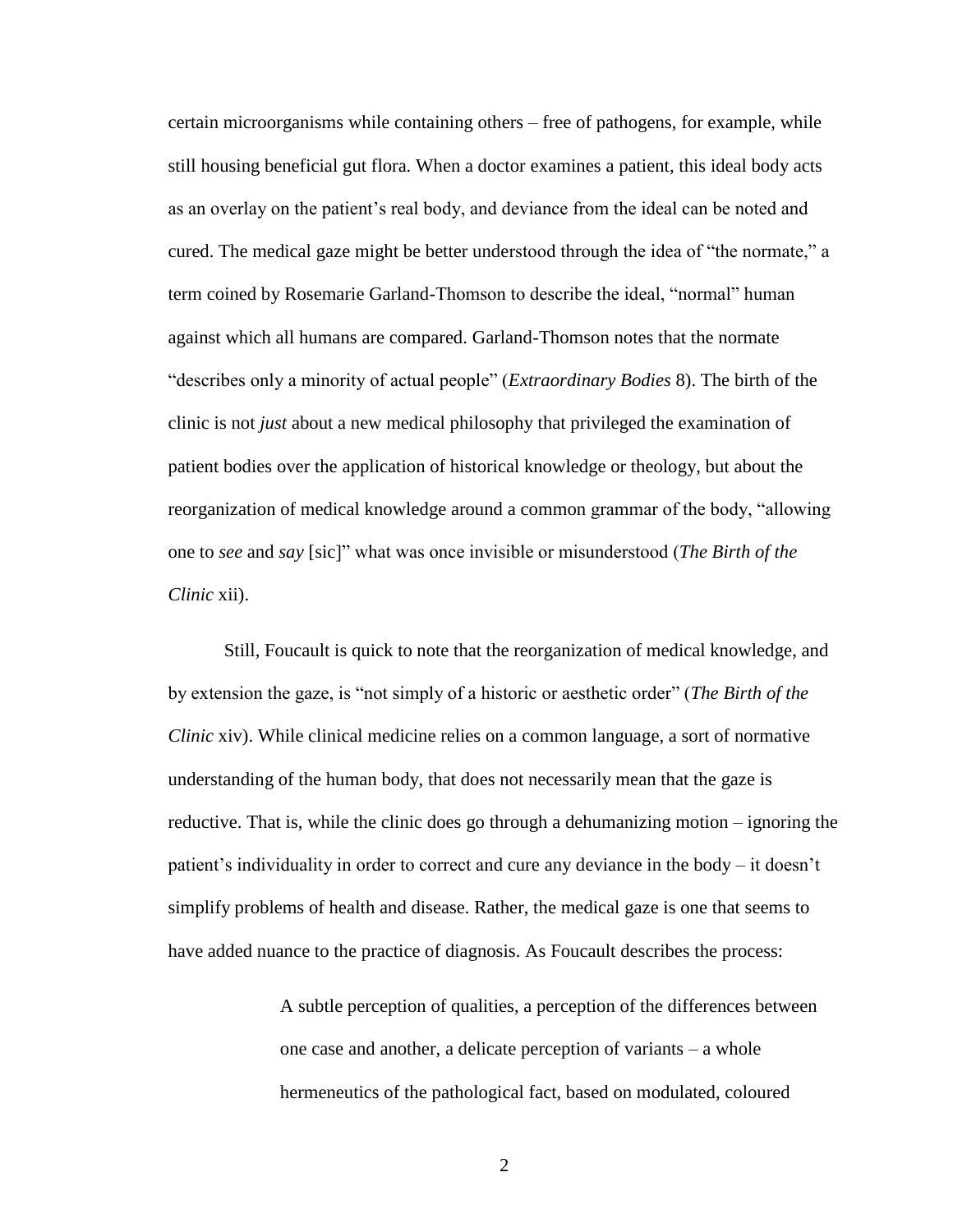experience, is required; one should measure variations, balances, excesses, and defects. (*The Birth of the Clinic* 14)

A common language of medicine and a clinical ideal of health only arise because the medical gaze has created a complex understanding of health. The clinical gaze is dehumanizing, but, similar to other forms of power Foucault examined over his career, it is *productive*; it creates new understanding and the means to act on that understanding.

Finding the clinic and its medical gaze in the literature of plagues and epidemics becomes a complicated task. In some sense, the rise of clinical medicine is related to the downfall of many infectious diseases. "The plague," Foucault notes in his lecture "The Birth of Social Medicine," "faded away in the course of the eighteenth and nineteenth centuries…" (134). The very narrative of the plague is threatened by the presence of the clinic, which likely helps explain why plague seems to become a less popular narrative device after the eighteenth century. Nevertheless, plague narratives do not disappear entirely with the introduction of the clinic, though they do seem to take on a different character. Plague literature, a genre largely written by and for laypeople rather than doctors or other medical professionals, begins to display subtle changes from its historical roots.

The clinic in plague literature is of particular interest for the complications it brings to the field. On one hand, plagues have haunted the creative works (not to mention the real, physical bodies) of humans for millennia, as evidenced by the examples listed above, and clinical medicine has been more effective at curing and preventing epidemics than any other medical philosophy or treatment in written history. In this regard, the clinic acts as a sort of savior in plague narratives, staving off the devastation of pre-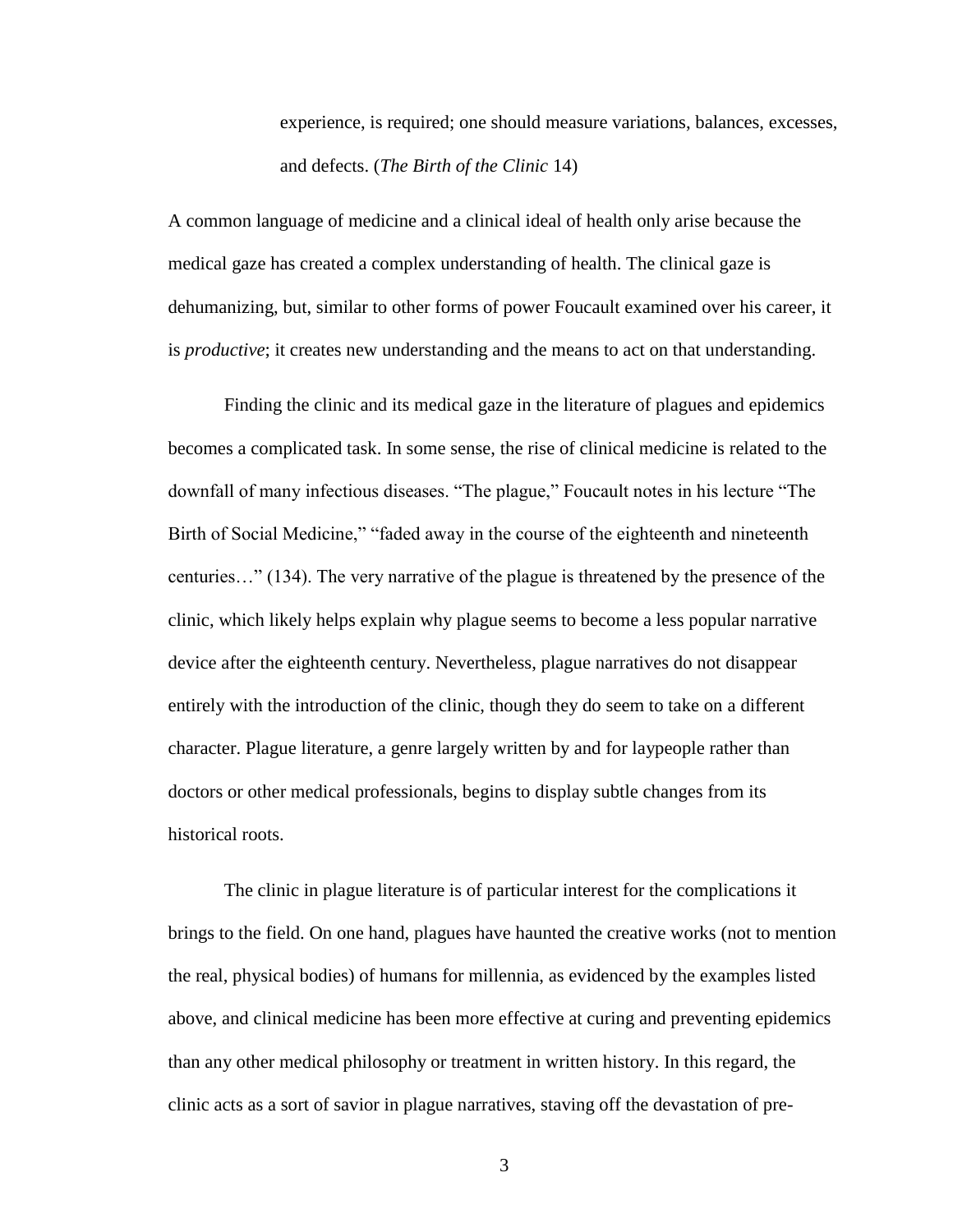clinical epidemics such as The Black Death. On the other hand, the clinic is often portrayed as a vast network of anonymous people and institutions, treating human patients as faceless bodies, mere numbers in an endless quest for health. The clinic thus turns from savior to tyrant, acting as an all-encompassing philosophy in which imperfect bodies – the ill, the disabled, the deviant, the mad – *must* be diagnosed and treated. It is this dual nature of clinical medicine that makes it so fascinating, its ability to be so overbearing and terrifying even as it saves humanity from the diseases that have so long spelled the end of so many lives. Indeed, the clinic has become so embedded in how Western societies view health and medicine that it is almost impossible to ignore in accounts of plague, fictional or otherwise.

This paper will examine the role of the clinic in plague literature, from the early, formative days of clinical medicine in the mid-eighteenth century to the cutting edge of medicine in the late twentieth and early twenty-first centuries. More specifically, this paper will examine a critique and movement beyond clinical medicine present in José Saramago's *Blindness* (1996). Using two other plague narratives – Daniel Defoe's *A Journal of the Plague Year* (1722) and Albert Camus' *The Plague* (1947) – I will first examine how traditional metaphors and concepts surrounding the idea of the plague appear in literature, and how the presence and growth of clinical medicine alters or complicates these traditions. Then, I will compare these depictions to those in *Blindness*, revealing the ways in which Saramago effectively critiques the clinic and its medical gaze, and offers a movement beyond the clinic as an all-encompassing medical philosophy.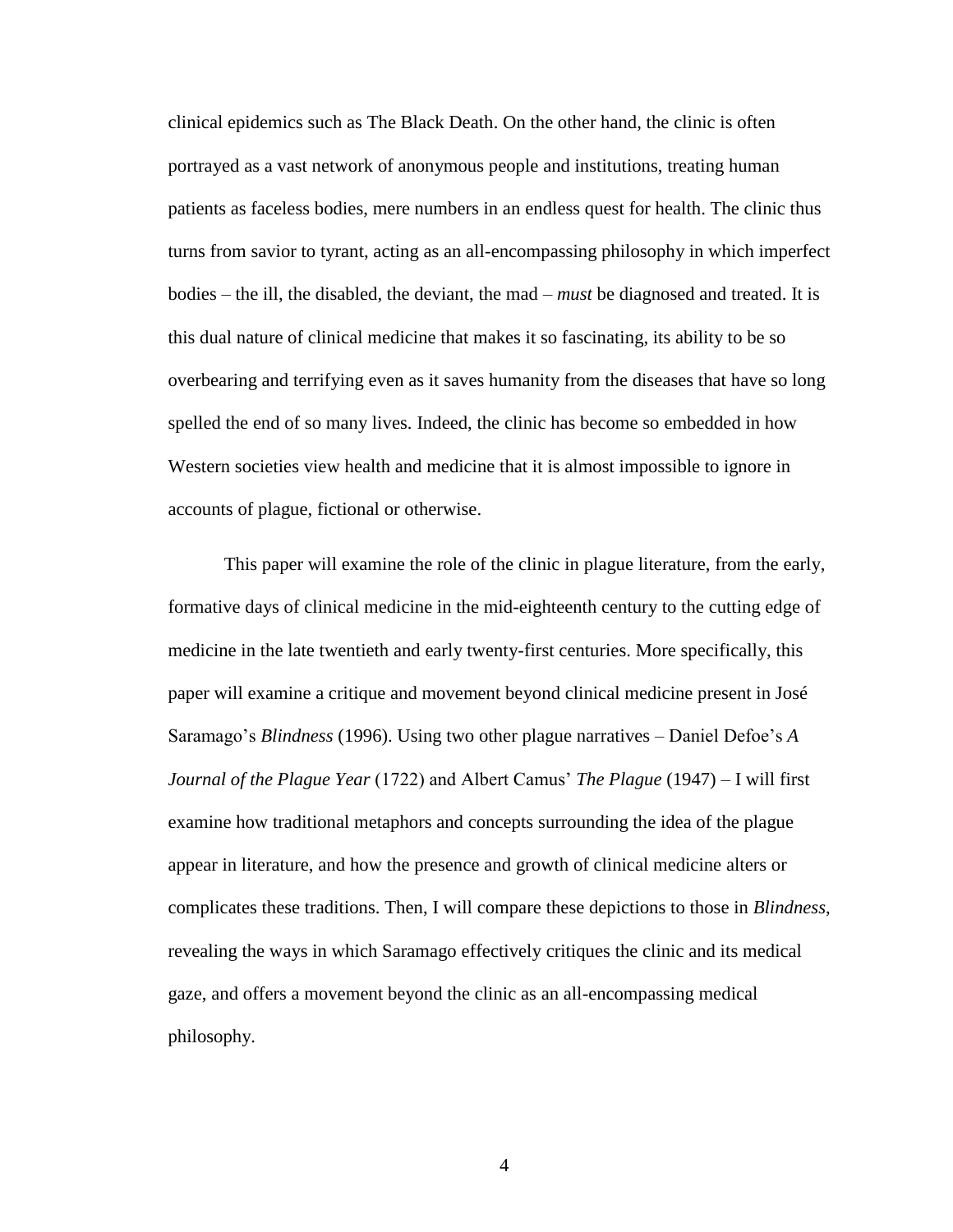José Saramago's *Blindness*, both published and set in the mid 1990s, brings the study of plague narratives through the full course of the development of the clinic to the modern day. Fittingly, the metaphorical implications behind the novel's mysterious plague of blindness come into full conflict with the medical gaze. Removing any possible way of creating or accessing medical knowledge – first by removing the visual senses of the protagonists and later by resisting any attempt to rationalize or otherwise place the novel's titular illness within the body of clinical knowledge – Saramago directly critiques the clinic and its gaze. *Blindness* is, in a sense, "post-clinical," playing off Foucauldian ideas of sight as a mechanism first for gaining knowledge and later for maintaining power. Further, *Blindness* also resists the urge to return to the pre-clinical by examining the role of faith and organized religion in traditional plague narratives. By critiquing the pre-clinical alongside the clinical, Saramago critiques all the avenues of understanding and treating plagues commonly found in Western literature. Saramago creates a plague without cause or cure, essentially setting up an unsolvable conflict, and in doing, manages to resist the clinical gaze just as quickly as he invokes it.

#### *What is Plague?*

Before examining the ways that Saramago uses traditional elements of plague narratives in his critique of clinical medicine, it would be useful to briefly review the history and definitions of 'plague' in pre-clinical literature. For at least as long ago as the writing of *The Peloponnesian War*, in which Thucydides describes "the basic calamity" of an epidemic ravaging Athens, mass outbreaks of disease have been talked and written about in remarkably similar ways. Where Thucydides describes "feverish sensations in the head," "vomiting of…bilious substance[s]," and "innards [that] burned" (76-77),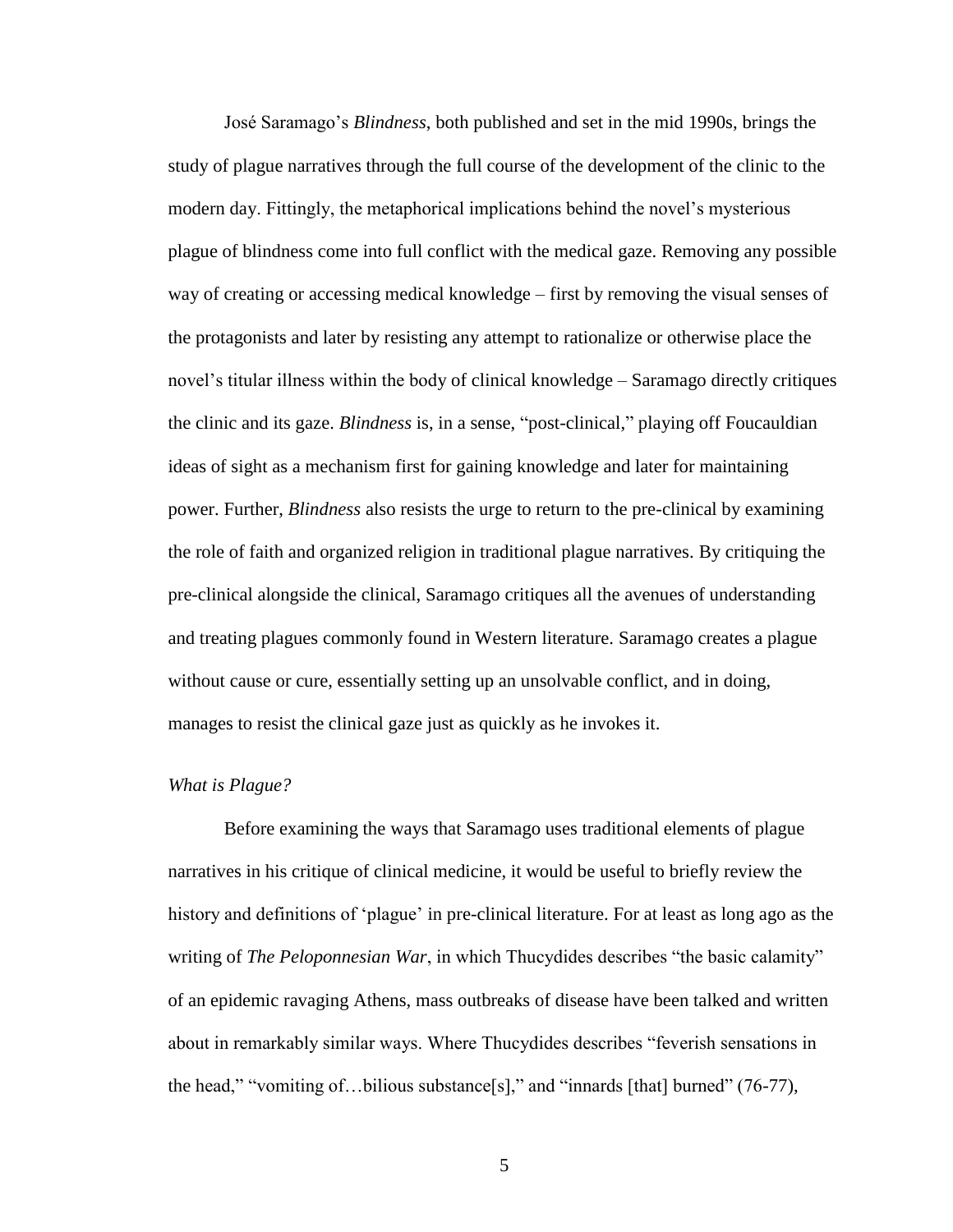Daniel Defoe<sup>1</sup> mentions "fevers, vomiting, headaches, pains and swellings" (Defoe 152); where Thucydides claims that some survivors of the Plague of Athens "also lost their eyes" (77), José Saramago creates a whole narrative about a blindness-causing plague; and where Thucydides notes the absence of birds and other carrion animals in Athens, Albert Camus alludes to that same city in *The Plague*, contrasting the momentary tranquility of Oran with "Athens, a charnel-house reeking to heaven and deserted even by the birds (Camus 39).

Indeed, the "course of the disease" as described by Thucydides is one that would find its way into many accounts of epidemics throughout the centuries. Far from merely encompassing a set of symptoms, Thucydides engages with the concept of "plague" (used here in a general sense and not to refer to bubonic plague specifically), a term that connotes a wide variety of bodily suffering and deformity, religious theory and divine judgement, social struggle, and general discord.

The distinction between plague as a literary device and as a real world disease can be hazy one. Still, the distinction must be made. In the literary sense, plague can refer to a wide variety of disease, albeit ones that share some common factors. The typical plague narrative, while it may focus on an individual or small group, almost always features an epidemic or at least a communicable disease. Therefore, not only bubonic plague but, typhoid fever, Ebola or AIDS may all be likely candidates for "plague," while something like cancer may not. Likewise, the theological and sociological underpinnings behind plague narratives support an idea of collective punishment and suffering. The disease

 $\overline{a}$ 

 $<sup>1</sup>$  For a more complete comparative analysis of Thucydides and Defoe see Catherine Rubincam's article</sup> "Thucydides and Defoe: Two Plague Narratives."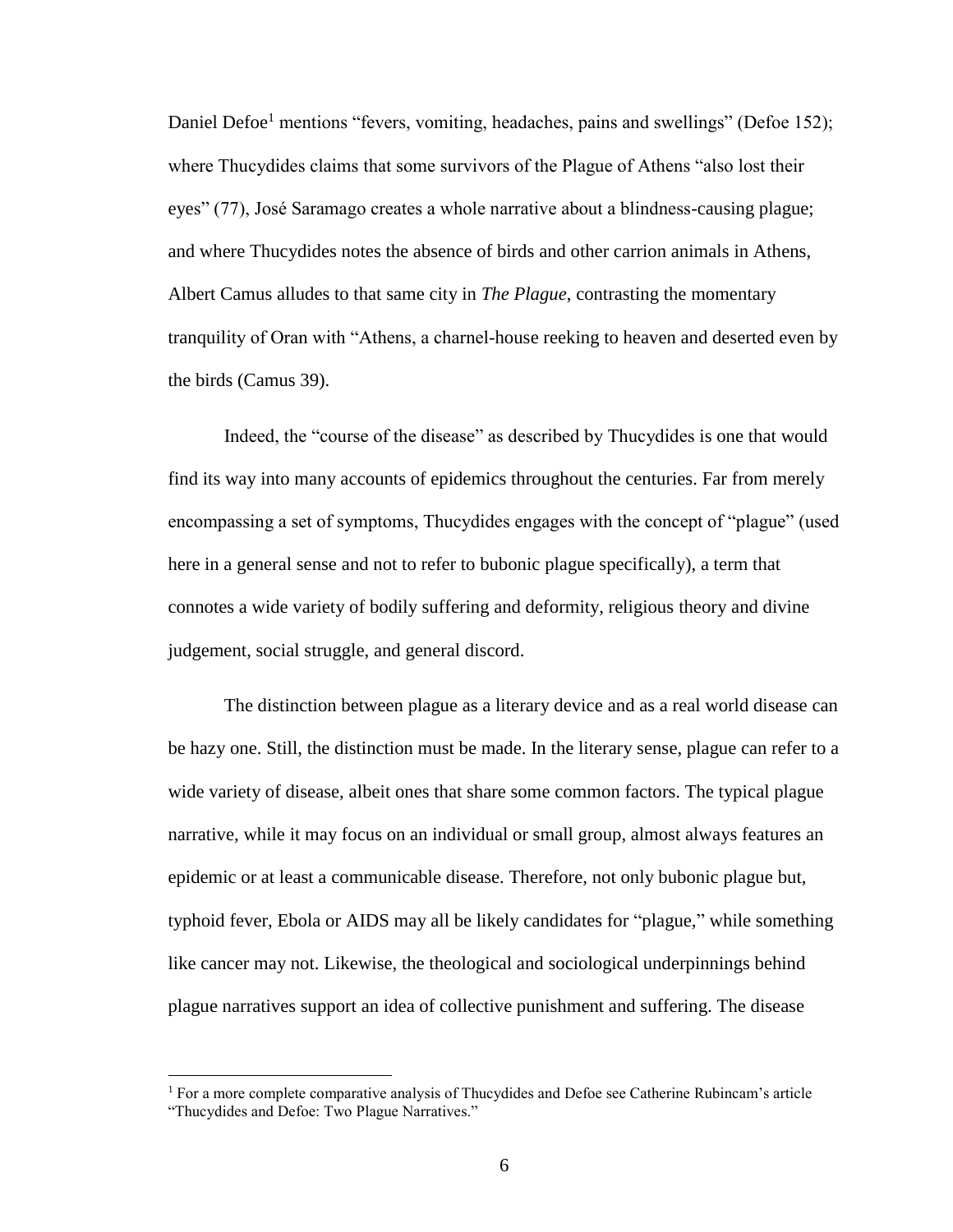typically reflects on the sins of a whole society, and not just an individual. In this way, AIDS, which has been sometimes been cast as a reflection upon gay communities, fits the plague narrative while the similarly transmitted syphilis, which historically has been seen as result of individual sin or weakness, does not.

Further still, the diseases most likely to be thought of as plague are not "simply fatal," in Susan Sontag's words, but are those that "transform the body into something alienating" (133). Plague narratives, including those focused on in this paper, tend to give seemingly gratuitous treatment to swellings, bleeding, blindness, and indeed all manner of horrific bodily transformations. *Blindness* is a curious exception here, as the novel's plague doesn't transform the body in any apparent physical way, although it does rob its victims of sight. Narratives of the plague, then, are tied into ideas about disability, about social stigmatization, and about the nature of what it means to be human. At its most realistically grounded, this might be represented as a loss of physical ability, as in Phillip Roth's *Nemesis*, in which a community of children suffer paralysis from a polio epidemic, while at its most extreme it might manifest as full-on monstrosity, as in Max Brooks' novel *World War Z* and other modern zombie tales. At any rate, the transformative qualities of the plague tend to be the most disturbing among those portrayed in plague narratives. Death, it would seem, is not punishment enough.

In many aspects, the traditional plague narrative is threatened by the appearance of the clinic. Clinical medicine, with its rigid adherence to empirical science and technological progress, has provided a number of healthcare techniques and products that have in many ways eliminated plague as it has been known to humanity for countless centuries prior. That is, large-scale public health monitoring, preventative vaccinations,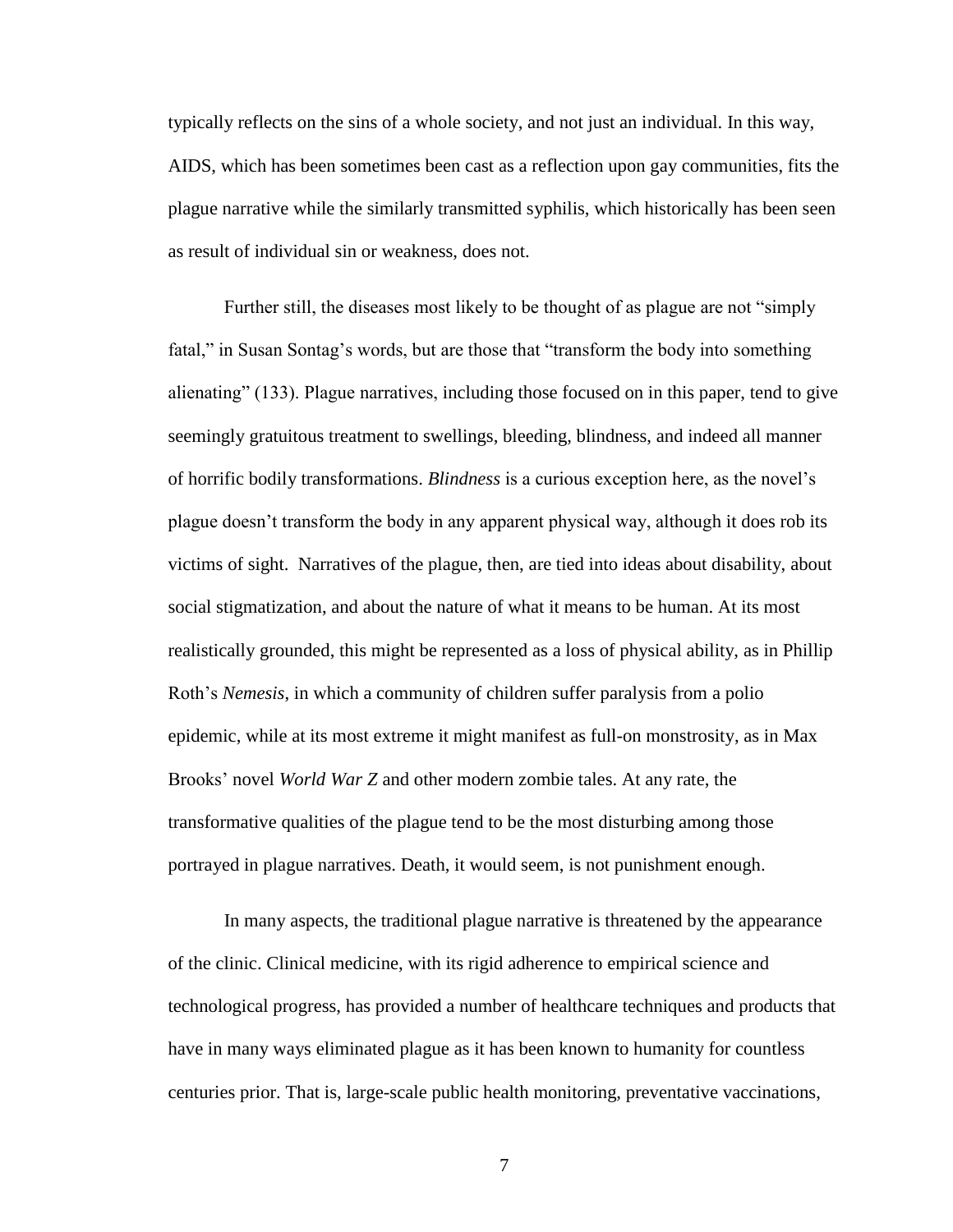and even targeted public health information campaigns have drastically cut down on the impact, both in severity and in the number of cases, of infectious disease. Indeed, bubonic plague, that iconic disease of plague narratives, is all but forgotten to the Western world thanks to clinical medicine. Still, the many traits that make up plague narratives are enduring ones, and while the nature of plague narratives might be altered by the appearance of the clinic, they are not gone entirely.

As will be revealed, many aspects of the plague narrative were in fact assumed by the clinic itself, purposefully and otherwise. The idea of divine punishment, for example, pushed out by a medical science that rarely takes divinity or religion into account, is replaced with a sense of surveillance and discipline. Likewise, the clinic seems to be inspired by or even to have coopted plague narratives' fear of transformation by rigidly seeking to cure bodies that don't fit the idea of a clinical norm. Indeed, the clinic pushes this fear of transformation even further by taking its gaze deeper, finding non-normativity and deformity even *within* an outwardly healthy body. Further, the clinic uses old fears and narratives of plagues to advance its own causes, with doctors portraying themselves and their clinical methods as the front line of defense against the epidemics that once did, and indeed still do, threaten humanity. It is with this in mind that I examine Saramago's *Blindness* in the context of two other plague narratives written and set in various periods within the birth and development of clinical medicine, starting with the proto-clinic present in Defoe's *A Journal of the Plague Year* and continuing through the more straightforwardly clinical *The Plague* by Albert Camus. The observations I make about traditional plague narrative tropes and clinical medicine in these two novels will then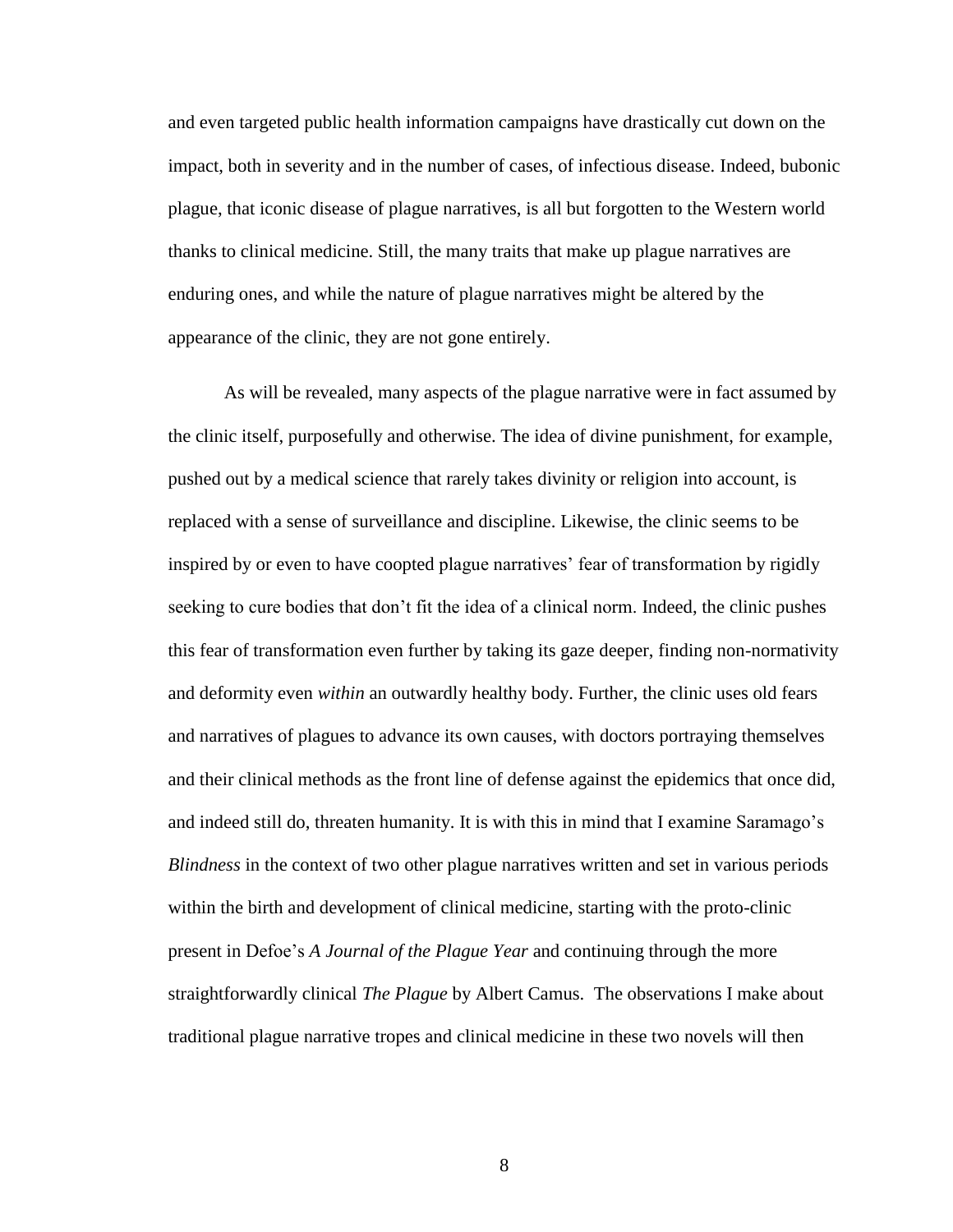inform and guide this essay as I examine the critical view of late-stage clinical medicine present in *Blindness*.

#### *Saramago and the Blinding of the Clinic*

Dealing with a fictional, sudden, and inexplicable epidemic of blindness, the novel by far represents the most fictionalized account of disease and medicine of the three novels examined in this paper. In some respects, *Blindness* seems to push the very limits of what may be called 'plague literature', at least in contrast to *A Journal of the Plague Year* and *The Plague*. Where those novels are realistic and, at least in *A Journal*'s case, historical, *Blindness* resists grounding its story in history by making its setting and characters relatively generic. The characters go unnamed, the location is unspecified, and the disease defies all explanation. Still, the character's that Saramago pits against the mysterious illness go through realistic, even clinically grounded thought processes. By examining how these clinical methods come into contact with a disease that seems to defy human knowledge itself, I will begin to reveal the novel's critique of clinical medicine.

I will look at Saramago's *Blindness* as a novel that responds to several centuries of clinical medicine and medical gaze with active, intentional resistance. Through the mechanic of blindness, both as a literal affliction that the novel's characters suffer and as a metaphor for the capacity for humans to know and understand the world, one can see the ways that *Blindness* identifies the principles of the clinic only to subvert them. Interestingly, one may also chart the physical movement of the novel's characters through the city, from the doctor's office to the asylum and to the church, as a search backward through the history of medicine – first through the methods of the clinic, then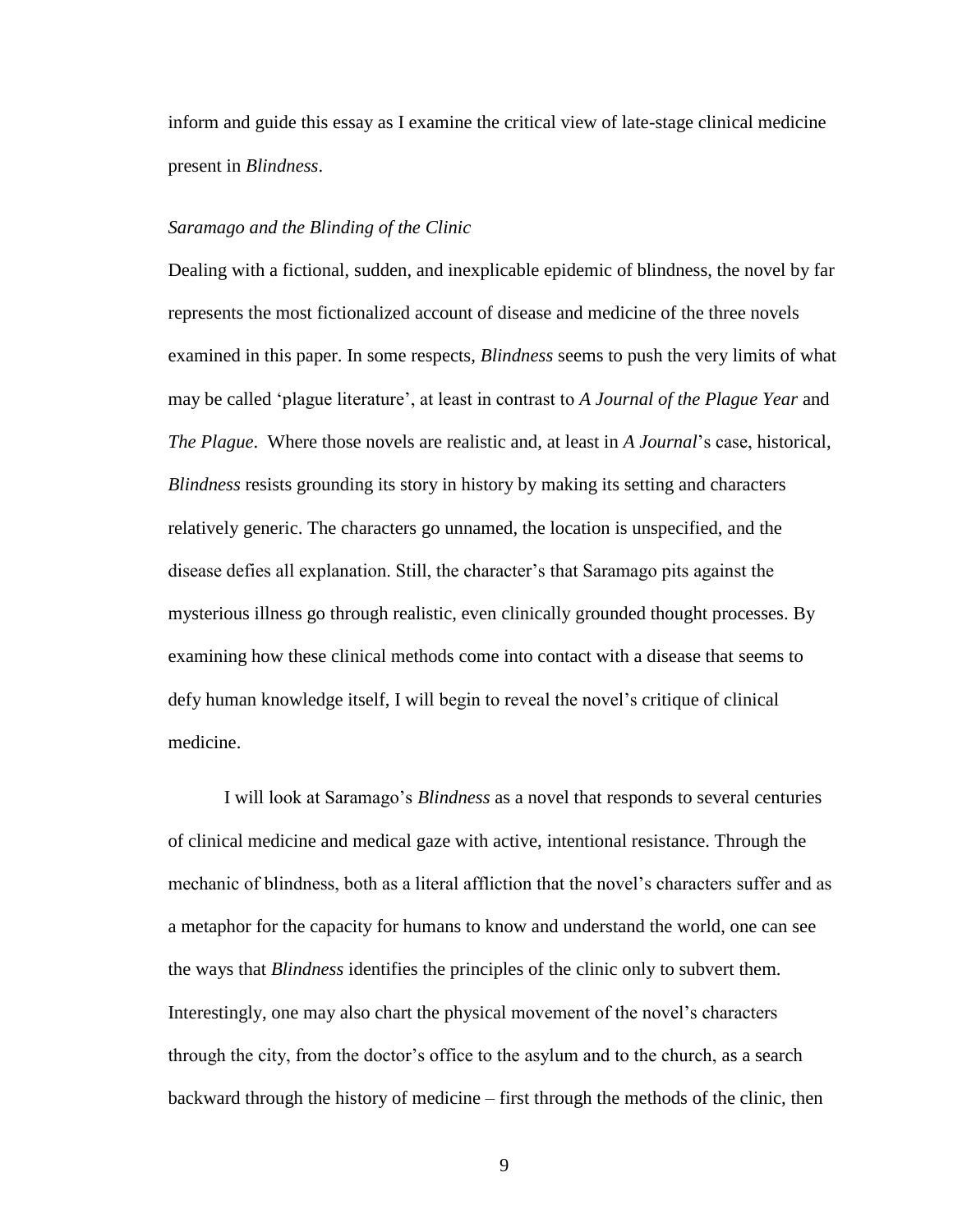later to religion and folk medicine – that ultimately results in failure. In a sense, *Blindness* occupies a unique position within the greater body of plague narrative, one that specifically critiques the tropes and history of the genre it occupies. In doing so, *Blindness* offers up a strong critique of clinical medicine, and offers a view of a world beyond clinical medicine, into a system I call *post-clinical*.

#### *A Note on the* Post-clinical

 $\overline{a}$ 

*Post-clinic* or *post-clinical* is a term that, in some respects, is meant to evoke the postmodern, and a reader might accurately substitute" post-clinical" with "postmodern" medicine. The clinic is an institution built on the sort of metanarratives<sup>2</sup> that, as Lyotard describes them, evoke ideas of steady social and scientific progress towards some orderly, one-size-fits-all ideal. The clinic is also itself a metanarrative, an interweaving of health, microbiology, bodily awareness, governmental and doctoral authority, bodily aesthetics, and indeed any number of smaller factors into one concept that Western society refers to simply as "medicine." Forms of treatment not fitting into this metanarrative, then – non-Western folk medicine, religion and spiritual healing, and son – are thus interpolated as "not-medicine." Much of the work detailing how and why clinical medicine came to take this form has already been done by Michel Foucault in his book *Birth of the Clinic*, which provides the theoretical framework for this paper. For this reason, I've used the term *post-clinical* rather than *postmodern medicine* to maintain a

 $2$  The concept of the metanarrative appears in various forms in many scholars' works. What I reference here is the idea of metanarratives laid out in Jean-Francois Lyotard's *The Postmodern Condition*, in which he notes that "[s]cience has always been in conflict with narratives."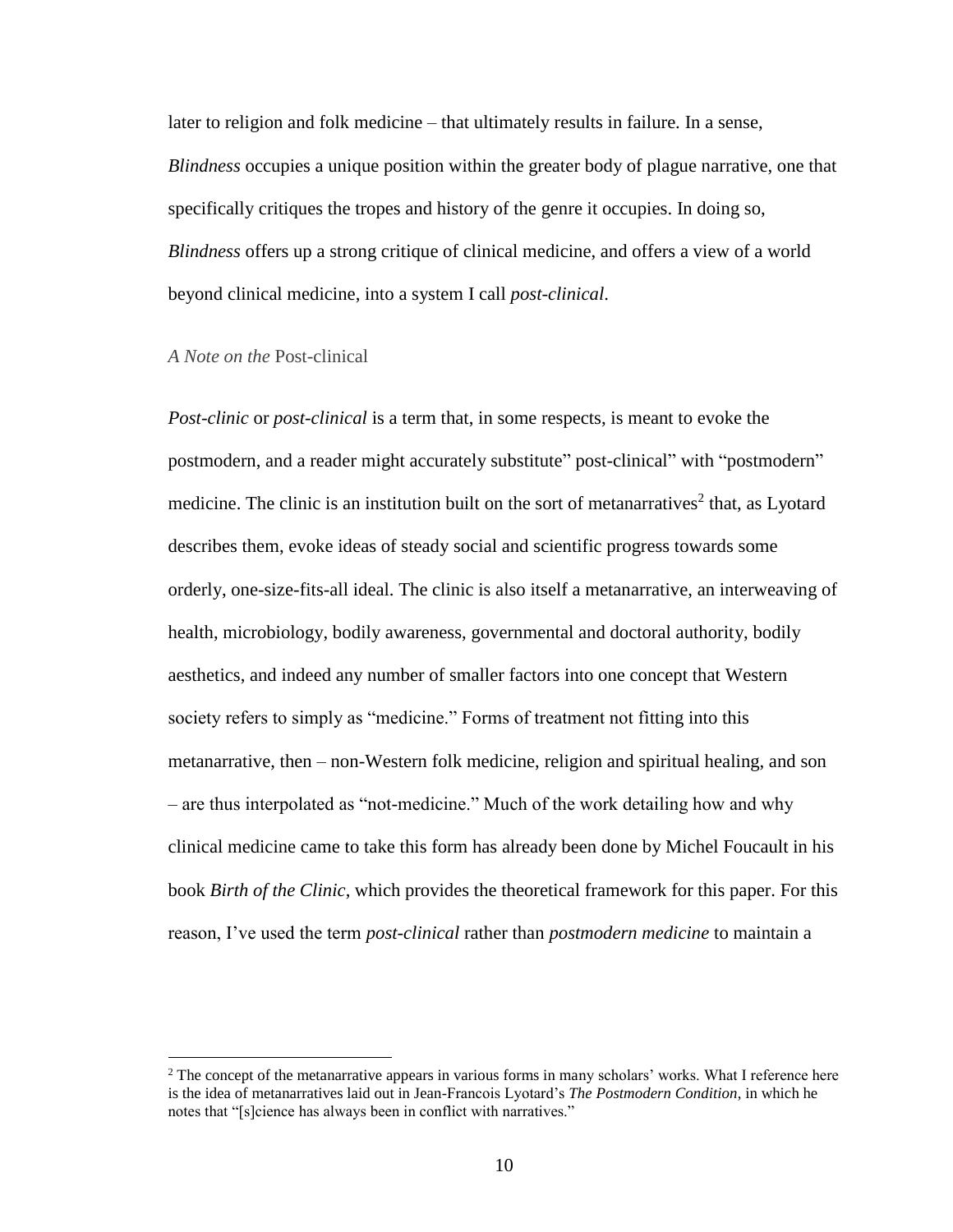degree of continuity with *Birth of the Clinic*, which uses terms such as *clinical* and *protoclinical* to describe movements and eras within the rise of clinical medicine.

This paper uses *post-clinical* to describe any depiction or course of medicine that seems to critically engage and even resist the grand narrative of the clinic. Saramago's *Blindness* for example, the main focus of this paper, is post-clinical because it both offers a scenario that clinical medicine is incapable of incorporating into its narrative (however fantastical that scenario may be) and depicts thoughts and behaviors that are distinctly non-clinical, for example, displaying acceptance towards bodies that clinical medicine would regard as "diseased" or otherwise non-normative. *Post-clinical* may also describe real life thoughts, actions, and persistent behavior. Where a clinical doctor might observe and prescribe treatment for a patient whose body is considered non-normative without regard for the patient's identity or even personal wishes, a post-clinical doctor may talk with a patient, gain an appreciation for their personality and background, understand how the patient views and understands their own body, and may not even prescribe treatment based on the patient's needs and wishes. My goal here is to examine how an author understands and critiques health and medicine. Still, I hope *post-clinical* is a useful term in understanding how an untrained public at large can make sense of and engage with medical institutions.

Finally, I want to make it clear that *post-clinical* does not mean *anti-clinical*. The danger of examining sciences through a postmodern lens, as noted by scholars like Bruno Latour<sup>3</sup>, is that reactionaries and conspiracy theorists may take it as license to oppose

 $\overline{a}$ 

<sup>&</sup>lt;sup>3</sup> In particular, I point to Latour's essay "Why Has Critique Run Out of Steam?" In lamenting how his past works on social contructivism and scientific truth had been hijacked by opponents of global warming and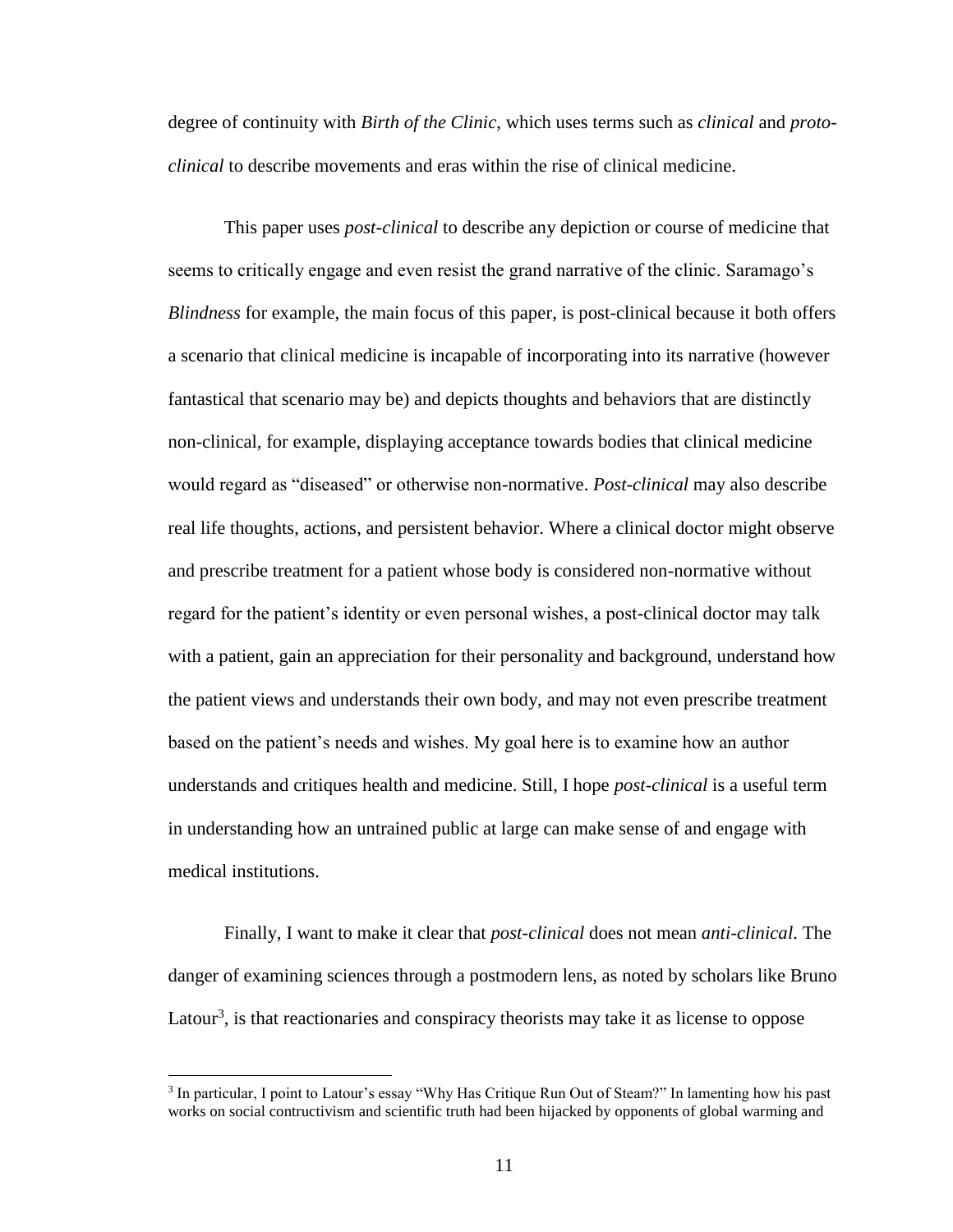sciences outright. Clinical medicine, for all the critique offered in this paper, is still a useful and ultimately benevolent endeavor. There are no doubt countless doctors explicitly working so that they may heal and better humanity. Indeed, the effects of clinical medicine since its birth in the eighteenth century are hard to deny, and even Foucault makes concessions that plagues as they were known prior to clinical medicine have largely disappeared. Ultimately, a reader should understand that this critique is meant to carefully deconstruct and complicate clinical medicine and its role in literature, not oppose it outright.

#### *Urban Medicine*

 $\overline{a}$ 

The concept of surveillance is a critical one in examining the role of the clinic (either as an effective, curative force or as an ineffective, outdated concept) in plague literature. As large scale, public calamities, plagues require similarly large scale action on the part of afflicted peoples and governments. Often, these measures involve the quarantine of potentially infected parts of a city and even isolation of plague sufferers. In literature, this type of quarantine is often portrayed as a terrifying, inhumane (though typically effective) method in treating illness. Defoe, Camus, and Saramago all use city-wide quarantines to great effect in their respective novels, casting a claustrophobic feel on their narratives and creating the conditions to examine and even critique society and governmental control.

The attempts by governing bodies to survey and control their constituent populations in times of epidemics is older than the clinic itself. Indeed, in "The Birth of

other unintended audience members, Latour also highlights the intended goal of his critique: one that is focused on "generating more ideas than [it] receives" (2302).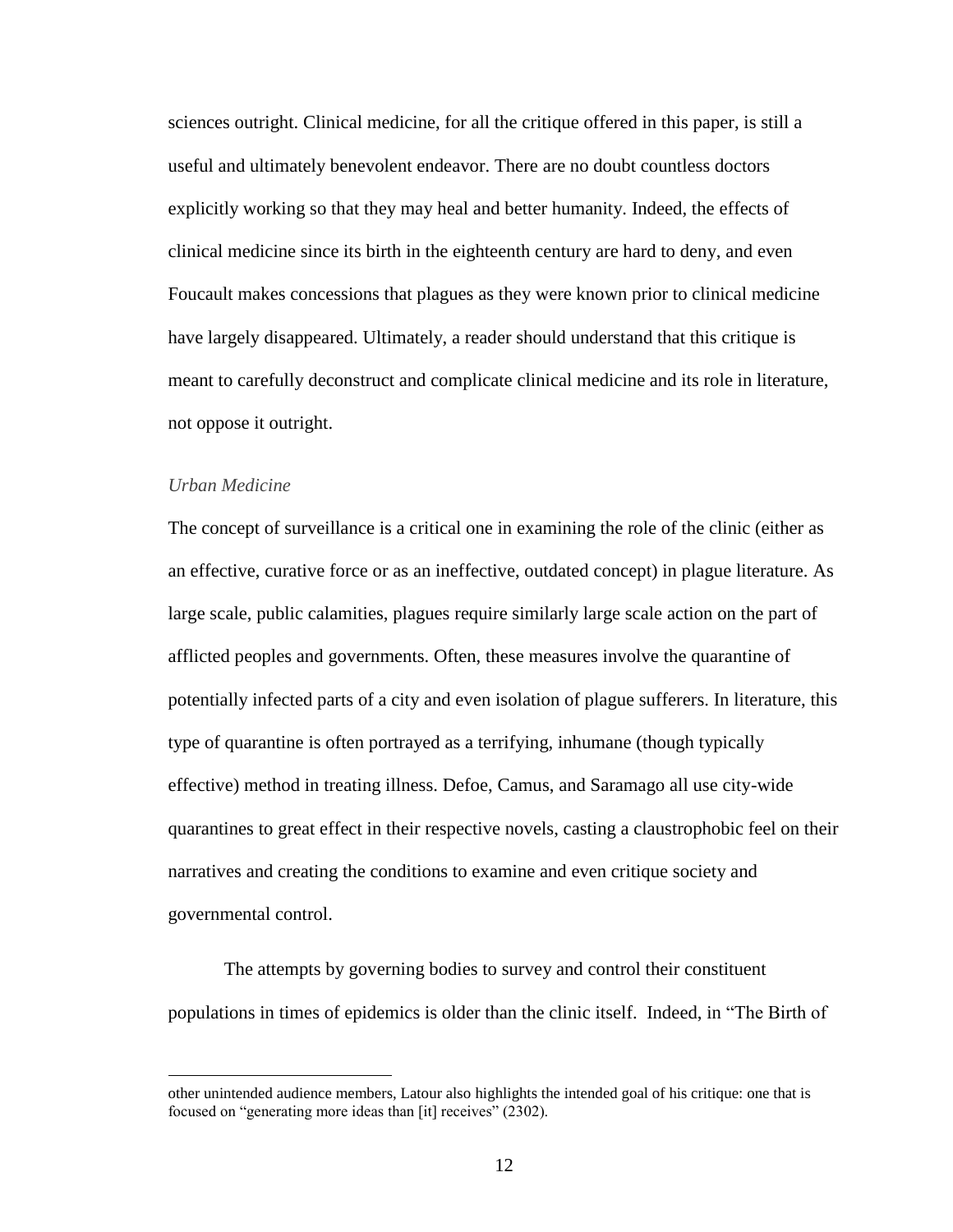Social Medicine," Foucault points to methods of surveillance and quarantine in "urban medicine," a stage he identifies as one step towards the formation of the clinic. Specifically, Foucault reveals a Middle Ages European "emergency plan" that was to be enacted in the case of major epidemic in an urban population center:

> 1. All people must stay in their dwelling in order to be localized in a single place…

2. The city was to be divided into four districts placed under the responsibility of a specially designated person…

3. These street or district monitors were supposed to present to the mayor a detailed daily report on everything they had observed…

4. The inspectors were to check on all the cities' dwellings every day…

5. A house by house disinfection, with the help of perfumes and incense, would be carried out… (145)

The tenants of the emergency plan – including the quarantine of households, appointment of inspectors, and house by house disinfection – closely resemble the orders of the lord mayor in *A Journal of the Plague Year* (Foucault 145).

While *A Journal*'s narrator H.F. attributes both the plague and its ultimate disappearance to divine judgement, the government of London – an entity whose actions H.F. spends a great deal of time describing – take a more clinical tack in its approach to the plague, relying on methods of surveillance and quarantine in their attempts to cure London. This is made no more apparent than in the pages long examination of orders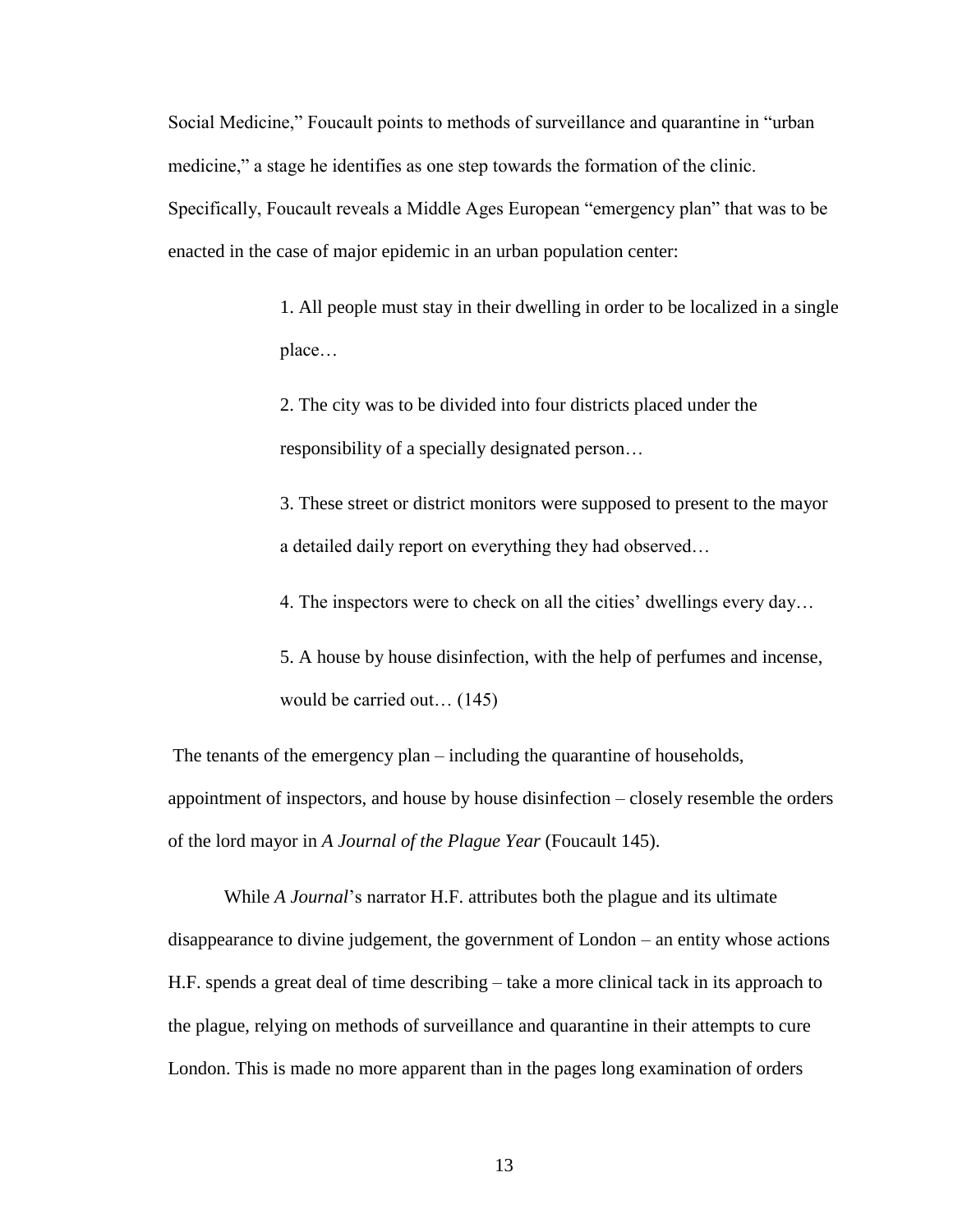delivered by London's lord mayor. The orders operate on a number of different levels, ranging from specific directions for various medical health practitioners regarding treatment and quarantine to general guidelines about beggars, public plays, and other "idle assemblies" (29-36). While somewhat chilling in their implications of social control and for the general atmosphere of the city – indeed, H.F. initially identifies the "shutting up of houses" as "a very cruel and unchristian method"  $(37)$  – these orders nevertheless resemble the philosophy and methodology that will later come to embody clinical medicine.

Interestingly, H.F. himself is later ordered to become an "examiner," a person appointed to visit potentially infected households and give the orders for quarantine if necessary. H.F. is, of course, resistant to the idea, arguing "with the alderman's deputy to be excused" (121), but ultimately he serves out the appointment. It is perhaps here that we get the strongest sense of the novel's ambivalence towards the clinic. While H.F. finds the nature of his duty cruel and unchristian, he performs it nonetheless, and begins to concede that the methods of the clinic are perhaps effective to some degree. "It is true that shutting up of houses had one effect, which I am sensible was of moment," H.F. writes after learning of his new appointment, "namely, it confined the distempered people, who would otherwise have been both very troublesome and very dangerous…" (121). H.F. admits here that clinical methods are effective in stemming the spread of the disease, if nothing else. It is here that the novel goes on to give us some of the most graphic depictions of plague sufferers, all of them based on H.F.'s own observations or stories he has heard from other examiners. He speaks of a "young maiden" with "gangrene…spread [over] her whole body," of people that were "infected" and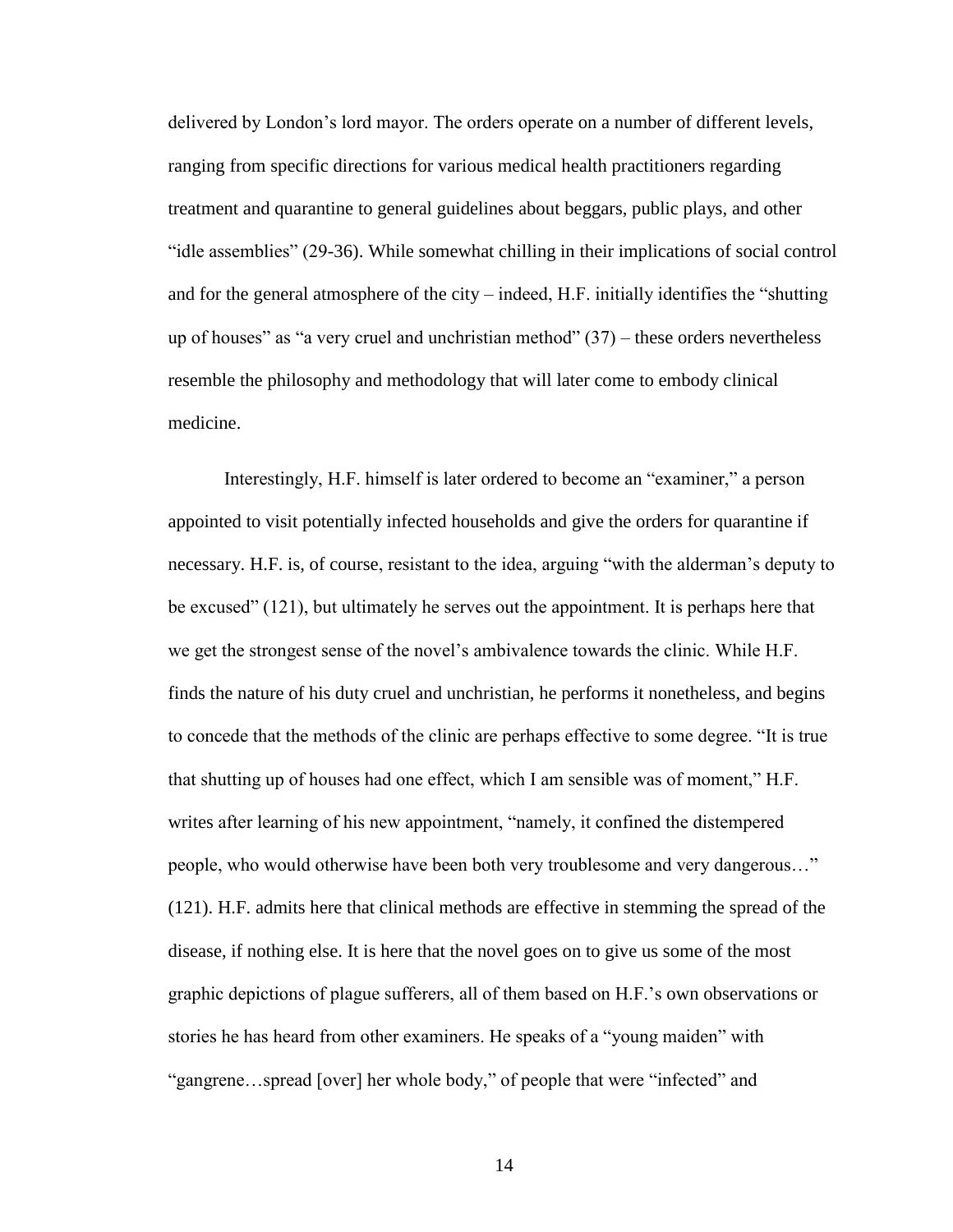"delirious" throwing themselves into the corpse pits around London, and even the gruesome "stories of living infants being found sucking the breasts of their mothers, or nurses, after they been dead of the plague" (43, 46, 90). In all of these instances, H.F. is relying directly on his senses to gain an understanding of how the plague is infecting London. In doing so, H.F. gains some valuable insight into medical practices, at one point observing how families that sent ill servants away avoided infection themselves. "This put it out of the question to me," H.F. admits, "that the calamity was spread by infection" (57). While it would be a stretch that this represents a moment where H.F.'s traditional views are superseded by the efficiency of the clinic, it's notable that his personal doubt appears once he's able to practice direct observation and experiential learning. For a brief moment, H.F. holds the clinical gaze, and it threatens his past understanding of health and illness.

*Blindness* makes reference to these preclinical methods, the "ancient practice" as the novel words it, in revealing how the city attempts to contain the mysterious illness (37). Early in the novel, sensing the severity of the disease, the city's ministry quickly decides to place the plague's sufferers and the potentially infected in quarantine "until further notice…this could easily mean forty days as forty weeks, or forty months, or forty years, the important thing is that they should stay in quarantine" (38). Considering their options, the ministry decides to locate the quarantined to the empty mental hospital that serves as much of the novel's setting. The hospital, with its "perimeter wall," "two separate wings," and a "central area which will serve…as a no man's land" make it a perfect site for the sort of intense surveillance and spatialization that helps to give clinical medicine its edge (38-39).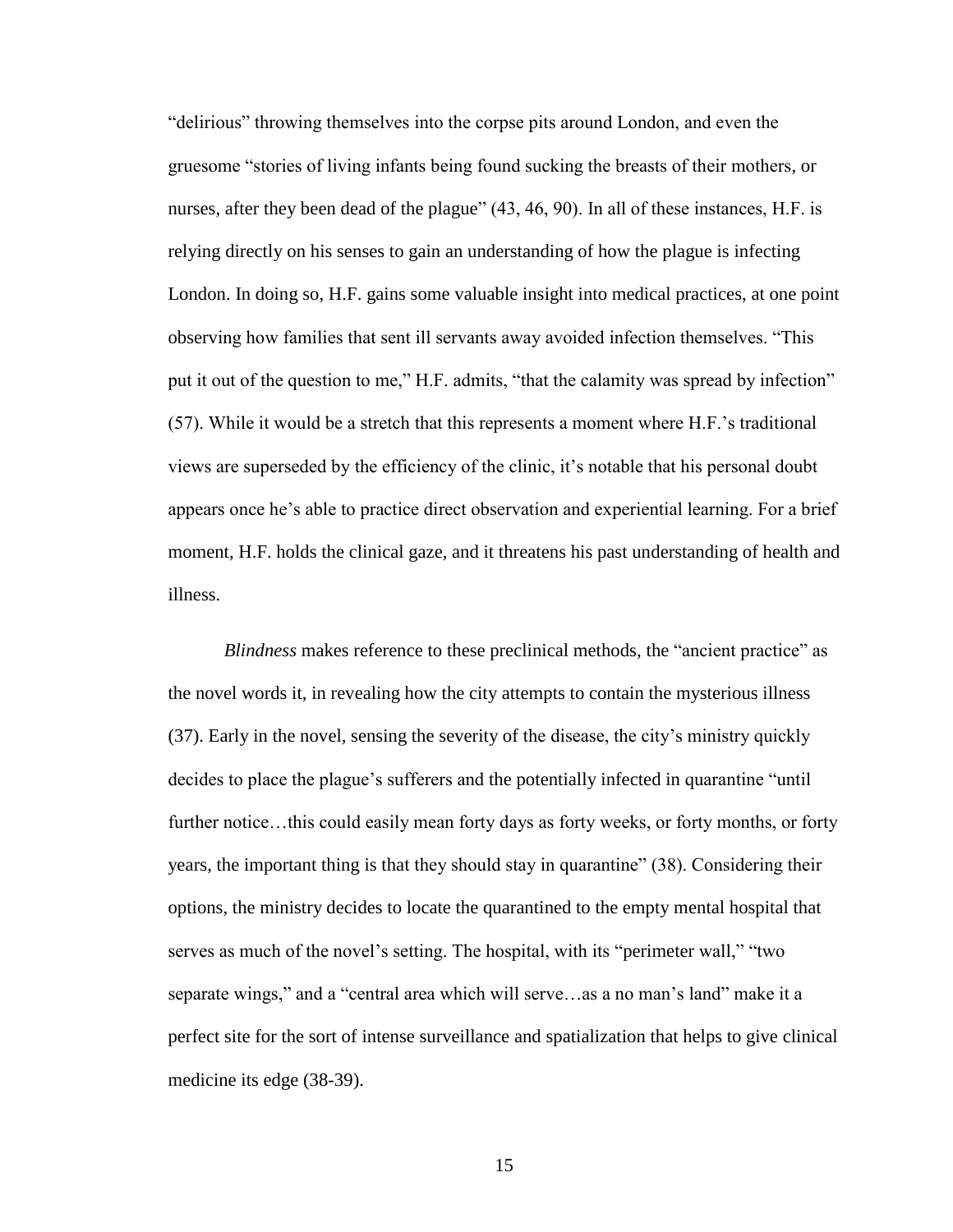In "Plague, Panopticon, Police," Stuart Elden examines that exact spatialization and organization, weaving together Foucault's ideas on the clinic with those of his on discipline, imprisonment, and surveillance. "The model for the disciplinary society is not the prison," Elden writes, "but a combination of the military dream and the mechanisms for treatment of the plague" (244). It is the architecture of hospitals – with their open, uniform structures perfect for watching patients at all times while still maintaining a degree of separation from the sick and the healthy – that help make this disciplinary society possible. When we see *Blindness*' mental hospital, then, with every step of the intake area mapped and planned to place the blind plague sufferers in quarantine, we see the end result of the clinic: a public health system capable of total control. The chaos that unfolds within the hospital amongst the two factions – those infected and those suspected – is of no matter to the ministry so long as the infection fails to cross over the hospital's high walls or beyond the reach of its armed guards.

Indeed, the metaphorical connection between hospitals and prisons (or rather, discipline in general) is at its strongest at this point in the novel. As the novel's plague becomes increasingly difficult to identify and control, the guards posted at the asylum become jumpy and increasingly violent. In one notable instance, the wounded car thief attempts to drag himself out of the asylum, seeking help for his injured leg. A guard, hearing the scuffling noises of the wounded man, "came out of his sentry box, his finger on the trigger of his automatic rifle." At this point, the ley lines of clinical medicine and discipline and punishment meet, and the wounded thief is punished for his injury. The guard sees "the face of a blind man," the face of the wounded thief. "Fear made the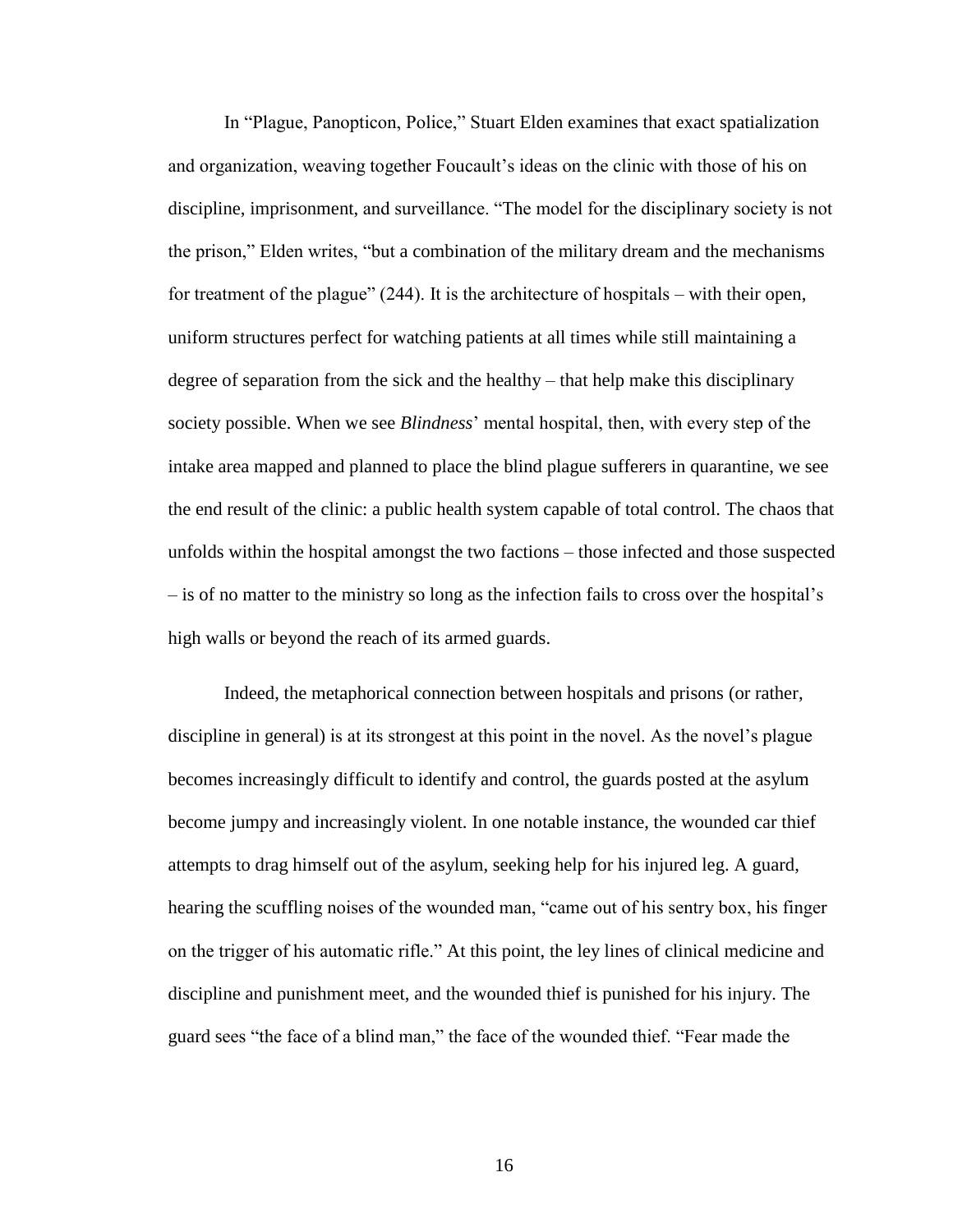soldier's blood freeze, and fear drove him to aim his weapon and release a blast of gunfire at close range" (70-75).

One may argue at this point that clinical medicine was not the source of the man's punishment. Regardless of the result – in this case, the thief's "face and skull [were] blown to smithereens by the gunshots"  $(76)$  – it may be argued that the guard was not acting as a medical official but rather as a representative of the army, and therefore the moment does not represent the punishing power of clinical medicine. To do so, however, would be to ignore the implications that come from examining clinical medicine as a major social institution. The soldiers in place at the asylum are acting on behalf of the city's doctors, enforcing a quarantine that imprisons anyone even suspected of carrying the plague. Furthermore, the thief's injury pushes his body even beyond the nonnormative state that the other plague sufferers' bodies occupy. The dire condition of his leg injury compels him to enter the asylum's courtyard despite the orders of the guards. Faced with an impossible situation – that is, the man is unsuitable for the asylum due to his leg and unsuitable for the outside world due to his plague – the man is killed and, for the time being, the careful order of the asylum is restored. The deviant body is literally subjected to capital punishment, and the public health measures that were established are maintained.

It's notable that in this sense, the narrative element of punishment within plague narratives, traditionally delivered by God or some other divine being, is essentially coopted by the clinic, albeit, with a different explicit goal. That is, contrary to the image of a divine being punishing humanity directly for perceived transgressions via plagues, the clinic seeks to survey, imprison, and destroy the plagues themselves. Of course, since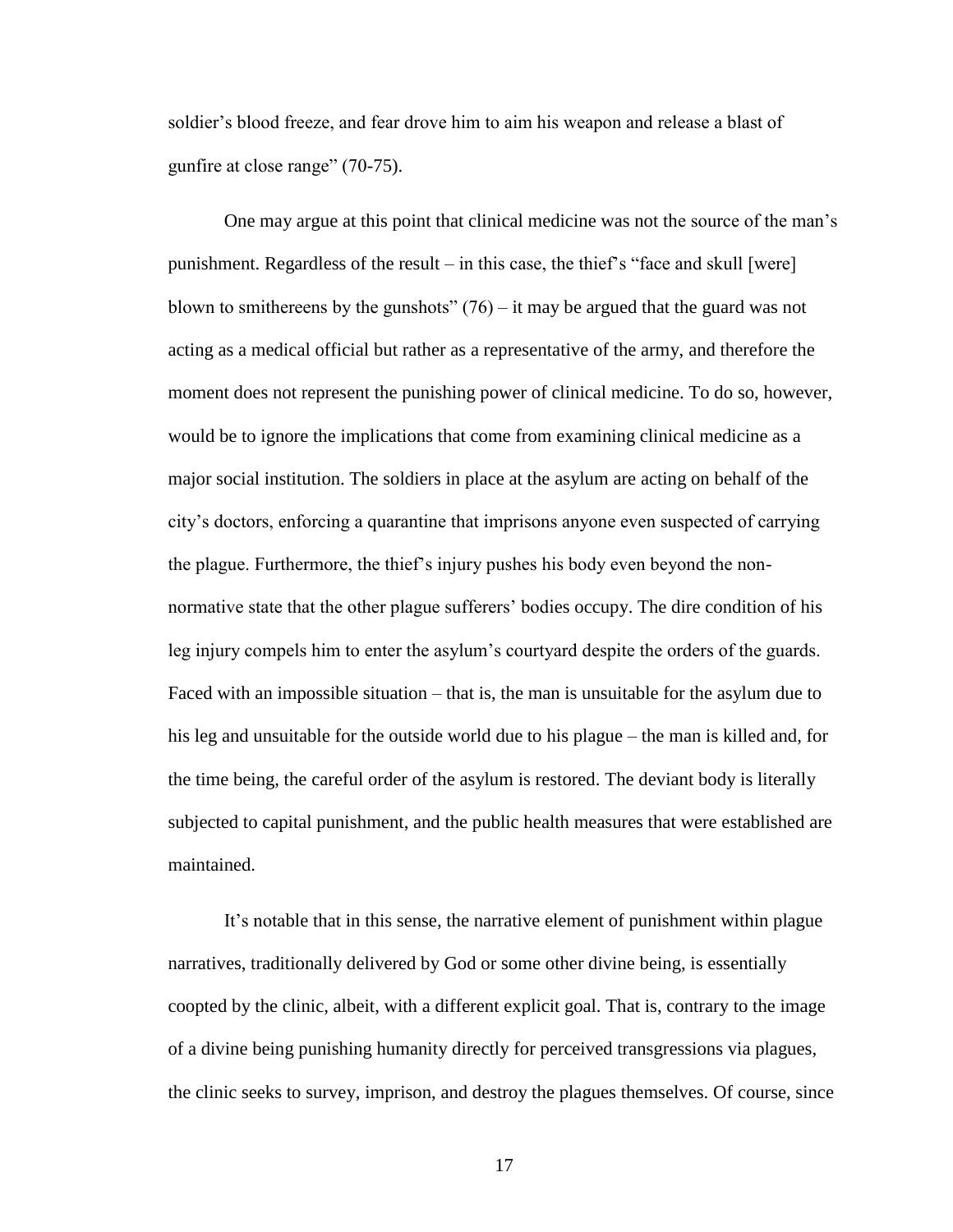it is impossible to separate the disease causing microbes from their diseased host bodies, those bodies are taken into the system of discipline by proxy. Indeed, the idea that suffering is merely a part of illness or plague is likely a useful one for the clinic, giving it allowance to treat patients in ways that might be painful or otherwise unpleasant. Common idioms such as "a dose of one's own medicine" or "a bitter pill" lend some evidence to the metaphorical link between clinical medicine and suffering – a similar connection to the one between the narrative plague and the punished body. The rhetoric and expected outcomes of clinical discipline are no doubt more benevolent than those of an angry god – a phenomenon which will be explored later in this paper – but ultimately, those suffering from a disease are punished all the same.

Of course, the larger conflict of the novel comes from the fact that, for all the measures of control and discipline enacted upon the city's populace, the disease cannot be contained. After a fire breaks out at the hospital, those contained "realised that that the soldiers who were guarding [them] had disappeared" and they leave into the city (222). In fact, it is soon revealed in a conversation the doctor's wife has with a stranger in the city that the soldiers likely went blind as well. "[T]he quarantine, it didn't do any good," the stranger tells her, "everyone is blind, the whole city, the entire country" (222). For all the control the clinic placed on the plague sufferers – to an even greater degree than any measure enacted in either *A Journal of the Plague Year* or *The Plague* – the plague of blindness spread regardless, without any apparent vector of transmission, or indeed, any apparent cause at all. It is in this moment, when the plague utterly defies all rational principles of science and medicine, that we see Saramago's critique of the clinic.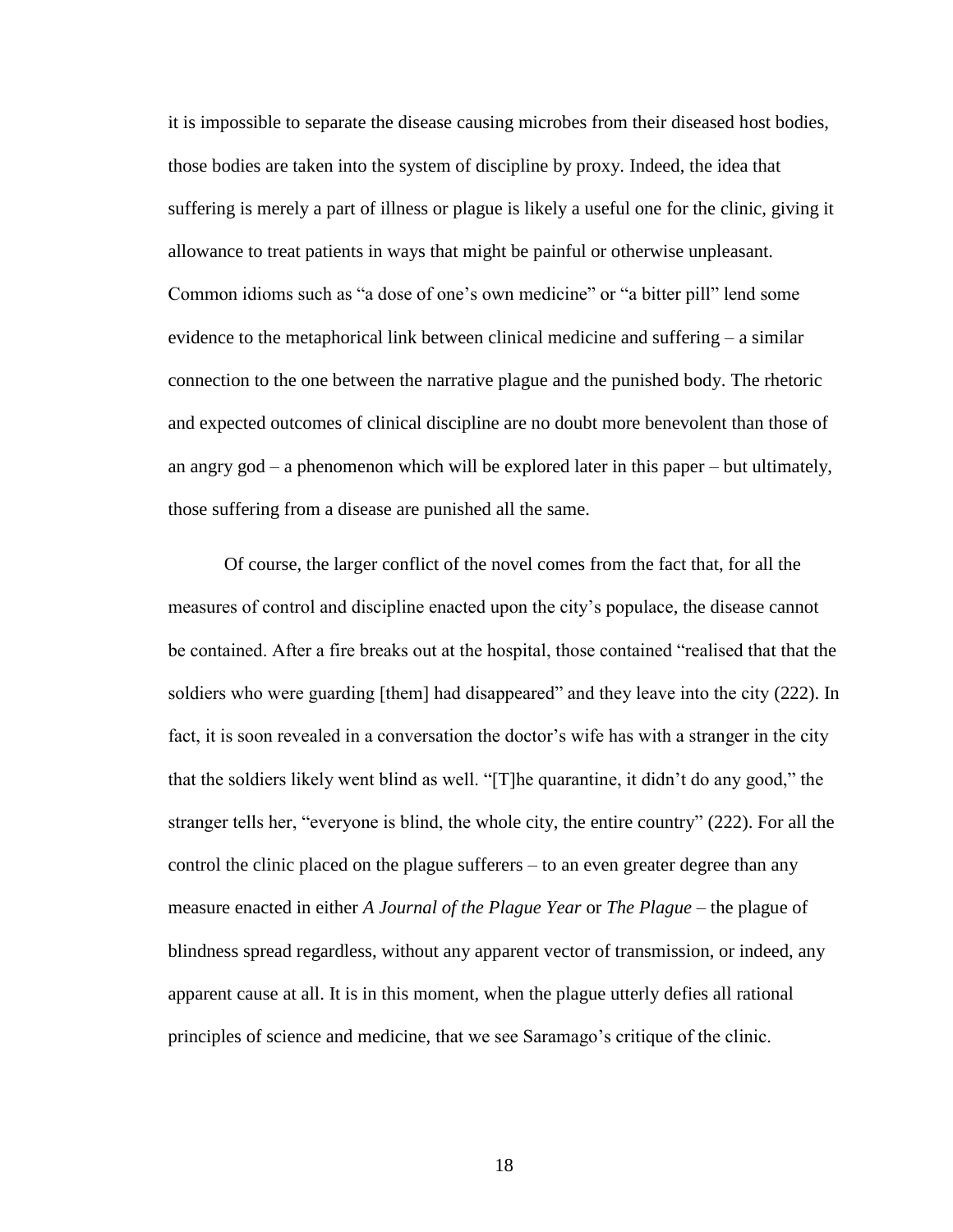#### *Personal Medicine*

Even within the broader urban control that the city's ministry places upon its populace, on the level of a personal relationship between a single patient and a single doctor, the medicine practiced early on in *Blindness* is based on clinical ideas of direct observation of the patient's body, displaying the meticulous attention to physical symptoms one might expect from the clinic. One of the novel's main characters, an unnamed ophthalmologist, treats a number of patients in a clinical manner. When the first man to be afflicted by the novel's titular affliction enters the office of the doctor, the reader is treated to a full examination:

> The doctor asked him, Has anything like this ever happened to you before, or something similar. No, doctor, I don't even use glasses. And you say it came on all of a sudden, Yes, doctor, Like a light going out, More like a light going on, During the last few days have you felt any difference in your eyesight, No, doctor, Is there, or has there ever been any case of blindness in your family, Among the relatives I've known or have heard discussed, no one, Do you suffer from diabetes, No, doctor, From syphilis, No, doctor. (13)

While the questions might seem relatively mundane, certainly no different from the same sort of questions many of us hear when making routine visits to the doctor's office, they are in fact representative of yet another method of the clinic and its medical gaze. By asking about the medical history of the patient, the doctor is in effect turning the patient's body into an open site of knowledge, one in which the doctor may peruse an entire history of related cases and causes that might be relevant to the disease.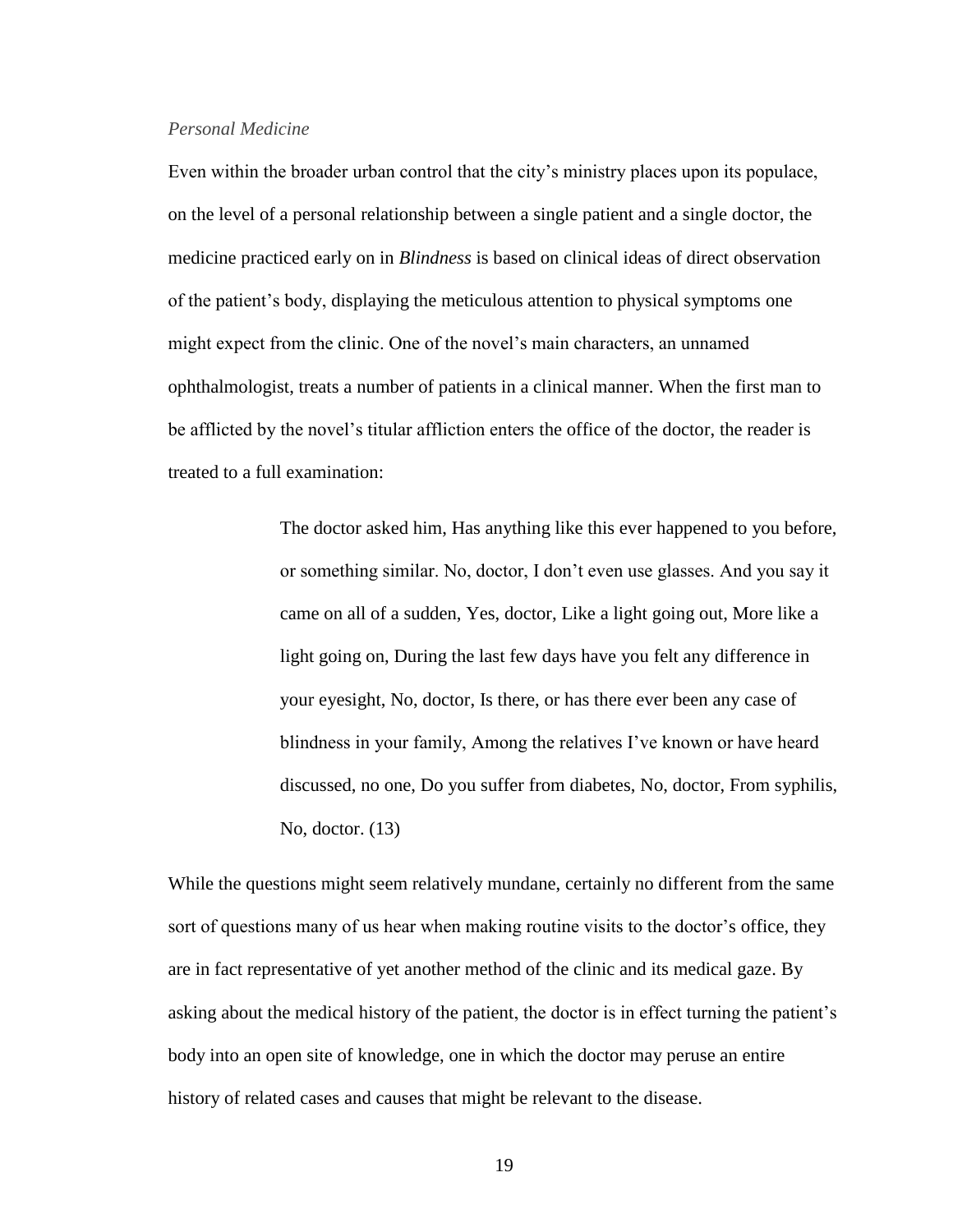The purpose of gaining a family history is of course to attempt to gain a precedent for the patient's condition, allowing quicker and more effective treatment for an illness that is perhaps hereditary. In terms of the clinic, however, this line of questioning indicates a more complicated move in which disease – including related factors such as the patient's environment, family history, and other concepts that lie outside the patient's physical body – is entirely spatialized within the patient's body. Foucault imagines this spatialization as a "fine two-dimensional space of [a] portrait," a flat space that condenses a patient's existence and history into a mere body to be read and cured (*The Birth of the Clinic* 9). That the moment seems normal reflects something of how embedded the clinic has become to society. In fact, the self-evident, organic nature of clinical medicine – the tendency to act "as if the patient's bedside had always been a place of constant, stable experience" and not a new revolution in medicine – is yet another invention of the clinic itself (Foucault 54). The institutions that reorganized knowledge and methodology into a normative medical gaze simultaneously normalized their own history, ensuring that clinical medicine found itself engrained into the fabric of society.

# *"The Old Age of the Clinic:" Clinical Medicine in Plague Narratives*

The idea that the clinic had become central to societal concepts of health and medicine is one that has precedence in plague literature, revealing another dimension to Saramago's employment of plague narrative tropes and ideas in his critique of clinical medicine. Indeed, the centrality of clinical medicine in narratives like Camus' *The Plague* and, to a lesser degree, Defoe's *A Journal of the Plague Year* may indicate why Saramago uses plague – rather than any other crisis of human health, such as cancer or even environmental disaster – to deliver his critique. The quick moving, widespread reach of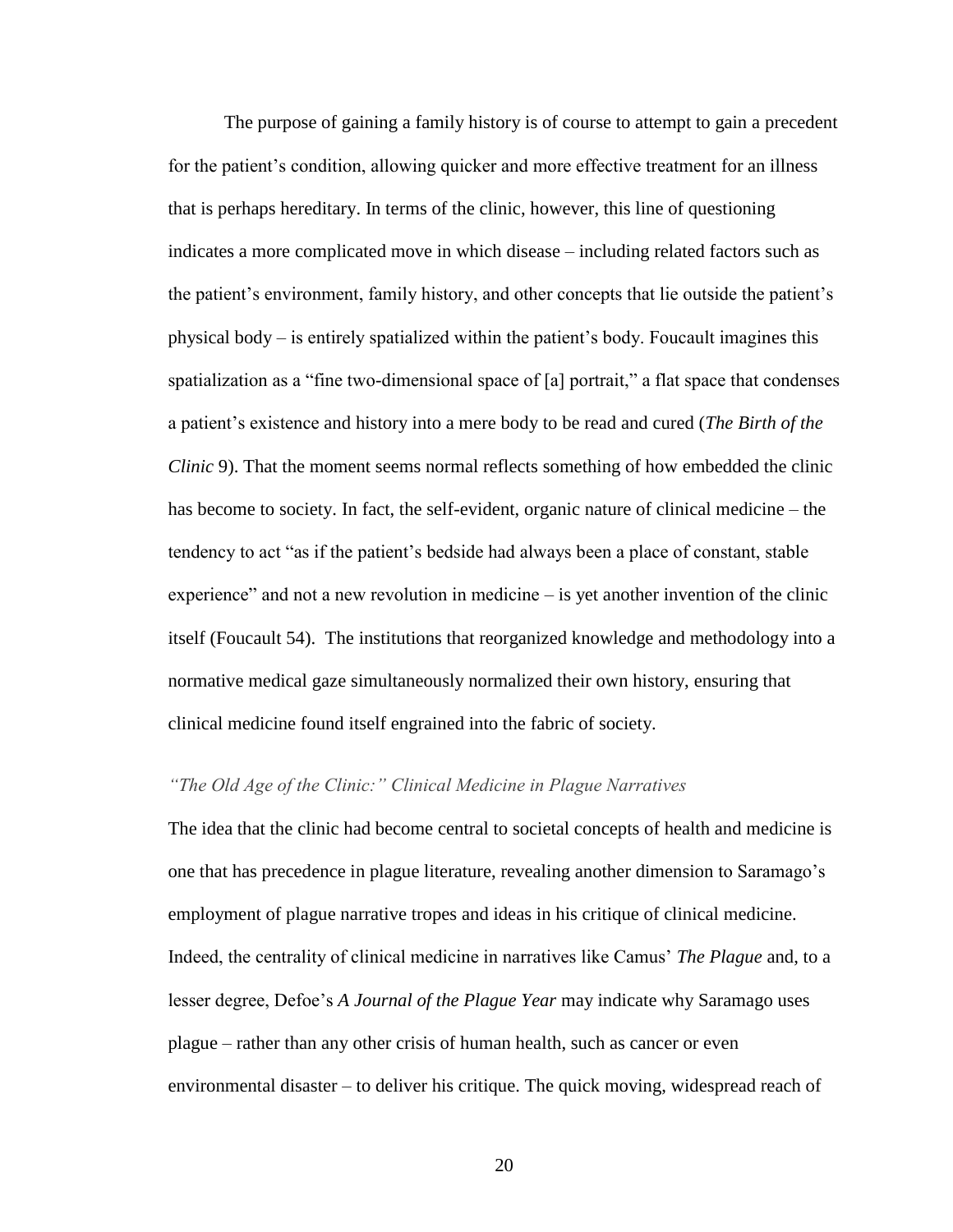plagues necessitates a high degree of medical intervention on the part of the clinic, while the terrifying, transformative qualities of the diseases gives a suffering public a greater tolerance for what might otherwise be seen as excessive or unacceptable measures from the clinic. Saramago's critique of clinical measures is made all the more powerful when placed in context with other plague narratives – such as *The Plague* – that don't offer this same level of critique.

*The Plague*, published in the 1940s, occupies what I might call the sweet spot of clinical medicine. Taking place well after the birth of clinical medicine – long enough for clinical methods to become accepted as commonplace – and at the time of rapid globalization and institutionalization that occurred with the World Wars<sup>4</sup>, The Plague's examinations of government authority and of philosophies skeptical towards the idea of an inherent meaning of life create a fertile space for clinical medicine to thrive. In his attempt to showcase his existentialist philosophy – displaying a human existence devoid of inherent meaning, divine intervention, or philosophical center – Camus resonates neatly with a clinic that had cast itself as objective and observational, without explicit intention beyond the "mere" treatment of disease.

Perhaps most importantly, *The Plague* is a relatively rare instance of a plague narrative featuring a doctor as its protagonist – it is revealed at the end of the novel that Dr. Rieux was the novel's narrator all along<sup>5</sup>. This narrative device offers the reader easy

 $\overline{a}$ 

<sup>4</sup> Many scholars have read *The Plague* as a larger metaphor for French resistance in the face of Nazi occupation, pointing to Camus' work on the underground French Resistance magazine *Combat*. For a more in-depth examination of *The Plague* as war metaphor see Shoshana Felman and Dori Laub's *Testimony: Crises of Witnessing in Literature, Psychoanalysis, and History*, which makes the claim that "Camus does indeed exemplify…literary witness to the Holocaust" (95).

<sup>5</sup> It's arguable whether *Blindness* might also be considered a plague narrative with a doctor protagonist. While the ophthalmologist is certainly an integral part of the plot, I contend that his wife is in fact the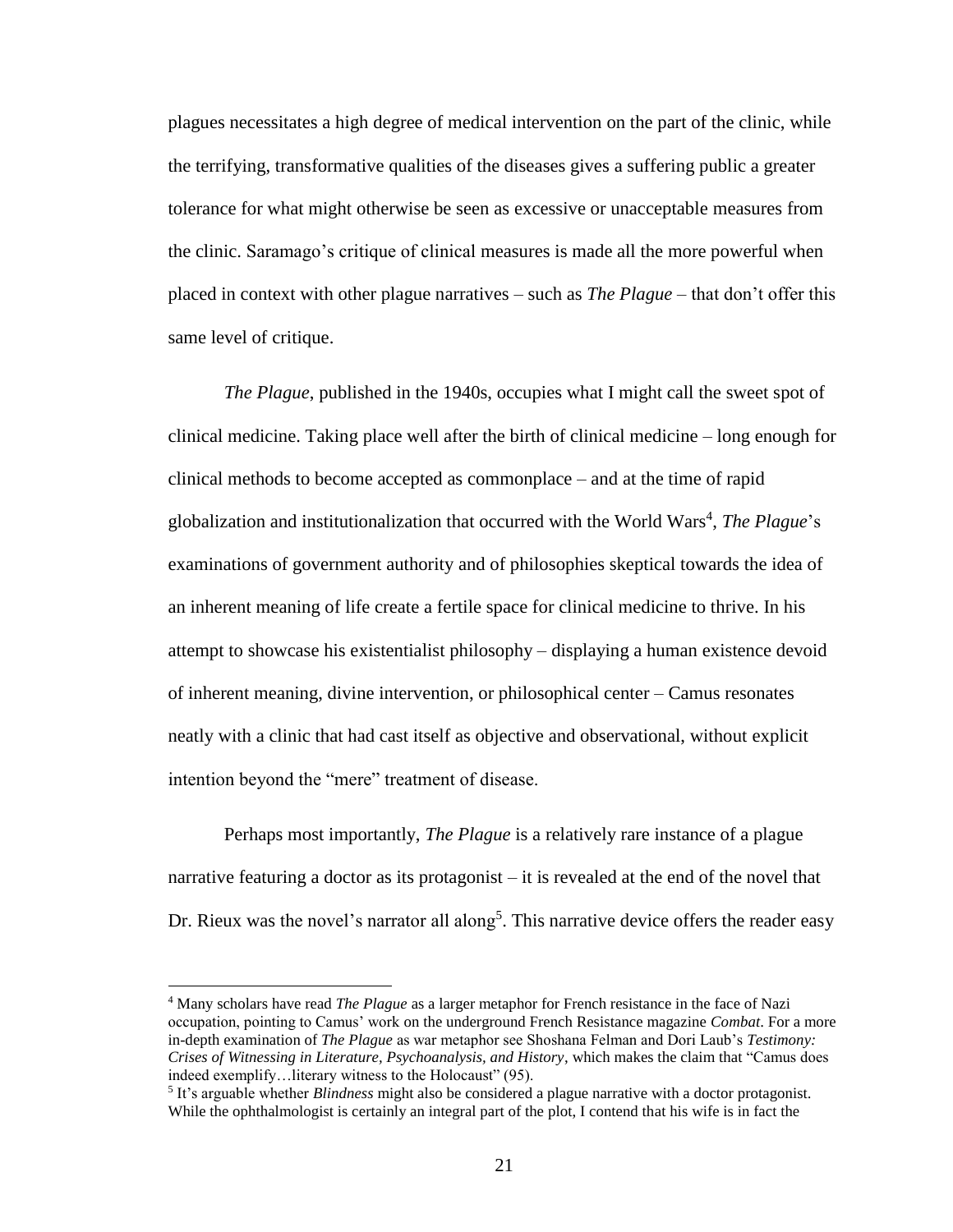access to the novel through a clinical lens, in which Dr. Rieux thinks and acts according to the principles of the medical gaze. *The Plague* is not just a clinical novel in the way that the methods of the clinics are enacted, but also in the way they ultimately succeed. While Dr. Rieux's musings towards the end of the novel seem dark – fixating on the cyclical nature of disease and the impossibility of truly eradicating plague – they also implicate the clinic as a safeguard, indeed, perhaps the *only* safeguard against future outbreaks of communicable diseases. Camus removes the human as the inherent center of the universe, and in doing so, mirrors the removal of the individual from the medical gaze.

From its very onset, *The Plague* makes it clear that the novel exists in a world of clinical medicine. Dr. Rieux acts with the full knowledge and training of the clinic, and he does so with great efficiency and, indeed, personal detachment. For example, when Rieux is called upon to examine a patient who has attempted suicide, he does so with great calm, urging the patient to not "be alarmed." Indeed, the moment shows the great lengths clinical practitioners must go through to apply their gaze and remove the patient from the situation. Despite the utter horror of the patient's apartment – the words "Come in, I've hanged myself" "scrawled with red chalk on a door," the "rope dangl[ing] from a hanging lamp," the patient "with bloodshot eyes" – Rieux seems almost entirely unfazed. "Naturally," Rieux notes, "there was some asphyxia. An X-ray photograph would be needed" (19).

 $\overline{a}$ 

protagonist of the novel, and that her lack of clinical training is an important part of the novel's critique of clinical medicine.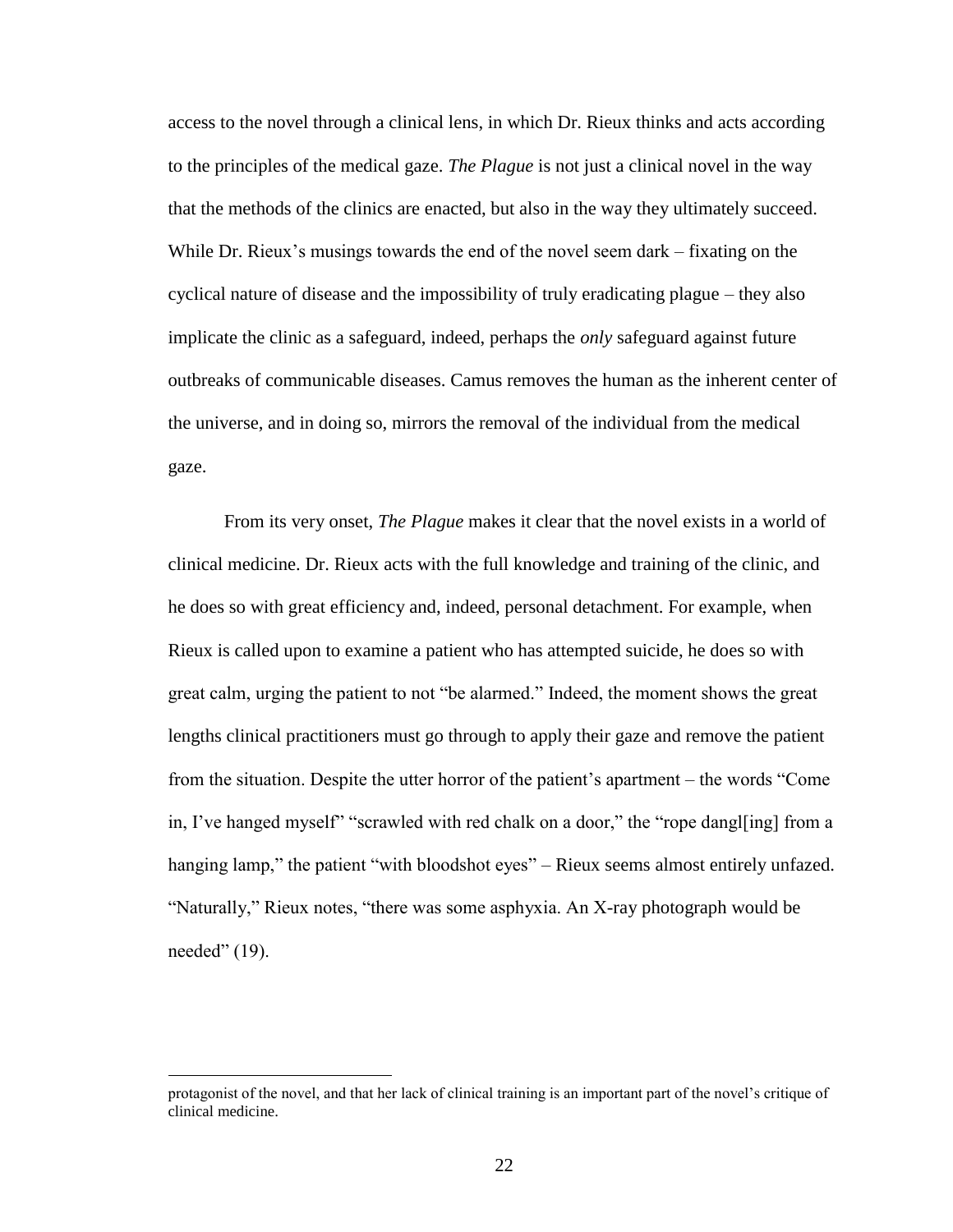By comparison, one might think of how the doctor in *Blindness*, upon discovering that he himself has gone blind, calls the hospital and gives an account of his illness with such "clinical dryness" that it surprises even the hospital director (33). The severity of a plague is such that the clinic doctor must dehumanize even themselves to a degree, becoming detached so that they may perform their duties. As I will explore later in the paper, this movement happens in reverse for the characters in *Blindness*, taking them from a detached clinical worldview to one that centers on acceptance and connectedness to other humans. For Rieux, however, the clinic is at its most pervasive, pushing him to become a disinterested observer, no matter how gut-wrenching the scenes he's called on to witness are.

Indeed, *The Plague* spends some time specifically describing Rieux's own though process and gaze as a doctor, and the ways in which it is sharpened by the epidemic. Where we might expect the tireless work of a doctor in a time of plague to be detrimental to their work,

> For Rieux his exhaustion was a blessing in disguise. Had he been less tired, his senses more alert, that all-pervading odor of death might have made him sentimental. But when a man has had only four hours' sleep, he isn't sentimental. He sees things as they are; that is to say, he sees them in the garish light of justice – hideous, witless justice. And those others, the men and women under sentence to death, shared his bleak enlightenment. (193)

Here, Rieux becomes a doctor whose efficiency is without equal. His weariness has removed his own personal stake from the equation, allowing him to see things with a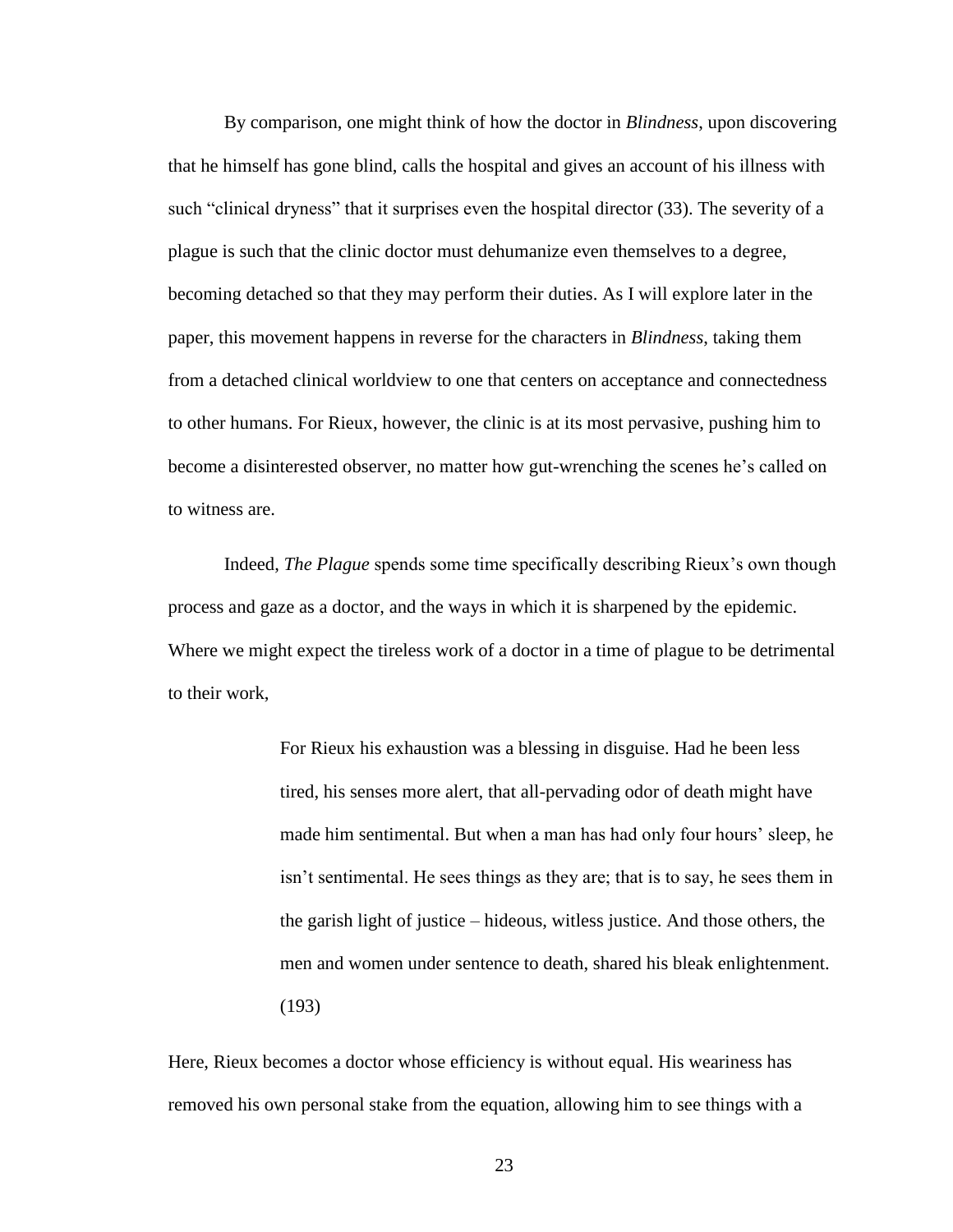degree of objectivity required by clinical medicine. Of course, the clinical gaze, while efficient, is not friendly. As Rieux enters the "light of justice," he also becomes a figure to be feared, an instrument of the clinic rather than the "savior" that he was once "welcomed as" (193). Of course, as Rieux ultimately succeeds, however temporary, in helping to cure Oran's plague, the way he is affected by the clinic seems justified, lending an implicit endorsement of clinical medicine. *Blindness* takes a different tack, however, putting characters through a similar period of dehumanization but with the opposite result.

#### *The Decline of the Clinic*

The doctor's clinical surveillance is carried even further as *Blindness* introduces "the scanner" that the doctor uses to examine the patient's eyes directly (14). Reminiscent of Dr. Rieux's X-rays, the scanner is nevertheless cast in a different light, "as a new version of the confessional, eyes replacing words, and the confessor looking directly into the sinner's soul..." (14). In this way, Saramago plays on several plague conventions at once, tying the idea of illness as divine judgment neatly into more modern ideas of clinical surveillance and the authoritative position of the doctor. The scanner is cast as a part of an infallible, all-seeing eye, the very instrument that makes the clinical gaze possible. This makes it all the more surprising, then, when the scanner fails to find what's wrong with the patient.

Of course, the failure of the scanner does not represent the downfall of the clinic entirely, but it does prime the reader to look for – and fail to find – a clinical solution to the plague of blindness. Indeed, the doctor later makes the conjecture that "the channels that go from the eyes to the brain got congested" (64), a reasonable solution that the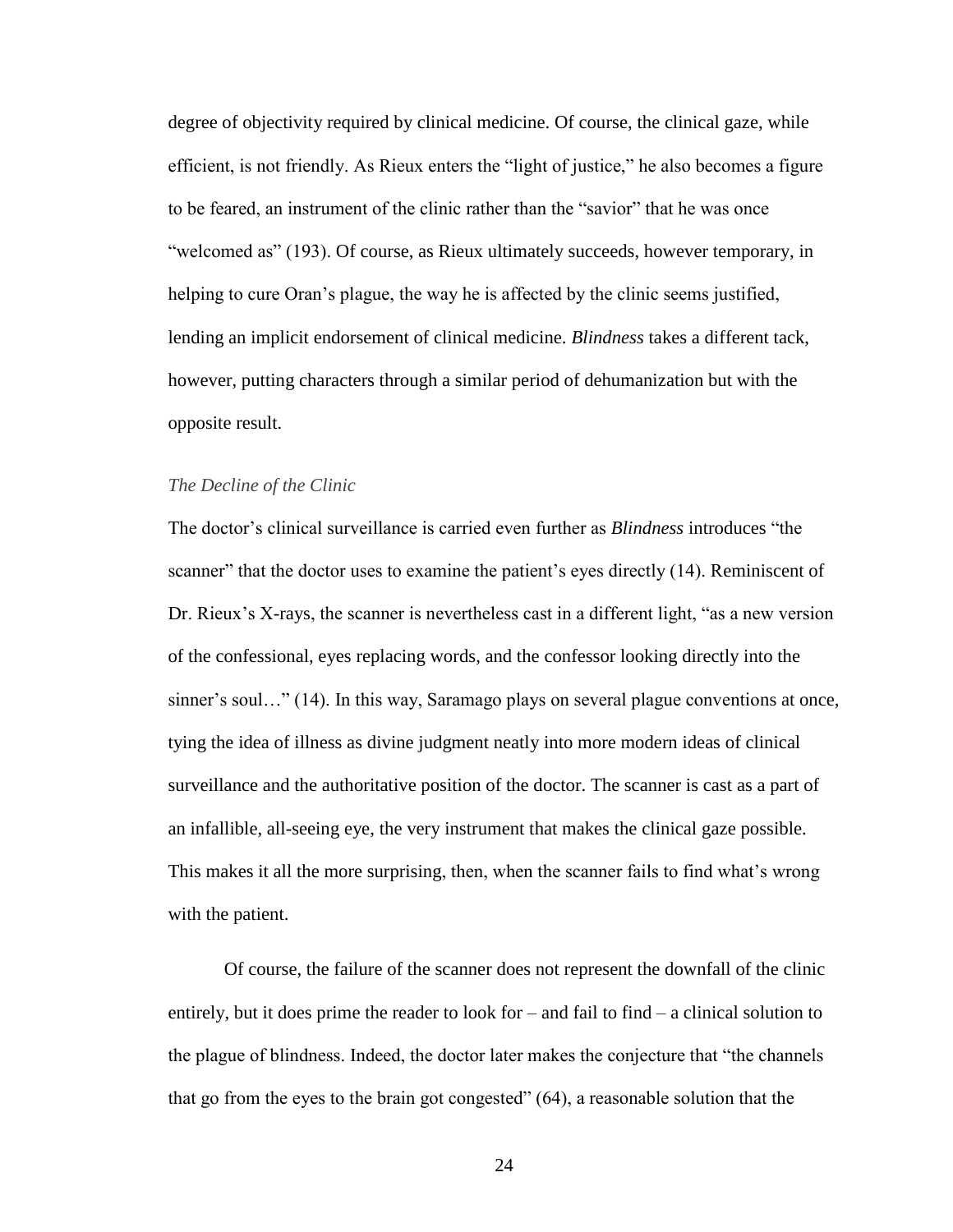readers themselves might be considering. Still, the novel offers little in the way of clinical solutions to the disease, and instead, portrays the clinic and its medical gaze to be just as blind as the rest of society. This is made apparent early in the novel as the ophthalmologist himself is "struck by blindness" (28). The doctor's blindness is a pivotal moment in the novel. As he is the only character in the novel who has undergone clinical training, his blinding suggests the blinding of the clinic itself, or at least the start of it. Without his eyes to examine patients or make use of his medical instruments, the doctor's ability to diagnose and treat is taken away. Still, a philosophy that is as widely engrained as clinical medicine is takes time to disappear. For a time, the doctor attempts to make use of his clinical training, and indeed the medical gaze itself, despite his inability to see. After the thief attempts to assault the girl in the dark glasses, resulting in a severe leg wound from where she kicked him, the doctor and his wife take pity on the thief and attempt to care for him. For the doctor, this means treating him as a patient:

> Allowing himself to be guided by his wife, the doctor gently probed the edges of his wound, he could do nothing more, nor was there any point in trying to bathe it, the infection might have been caused by the deep penetration of a shoe heel that had been in contact with the surface of the streets and the floors here in the building, or equally by pathogenic agents in all probability to be found in the contaminated almost stagnant water, coming from antiquated pipes in appalling condition. (61)

Here the doctor is attempting a diagnosis, much like he did with the first plague sufferers earlier in the novel. In the absence of his sight, however, he must rely on his wife to guide his hand, in effect turning her into an instrument of the medical gaze for a moment.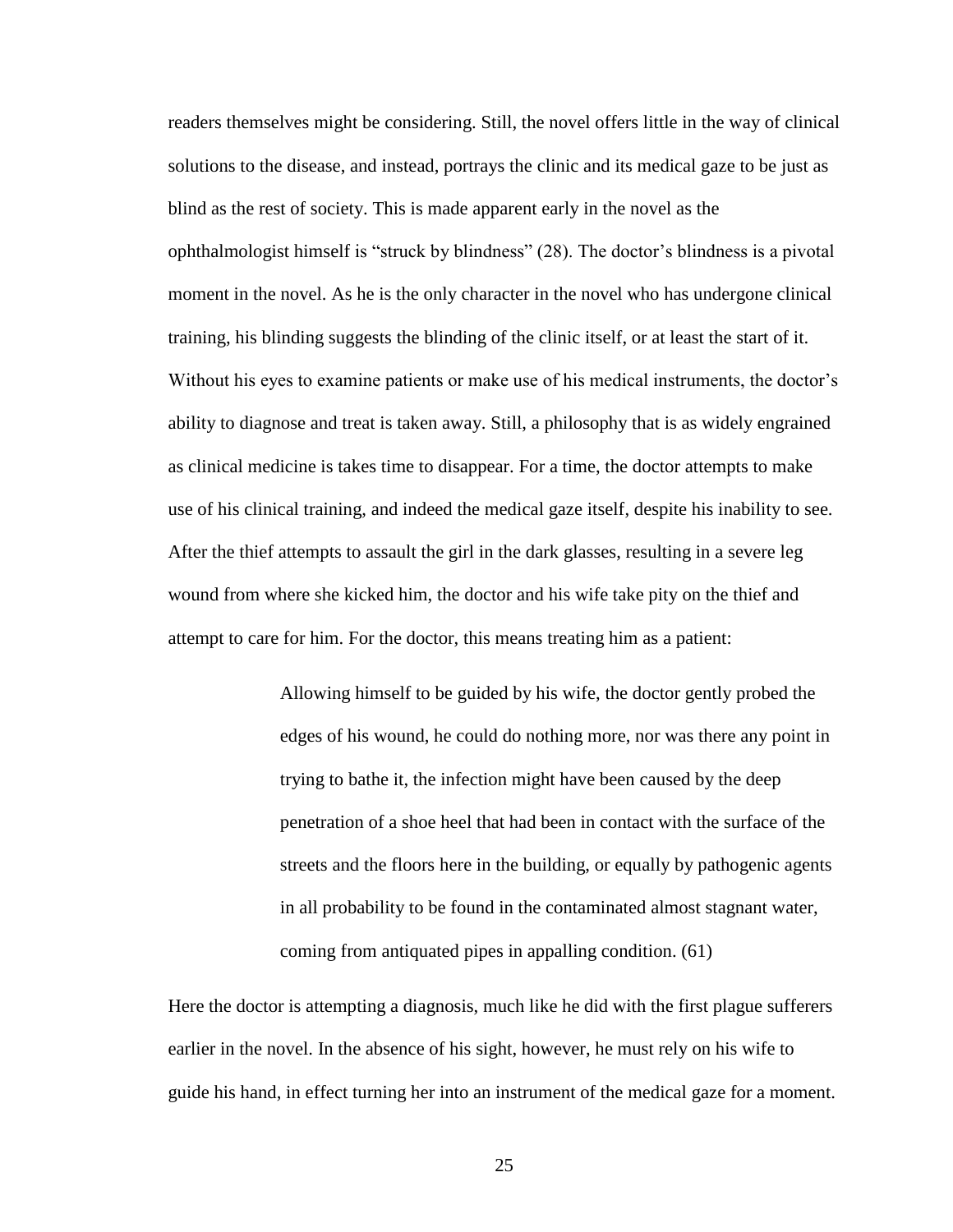Indeed, the doctor's wife seems very aware of how she functions as an aspect of the medical gaze. Only a few pages later she watches the girl with the dark glasses interact with the boy with the squint. Suddenly aware that she's watching what the participants believe is a private conversation, "the doctor's wife felt as if she were behind a microscope and observing the behavior of a number of human beings who did not even suspect her presence, and this suddenly struck her as being contemptible and obscene" (65). What the wife is feeling here is her role in perpetuating the medical gaze, first by acting as an instrument of the gaze in the doctor's examination, and then by assuming the gaze herself when she looks at the plague sufferers she cares for. What is perhaps obscene here however, is not just the act of staring itself, but the act of voyeuristic gazing. By viewing a moment in which the participants believe themselves to be in private – or at least, not able to be seen – the doctor's wife momentarily seizes the upper hand in an unequal exchange of power. By imagining her own role as "behind a microscope," the wife simultaneously reduces the girl and the boy as microbes or tissue samples or some other piece of a body that is not fully human. The moment serves as an effective analogue for how clinical medicine uses its powerful gaze to turn patients into something less than human, bodies upon which to read and cure disease. Worse yet, while the medical gaze, in Foucault's words, "subtracts the individual" to diagnose an illness, *Blindness* offers no chance for diagnosis, and leaves only the subtraction of the individual (14).

It must be noted here that dehumanization as a consequence of clinical medicine is not a phenomenon that must be opposed outright, although it is worthy of investigation and complication. As I stated in the opening pages of this essay, the clinic exists for the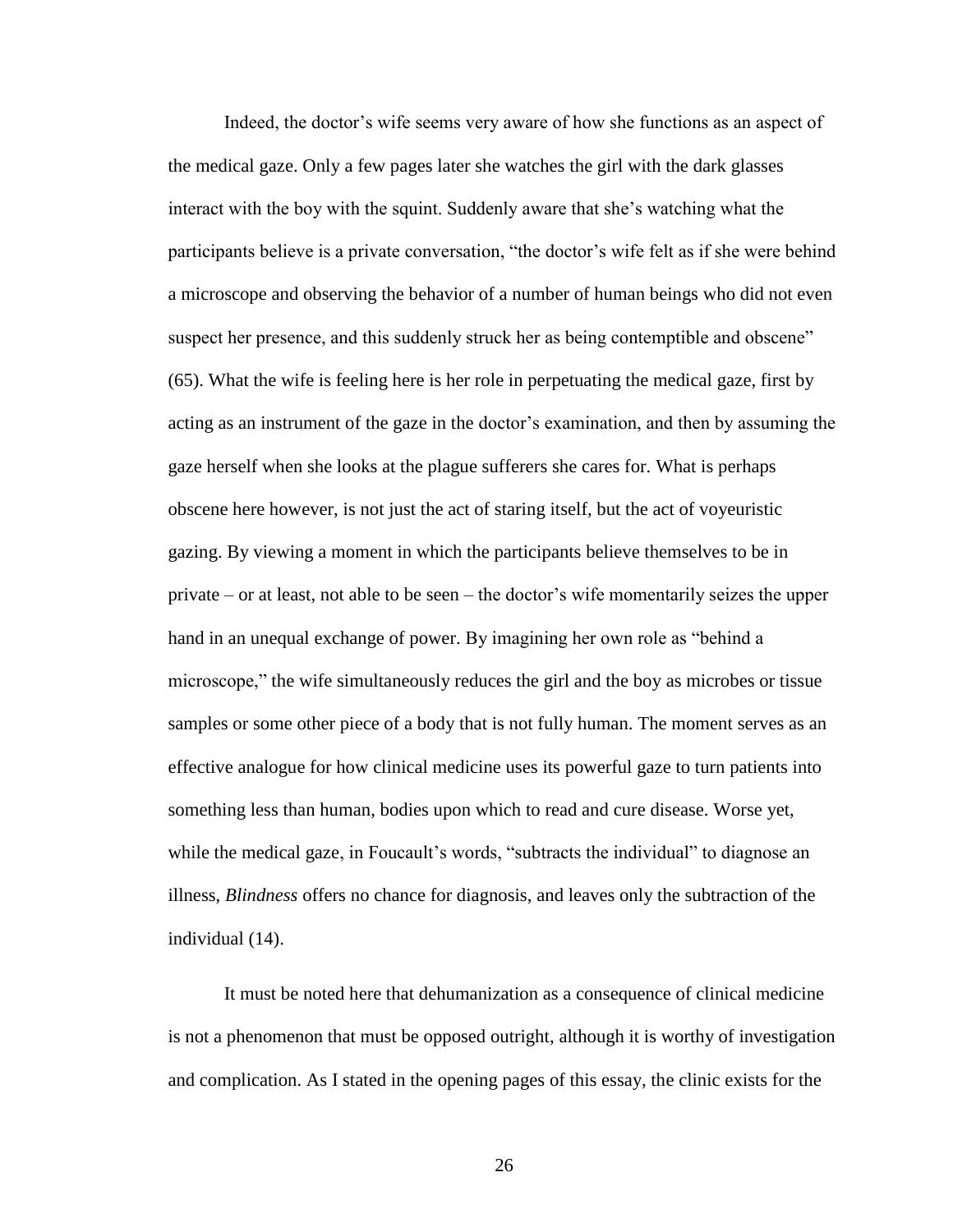benefit of humanity: to cure and prevent illness, and to promote well-being in humans. The dehumanizing element of clinical practice may be a way of allowing medical professionals to better focus on and treat the aspects of disease that would otherwise be obscured by the patient's body or personal identity. One need not know a patient personally in order to kill the harmful microbes inside them. Dehumanization may also act as a defense mechanism against the more unsettling practices of clinical medicine, such as conducting invasive surgery or administering painful treatments. At the same time, dehumanization may pave the way for abuse. The line between a bloody but necessary surgery and a grotesque and unethical medical experiment is sometimes a blurry one, and dehumanization further obscures that line. Consider how the soldiers guarding the asylum open fired upon a wounded, non-threatening plague sufferer under the auspices of maintaining a quarantine. Because the doctor's wife momentarily makes use of the clinic's dehumanizing perspective without the benevolence or necessity of treating a suffering human, describing the moment as "obscene" is appropriate.

This failure of the clinic and consequent obscenity of the medical gaze appears early in the novel. To reveal this, I revisit the moment when the doctor examines the first patient with blindness. The doctor "could find nothing in the cornea, nothing in the sclera, nothing in the iris," and indeed nothing in any of the structures of the patient's eyes. "I cannot find any lesion," the doctor tells his patient, "your eyes are perfect" (14). Already, then, one can see how Saramago resists, even subverts the clinic within his plague narrative. A clinical understanding of the body necessitates a degree of continuity between all bodies. That the patient cannot see *must* indicate that there is a problem in the structures of the eye, some deviance from the 'normal' eye that explains the difference in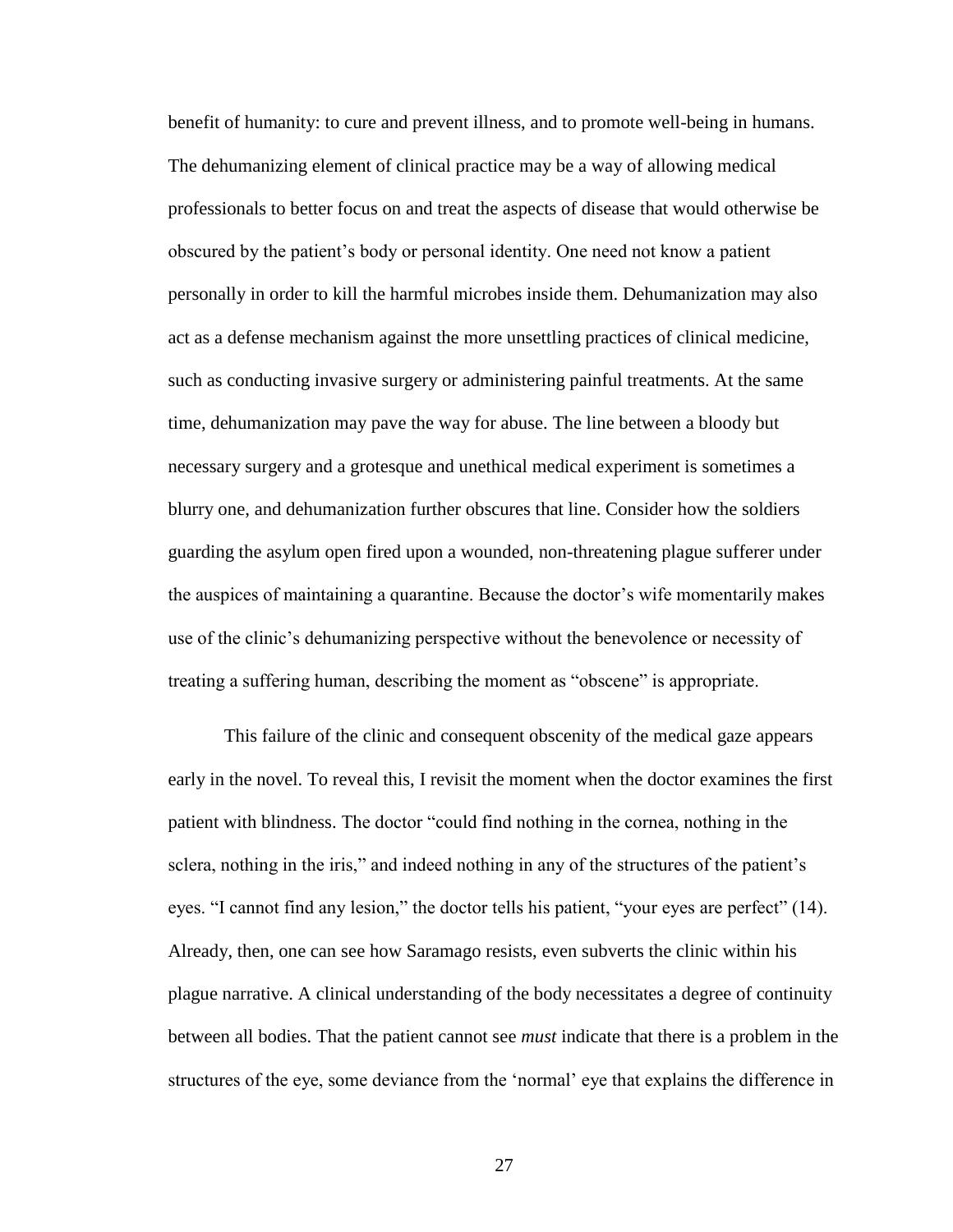sight. When the flaw fails to present itself, then, it represents a failure of a whole history of clinical medicine. The penetrative gaze of the clinic fails here not because it can't penetrate far enough – the comparison of the scanner to a confessional indicates something of its power as an observational tool – but because the very assumption the doctor makes is suddenly, and inexplicably flawed. The patient has no disease at all, at least not one that the clinic can explain, and is thus hurried out by the doctor. With no disease, no way of finding a disease, the patient is no longer a patient. Indeed, with no diagnosable illness, the patient perhaps never *was* a patient, and the doctor's medical gaze was merely a useless, "obscene" measure. This alteration of identity, from a patient whose deviant eyes cause blindness to a man who simply is blind, is clearly signaled: "That night the blind man dreamt that he was blind" (15).

By revealing that the blind man now dreams he's blind the novel indicates a shift in the blind man's mental map of his own body. Were his blindness merely a temporary condition, one might expect him to dream of himself as still sighted. After all, a person with a hang nail, a broken bone, or even an illness like the flu does not necessarily dream of themselves with the respective condition; a temporary condition doesn't get incorporated into one's identity. Instead, the man *is* blind, and comes to think of himself as such whether he's conscious or not. Interestingly, this brief moment touches on one of the novel's more complicated issues: the tension between curable illness, long term disability, and personal identity. In modern disability studies, this issue comes down to the idea of *medicalization*, a framework in which, "[r]ather than adjust[ing] social environments to meet differing bodily needs, medical interventions seek to cure the individual 'abnormal' body" of impairments and disabilities (Lewis 116). While it's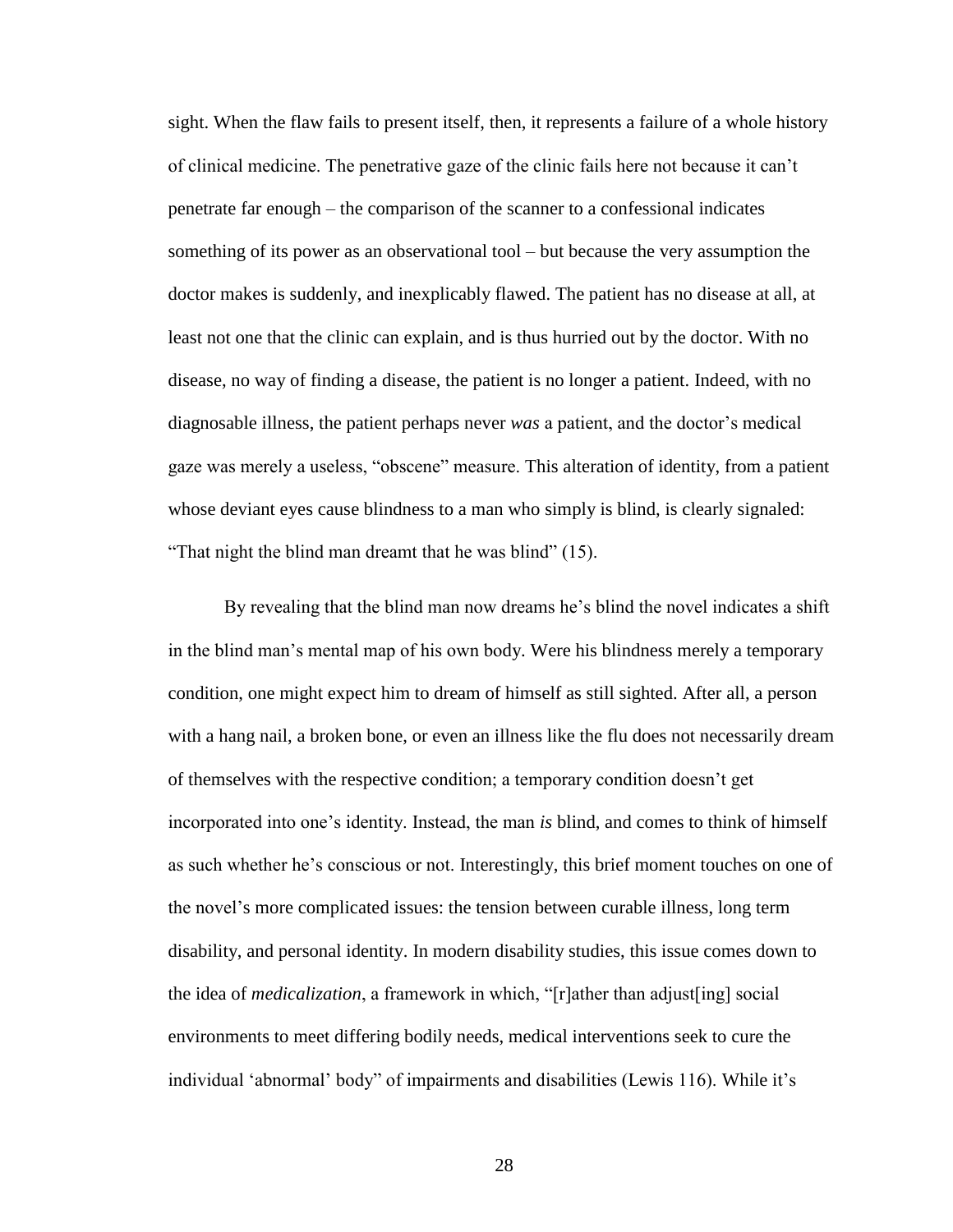debatable whether a medicalized view of disability is always harmful to people with impairments or if it can provide relief<sup>6</sup>, *Blindness* enters into the conversation by exploring a world in which a disabling illness increasingly moves outside the realm of clinical medicine, and therefore medicalization. As with the example of the blind man dreaming of his blindness, this idea frequently takes the form of confused, mutable identities for the novel's characters.

The concept of identity in *Blindness* is a complex one that is nevertheless vital in understanding how the novel depicts a post-clinical world. The very fact that none of the characters have names, and very few have established backstories or even clear personality traits is of particular note. In line with the medical gaze turning humans into patients to be diagnosed, *Blindness* frequently identifies characters by what clinical medicine might call their physical deficiencies. The boy with the squint, then, is wholly identified as a patient whose body does not fit with the normative view imposed by the clinic<sup>7</sup> . He is not just a boy with a squint, he *is* the squint for all intents and purposes in the novel; readers have little else to identify him by. Of course, at the outset of the novel this seems like a simple perpetuation of the clinic and its gaze. The doctor, and by extension his wife, know many of these people through his ophthalmological practice; it's perhaps natural for him to continue identifying the girl with the dark glasses, his patient, by her conjunctivitis. Still, as the novel goes on this tendency to identify characters by their medical status starts to take on a critical, almost absurd quality.

 $\overline{a}$ 

<sup>6</sup> For a nuanced, accessible view of the tension that surrounds the medical model of disability see Susan Wendell's article "Unhealthy Disabled: Treating Chronic Illnesses as Disabilities."

<sup>7</sup> The boy with the squint likely suffers from *strabismus*, a weakness of the eye muscles that can lead to vision problems and "lazy eye."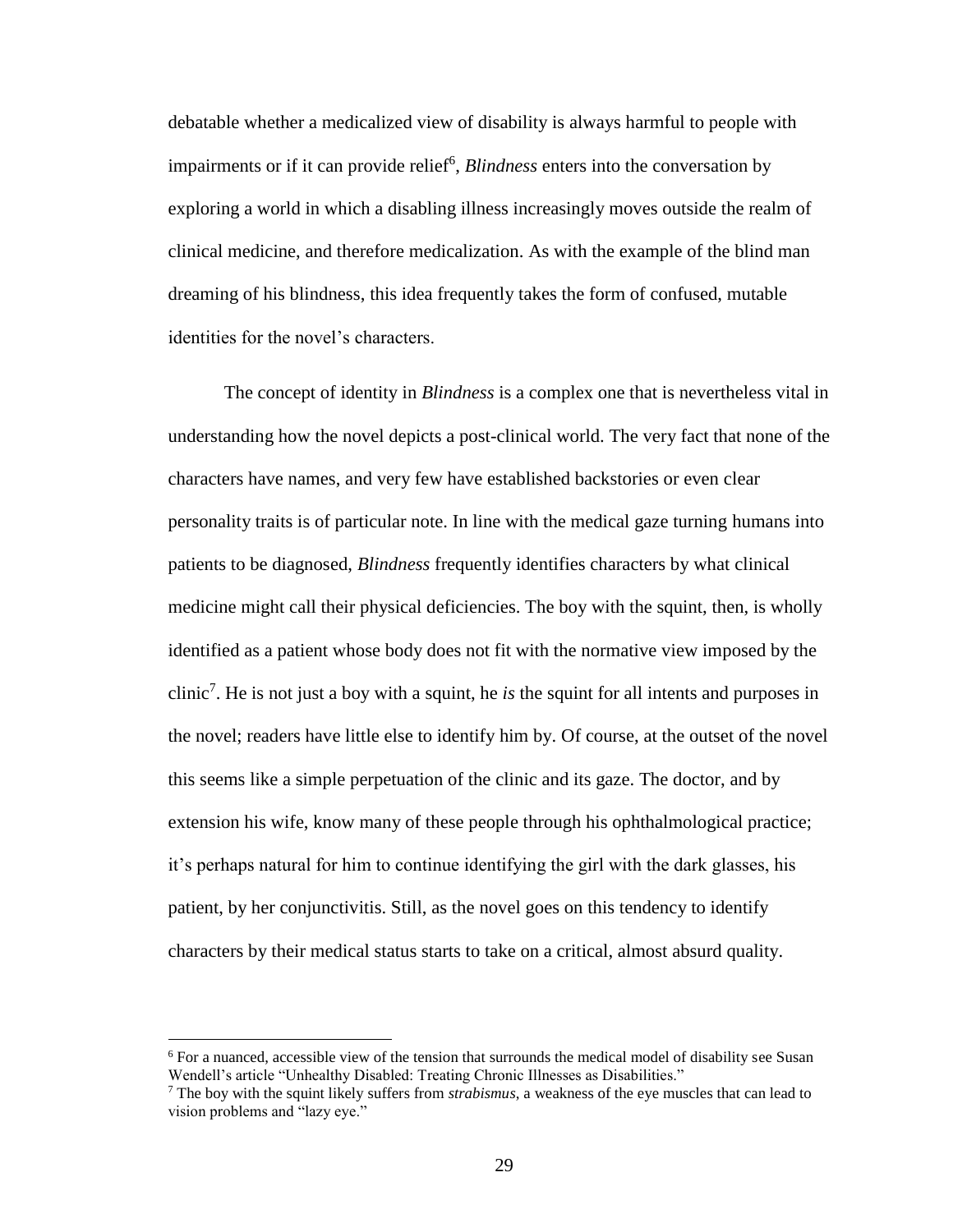For example, identifying the girl with the dark glasses by her conjunctivitis is initially a useful tactic. Her medical condition pushes her outside the clinical norm, making her unique and easily identifiable. Her dark glasses serve as a handy visual indicator of her condition and serve to mark her out as an individual. While the medical gaze diminishes her as a human – erasing her name and her backstory beyond what's useful in medically treating her  $-$  it simultaneously creates a unique body that can be easily picked out by the reader. However, as the novel progresses this identifier becomes less and less useful. The girl with the dark glasses continues to apply the eye drops meant to cure her conjunctivitis to ironic effect: "Her eyes were already better, but she was not to know" (159). In a sense, her identity as a sufferer of conjunctivitis is one built on an already disappearing clinical past. Her previously non-normative body has been absorbed into the new normal of the plague of blindness, and her once unique status as a blind person has become an entirely useless way of identifying her. Indeed, even if her conjunctivitis had not cleared up at all the effect would have been the same.

Further still, the novel increasingly makes use of the word "blind" as a descriptor for characters that the group meets along the way. Nearly every stranger they come across or interact with becomes "the blind man" or "the blind woman." Of course, since nearly everyone in the novel's town has been stricken with blindness, the identifier is an utterly useless one. Here the novel makes a strong critique of the normative gaze the clinic applies. In describing characters by what society would ordinarily think of as a unique, non-normative quality – blindness – then placing those characters in a situation where their condition is overwhelmingly the norm, *Blindness* reveals something of the absurd, arbitrary nature of the medical gaze. A normative view is entirely mutable based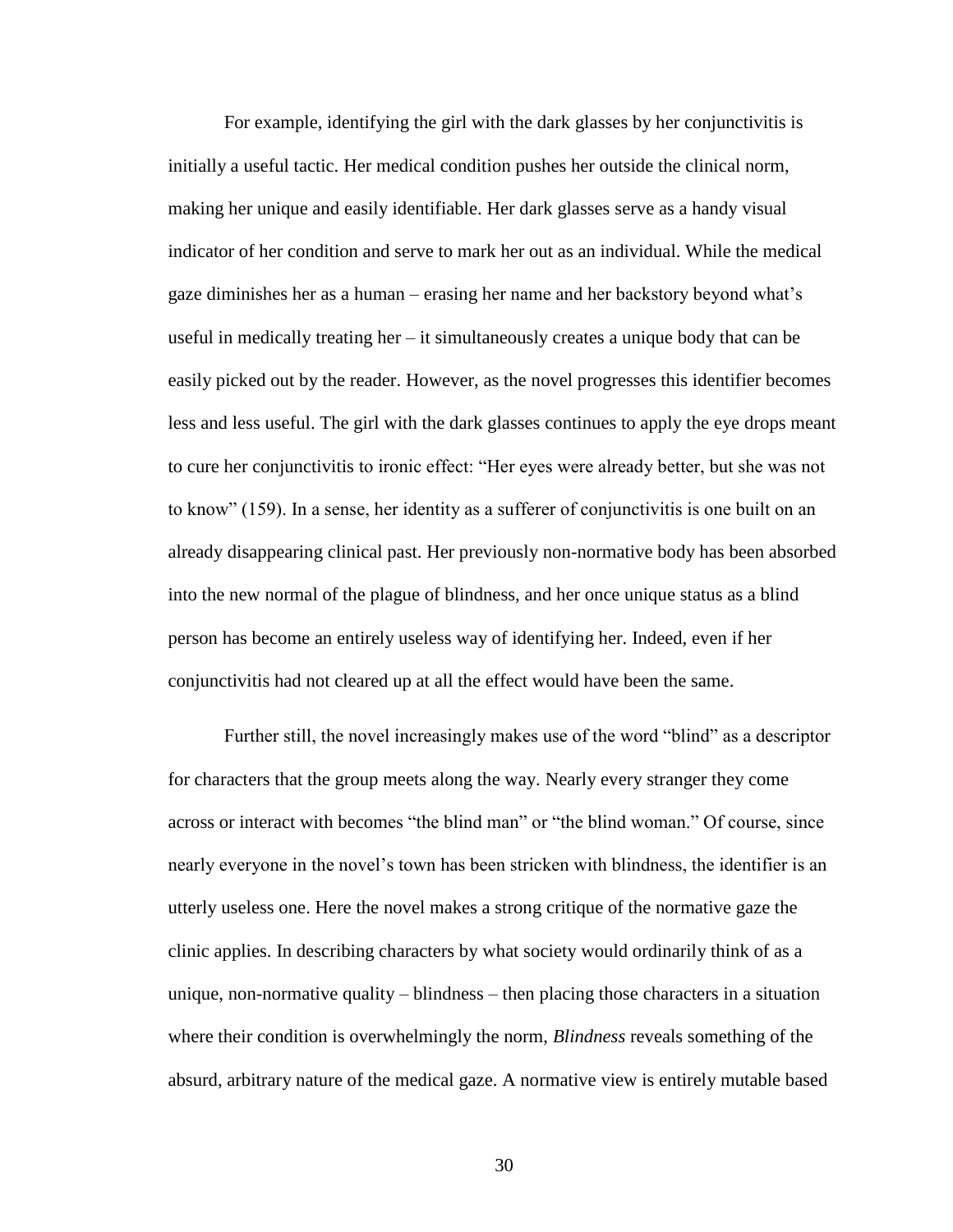on local conditions, current year, and whole number of other factors, meaning that the medical gaze is far less objective or disinterested than clinical medicine portrays it as.

Still, how do I know that *Blindness* is indeed moving *beyond* the clinic and not simply critiquing the rise of the clinic in the first place? In other words, what, beside the mere fact that the novel was publish in 1996, makes *Blindness* postclinical rather than merely clinical or even, anachronistically, preclinical? The answer comes in what may be the novel's most shocking moment, when the group, having left the asylum and started wandering the city, enter a church in order to rest from their walking.

#### *Divine Judgements: Plagues and Churches*

The link between plagues and divinity or divine judgement is one that predates even bubonic plague – the disease that is probably most commonly referred to when the word "plague" is used now – as a human disease. In examining the ways in which AIDS has come to be understood as a plague, Susan Sontag ruminates on the nature of plague and illness as a divinely sourced punishment. "Plague, from the Latin *plaga* (stroke, wound)," she writes, "has long been used metaphorically as the highest standard of collective calamity, evil, scourge" (132). Indeed, to gain a sense of this, one merely has to flip through a copy of the Old Testament. Perhaps the most commonly cited references to plague in The Bible occur in The Book of Exodus, in which God inflicts ten plagues upon the Egyptians in punishment for their enslavement of the Israelites. While many of these 'plagues' stretch the definition of what we may call a plague today (often using the term to refer to a widespread outbreak of disease), we can nevertheless find allusions and parallels to illness. Perhaps the most obvious disease-like plague is that of "festering boils" that God manifests through a handful of soot thrown into the air by Moses (New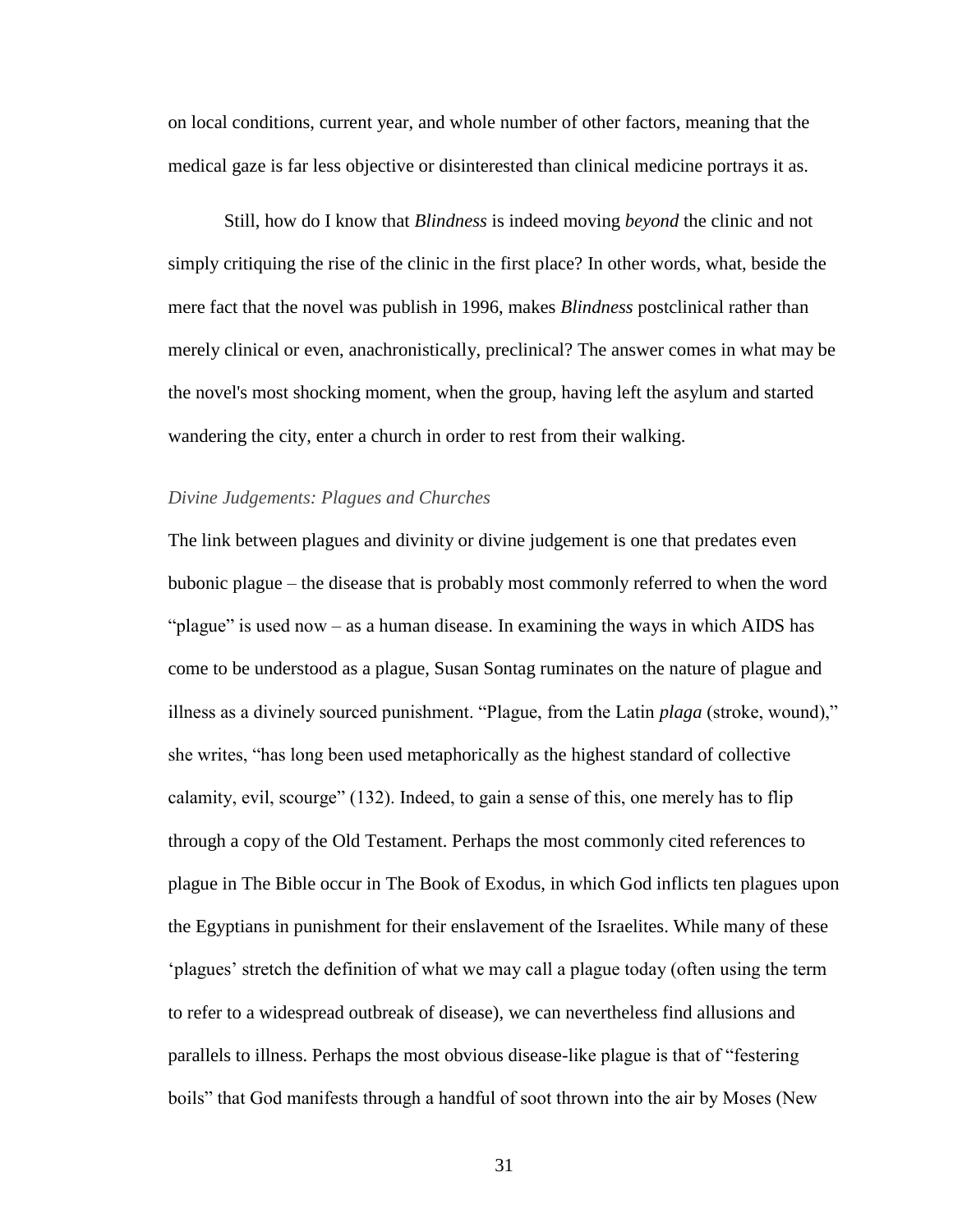International Version, Exod. 9.8-11). The idea that plagues are directly sourced from God in response to some sin or digression is one that is highly salient in plague literature.

Indeed, the notion of "illness as a punishment," as Sontag words it, doesn't disappear once plague literature begins to enter the realm of clinical medicine. Despite Sontag's claim that such a punishment is "an idea opposed by all attention to the ill that deserves the noble name of medicine," one can find both concepts – that of a divinely sourced, punishing plague and that of an ostensibly secular clinic – interacting in complex ways within plague literature. It's a testament to how entrenched both of these concepts of plague are that Saramago explicitly tackles both in *Blindness*, but he's not the first author to do so (133).

Daniel Defoe's *A Journal of the Plague Year*, set in the 1660's during the Great Plague of London, and published in 1722, enters into the conversation roughly half a century before clinical medicine is formally born. Because of this, *Plague Year* displays a sort of division between traditional plague literature conventions based on biblical concepts of sin and punishment and developing clinical medicine. Much of the novel's resistance to the development of the clinic comes from the novel's protagonist and narrator, H.F. himself, whose deep religious convictions often seem to run counter to the methods and initiatives of the city's doctors. Indeed, H.F.'s continuing presence in the city stems from his Christian devotion. In the wake of advice from his brother to flee the city and its plague, H.F. muses on the religious implications:

> It immediately followed in my thoughts, that if it really was from God that I should stay, He was able effectually to preserve me in the midst of all the death and danger that would surround me; and that if I attempted to secure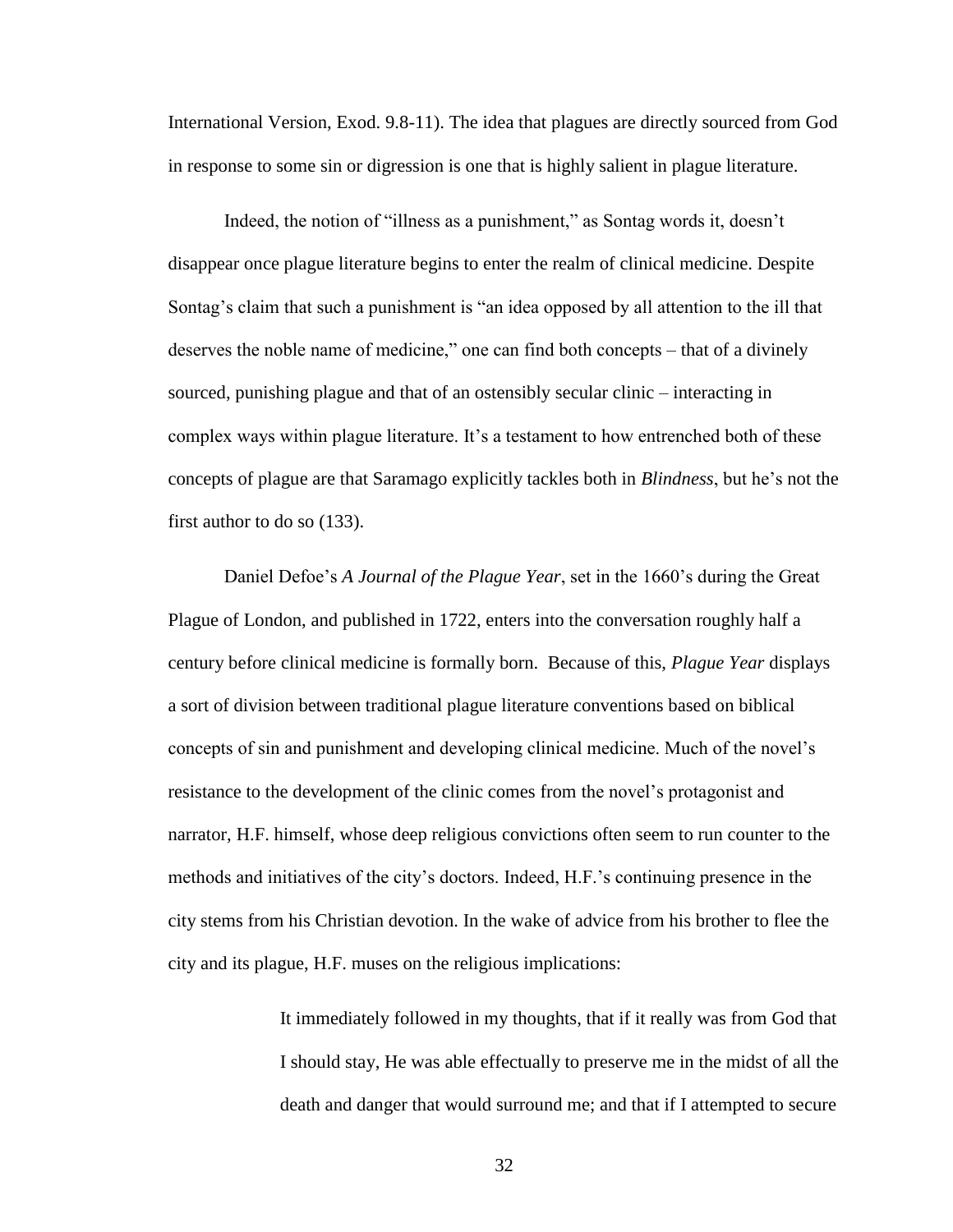myself by fleeing from my habitation…it was a kind of flying from God… (8)

Here H.F. plays on ideas of plague as a divinely sourced calamity, even going so far as to reason that fleeing the disease might invite further wrath from God upon himself. What's curious about this moment is not H.F.'s devotion, but rather the incongruence of his beliefs with the rest of the novel's characters, all of whom seem to advocate for fleeing, or otherwise treating the disease through clinical measures, such as quarantine and patient examination.

The London that H.F. wanders is one where divinity, supernaturalism, and disease interact in complex ways. Proceeded by "a blazing star or comet," the plague that strikes London is immediately cast as a crisis of faith, rather than a medical mystery (15). While H.F. expresses doubt at these prophetic signs, he notes:

> these things had a more than ordinary influence upon the minds of the common people, and they had almost universal melancholy apprehensions of some dreadful calamity and judgement coming upon the city (16).

Indeed, the plague and its coincidental circumstances seem to ignite an addiction "to prophecies and astrological conjurations, dreams, and old wives' tales" within London's populace (16). Defoe devotes a number of pages to the occultism of the plague sufferers, detailing practices that seem to modulate between extreme Christian faith – visions of a "flaming sword held in a hand coming out of a cloud" and "an angel clothed in white, with a fiery sword in his hand," and even "[i]nnumerable sects and divisions and separate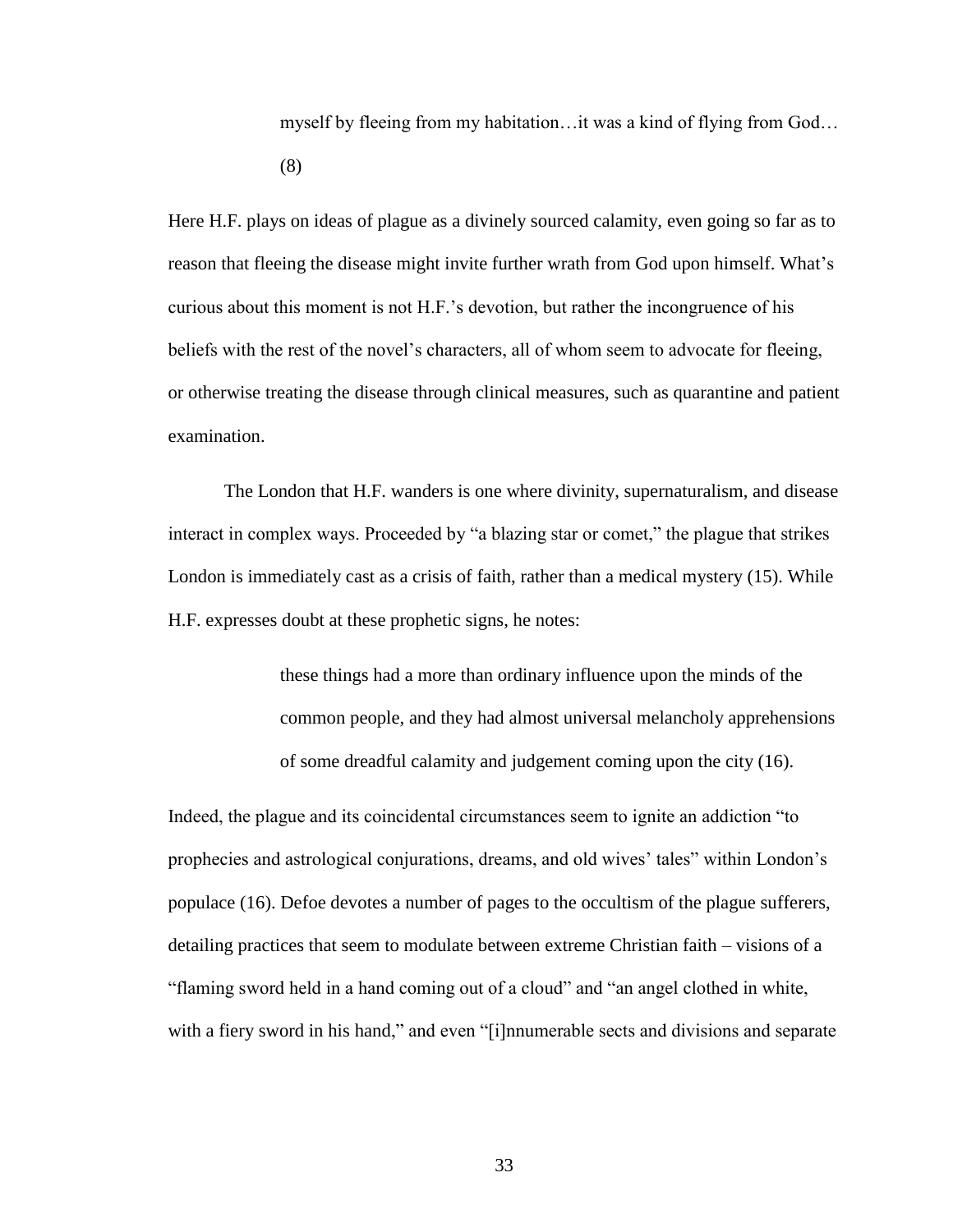opinions<sup>8</sup>" surrounding Christianity and the Church of England – and outright blasphemy, such as in the case of the elaborate "charms, philtres, exorcisms, [and] amulets" that H.F. equates with "evil" and "wickedness" (16-25).

The influence of the idea of "wickedness" is present in *Blindness* in its description of divine icons, but in a way that seems to critique religion as a site of medical knowledge entirely. Contrary to the traditional image of God and other divine beings as immune to, or perhaps even the cause of the plague, *Blindness* portrays a different situation:

> at that very moment she thought she had gone mad…it could not be true what her eyes revealed, that man nailed to the cross with a white bandage covering his eyes, and next to him a woman, her heart pierced by seven swords and her eyes also covered with a white bandage, and it was not only that man and that woman who were in that condition, all the images in the church had their eyes covered, statues with a white cloth tied around the head, paintings with a thick brushstroke of white paint… (316).

The images are striking ones, completing the motion beyond the clinic that *Blindness*  creates. Whether the inhabitants of the church carried out this metaphorical blinding because they blamed God for the plague or because they felt God was not above catching the illness or perhaps some combination of both is immaterial. In any case, the message is clear: faith no longer provides an answer to calamity, even when the clinic fails.

 $\overline{a}$ 

<sup>8</sup> Defoe might be alluding to his own Unitarian religion here. Defoe's position as an open Dissenter makes the novel's resistance to clinical practices understandable, as he opposed government involvement in any issue related to faith or the divine. For a more complete look at Daniel Defoe's religious practices see John Robert Moore's article "Defoe's Religious Sect."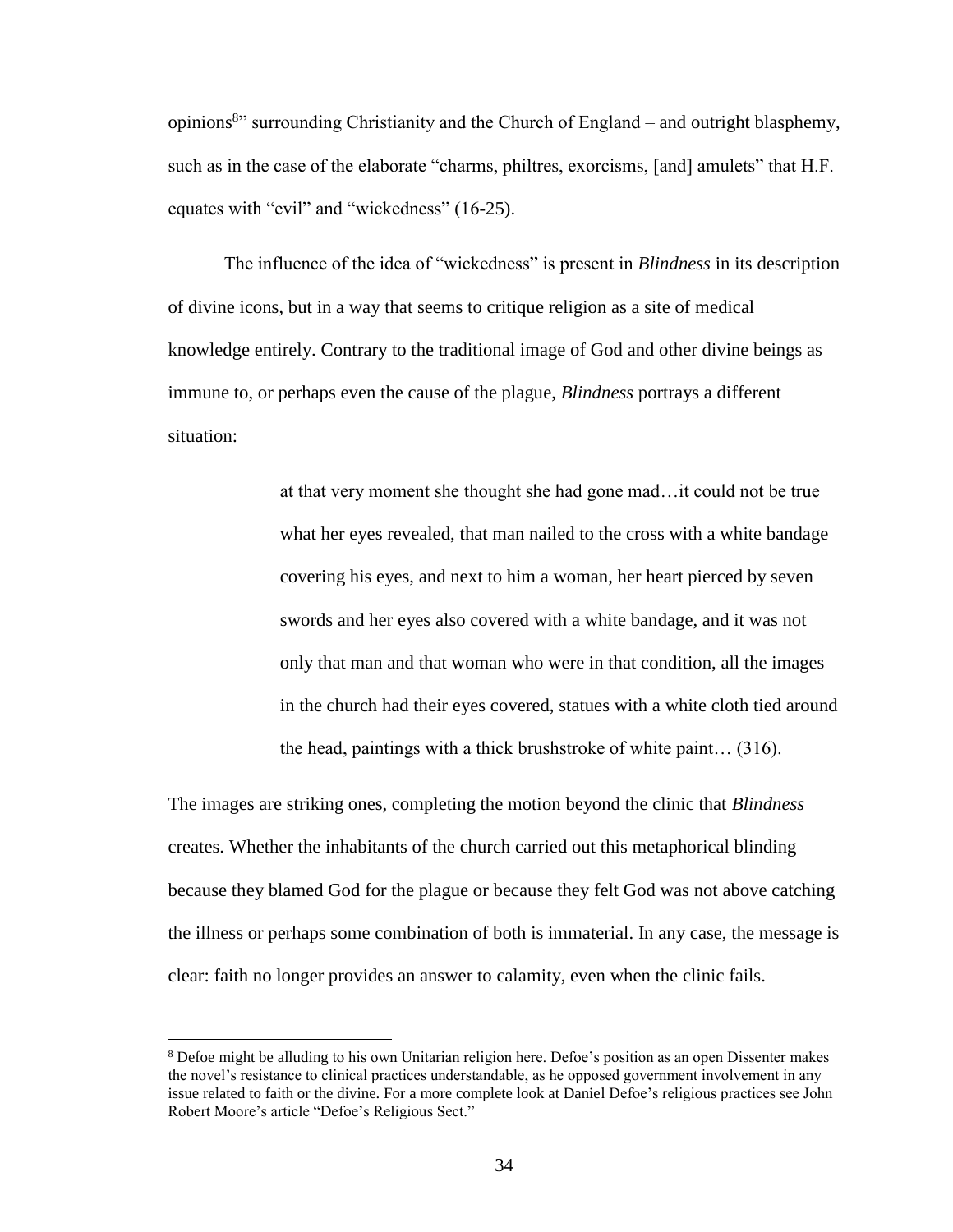Beyond that, however, the scene loops back, reinforcing the blinding of the clinic even as it makes clear the obsolete position of religion in plague narratives. Informing her husband of the blinded images, the wife and the doctor engage in a brief discussion about the nature of the images. The wife conjectures that someone, bitter about their own blindness, wished to ensure that the images couldn't see either. When the doctor doubtfully replies that images, not being able to see in the first place, can't be blinded, the wife retorts that "images see with the eyes of those who see them." Furthermore, the wife connects this idea to her own vision, speculating that she'll "become more and more blind" overtime because there's no one through whose eyes she can see (317). In effect, what the wife is revealing here is the relational nature of staring and gazing, that is, the idea that the gaze, medical or otherwise, is only effective because it is in some way a relationship between two or more people. In a sense, the physical blinding caused by the plague lead into the metaphorical blinding of god and the clinic and then doubled back so that even the wife's physical vision is "blinded," robbed of its power by virtue of its relationship to other sighted people being removed. This is far removed from the point early in the novel where the doctor's wife feels her gaze upon the boy with the squint and the girl with the dark glasses is "obscene." Where in that instance the structure of the clinic was still in place – the phenomenon of blindness still thought of as non-normative, the blind still part of an assumed relationship with those who looked at them – now the clinic and even the proto-clinic have been effectively resisted, and even literal vision can't escape metaphorical blindness.

The end of the novel makes this abundantly clear as, even when the plague is mysteriously lifted from its sufferers and all the afflicted regain their site, the doctor and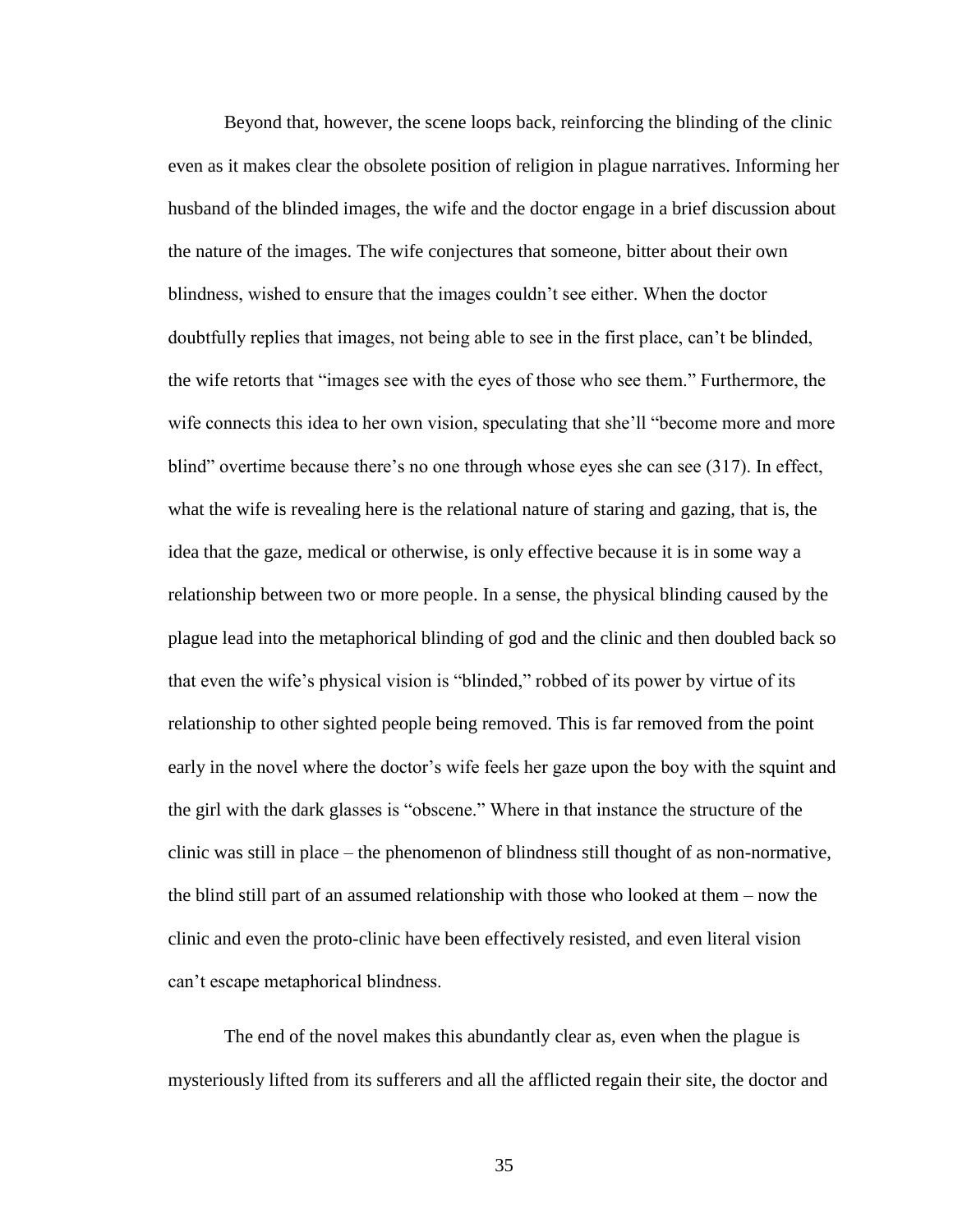his wife cast doubt on their ability to ever know the reason behind the illness. "Why did we become blind," they ask, "I don't know, perhaps one day we'll find out" (326). Here the doctor and his wife finally relinquish their pursuit of knowledge, clinical or otherwise, and in doing so, move beyond the clinic. To push the moment of understanding to "perhaps one day" is a powerful rhetorical move, as it moves knowledge beyond the strict control of man or God. This is not necessarily a negative revelation either. While this particular inexplicable experience of a plague of blindness has removed the control of health and disease from human hands, thus asserting the possibility of a human condition for which there is no cure, it has at the same time, instructively, demonstrated the futility of certain dehumanizing or punishing practices carried out by clinical medicine. If the clinical gaze separates the patient from their body, then *Blindness* reunites them, giving humans a sort of domain over their own bodies even as their site of knowledge is taken away. In a sense, this reconnects the suffering body to what Foucault identifies as one of the oldest forms of medicine, one formed "[a]t the dawn of mankind" that "consisted of an immediate relationship between sickness and that which alleviated it. [A] relationship... of instinct and sensibility, rather than of experience...by the individual from himself to himself" (55).

Indeed, this is what it means to live in a post-clinical world. Rather than a system which corrects non-normative bodies, either through divine judgement and punishment, or through the medical gaze and diagnostic medicine, the post-clinical world is one in which humans simply *are*. That is, the normate ceases to exist and humanity is recognized as a diverse gamut of individuals, each with unique bodies. Even as they regain their sight the girl with the dark glasses still chooses to live with the man with the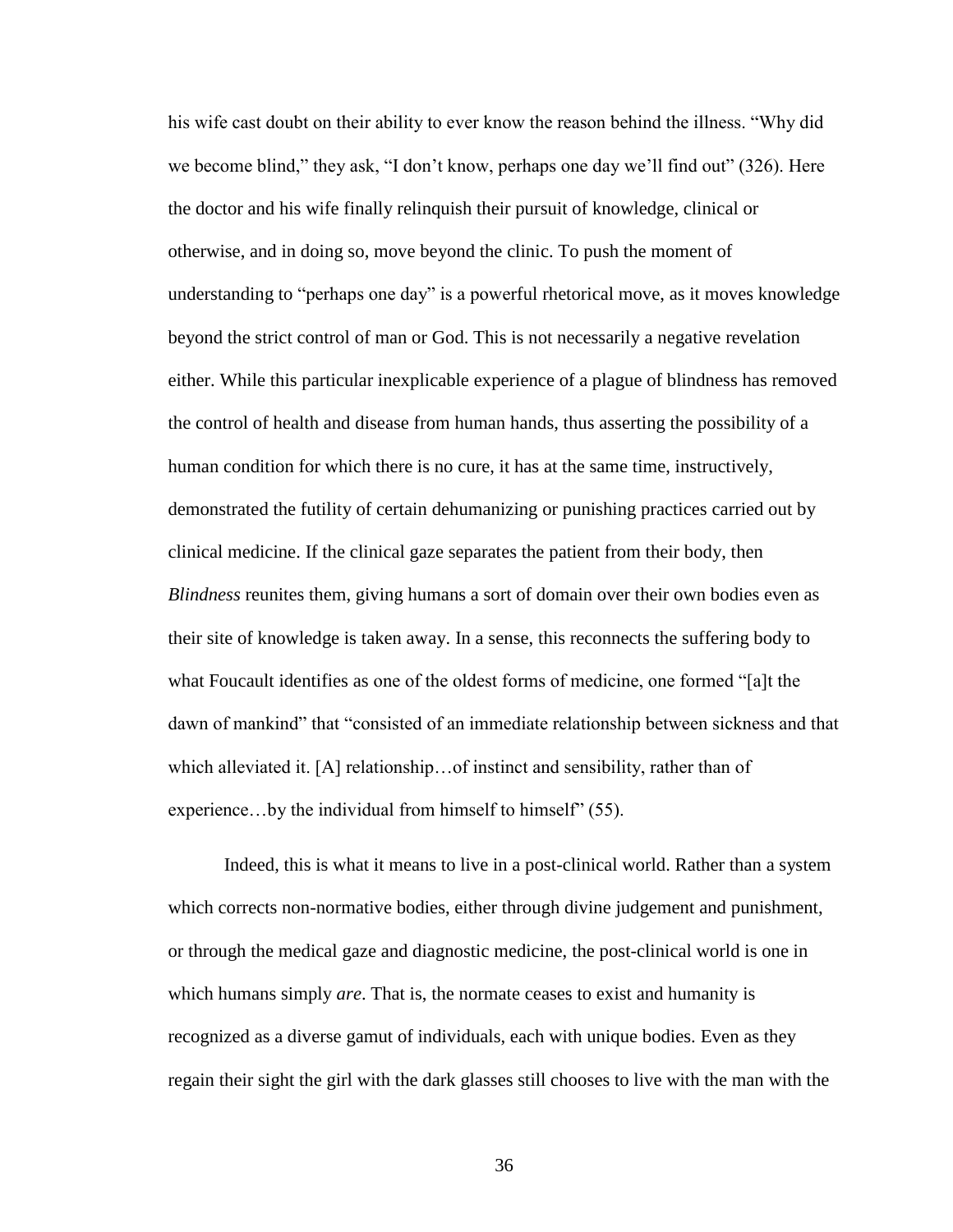eyepatch despite the fact that she can now see him as "an old man…in the flesh" (324). Passed through their physical and metaphorical blinding, these two characters come to accept each other's bodies the way they are. Broadly speaking, this is what Lennard J. Davis calls *dismodernism*: "Impairment is the rule, and normalcy is the fantasy" (31). In *Blindness*, this manifests when those with non-normative bodies – the girl with the dark glasses, the boy with the squint – become normal under the new paradigm of a sightless society. Or, more accurately, the idea of normalcy itself is threatened in the world of *Blindness*, and non-normative bodies become just as non-normative as any other. The objective, disinterested "truth" of the clinic is threatened, leaving the possibility for a post-clinical world in its stead. This does not mean medicine itself is necessarily the target of critique. Indeed, the presence of clinical medicine, or something like it, may paradoxically be an important part of post-clinical medicine as it offers suffering people yet another option in addressing their suffering. That is, in a post-clinical world, the clinic is one method of treating illness, but it is not an imposed one. The idea of "post-clinical" medicine is a difficult one to wrestle with, but put simply, it may be a system of medicine that treats physical suffering without directing a socially normative view on its patients. The thief's leg wound causes him great pain and threatens his life; to treat him does not represent an attempt to make a non-normative body normal. The boy with the squint, on the other hand, likely does not suffer beyond having to deal with a body that does not fit the idea of a "normal" body. Post-clinical medicine, then, might not see the boy's squint as something to treat, but rather yet another example of the wide variation in human bodies.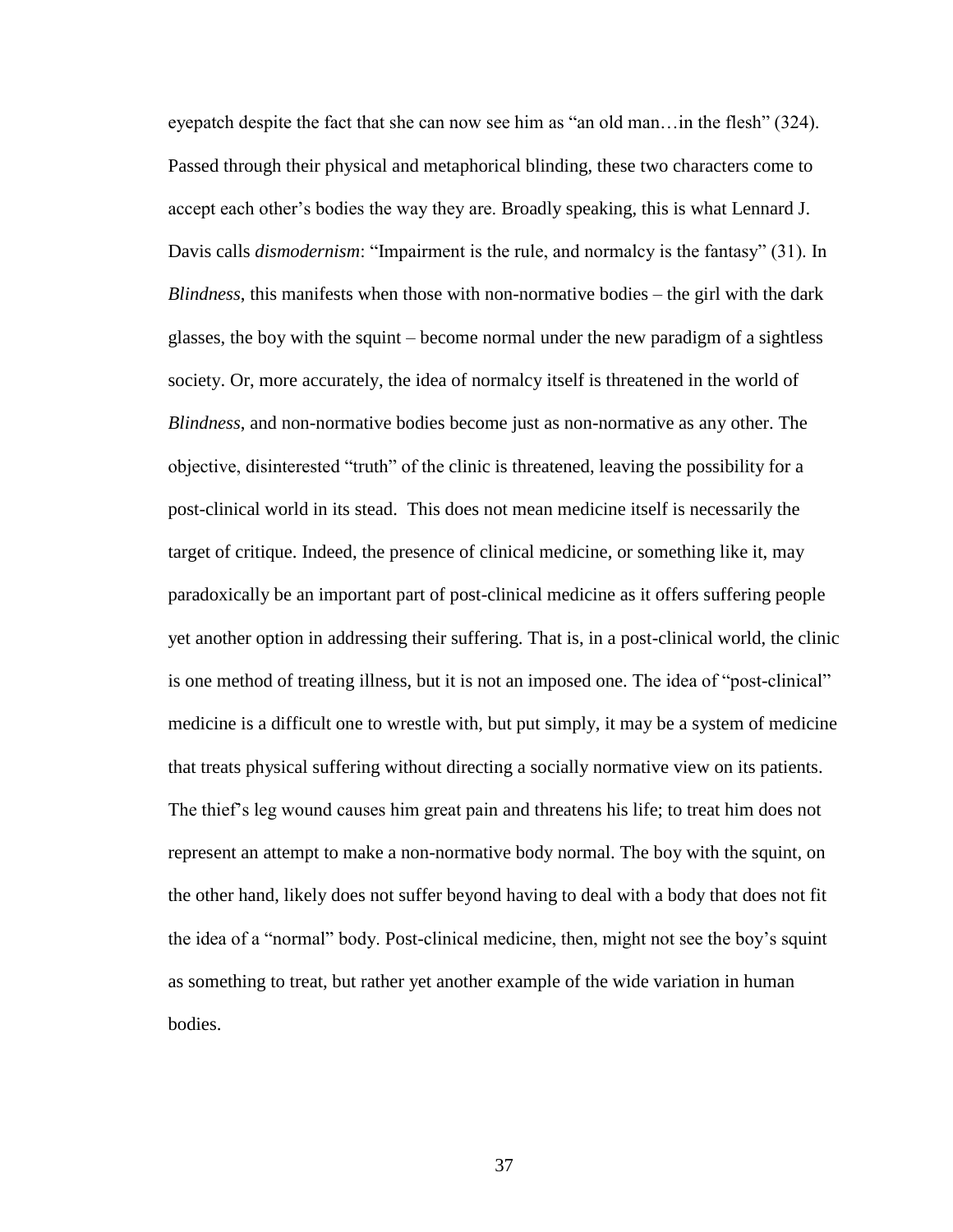In the end, the critique *Blindness* applies to clinical medicine is a subtle one. Rather than showing a world without the clinic or otherwise outright calling for an end to clinical medicine, *Blindness* displays characters who have gained an awareness of clinical medicine, both in the frightening, dehumanizing elements it encompasses and the potential benefits it has for its patients. Clinical medicine becomes post-clinical medicine when the narrative that has held it in place – the narrative of scientific certainty, of ultimate doctoral authority, of no other options – is made apparent and questioned.

As this paper has demonstrated, advancements in medical thought and technology find their way into plague narratives with surprising speed. As medicine in the Western world began to reorganize itself around concepts of objectivity, disinterest, and observation, so too did literature begin to reflect this change. Daniel Defoe writes about common perceptions of doctors in the time of London's Great Plague, and about the large scale, clinical measures London's government took in combating the epidemic. Camus displays an understanding of clinical practice and technology, giving readers an inside look at the mind of a doctor during an epidemic and the techniques employed in curing it. And Saramago, writing well after the advent of clinical medicine, imagines a world that has been made fully aware of enlightened reason and objective understanding, displaying clinical methods and ideas so that they can be subverted. It is perhaps the universality of plague narratives that give this quality of literature – the ability to reflect current, ongoing developments in a complex, scientific field – such importance. The clinic, with its allseeing, dehumanizing gaze, can be a frightening entity to a sufferer of illness. To read a narrative that manages to encompass both the ancient fear of disease and the more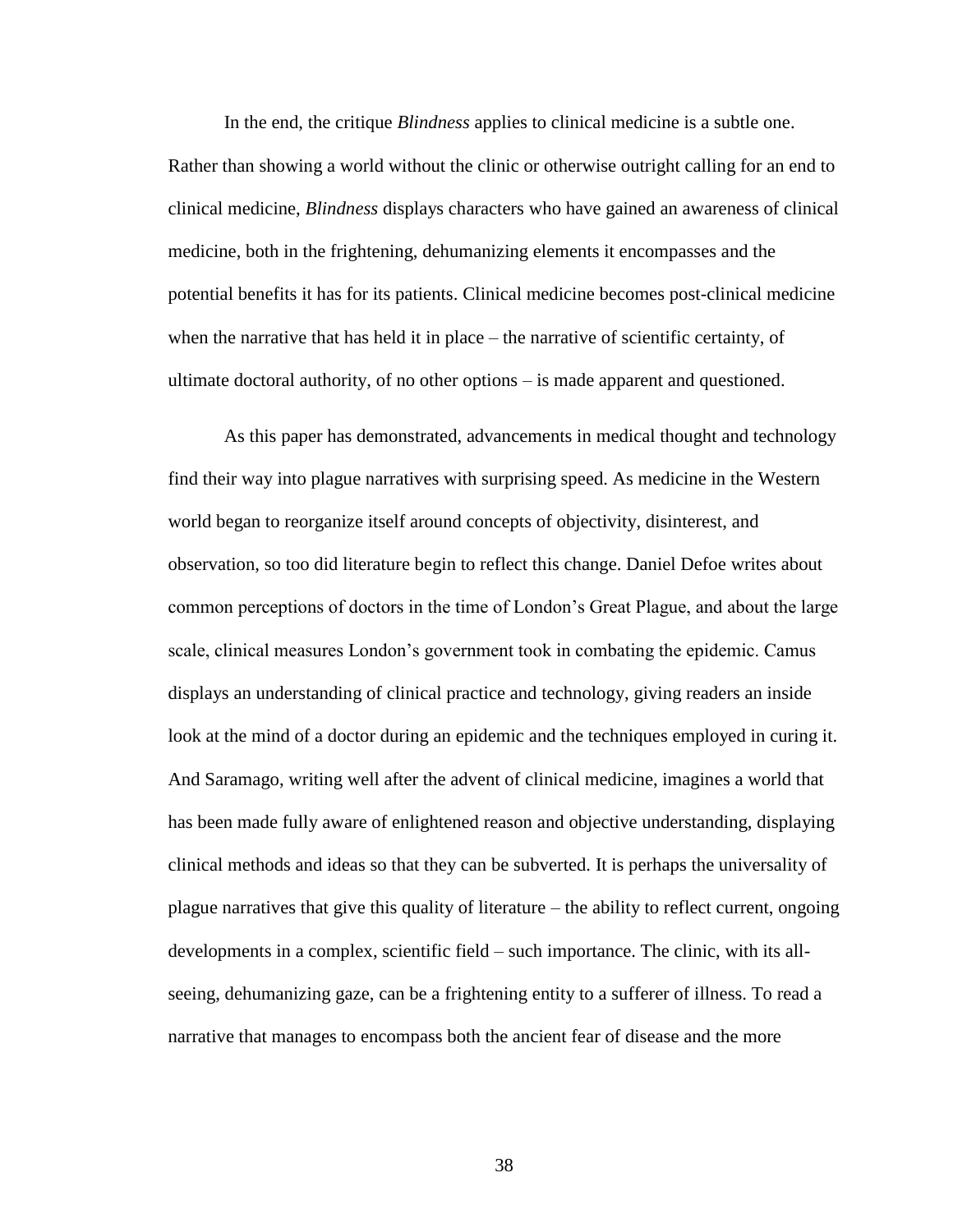modern fear of the clinic, and to overcome both with the hope offered by the inevitable cure or retreat at the end of the novel is a powerful experience.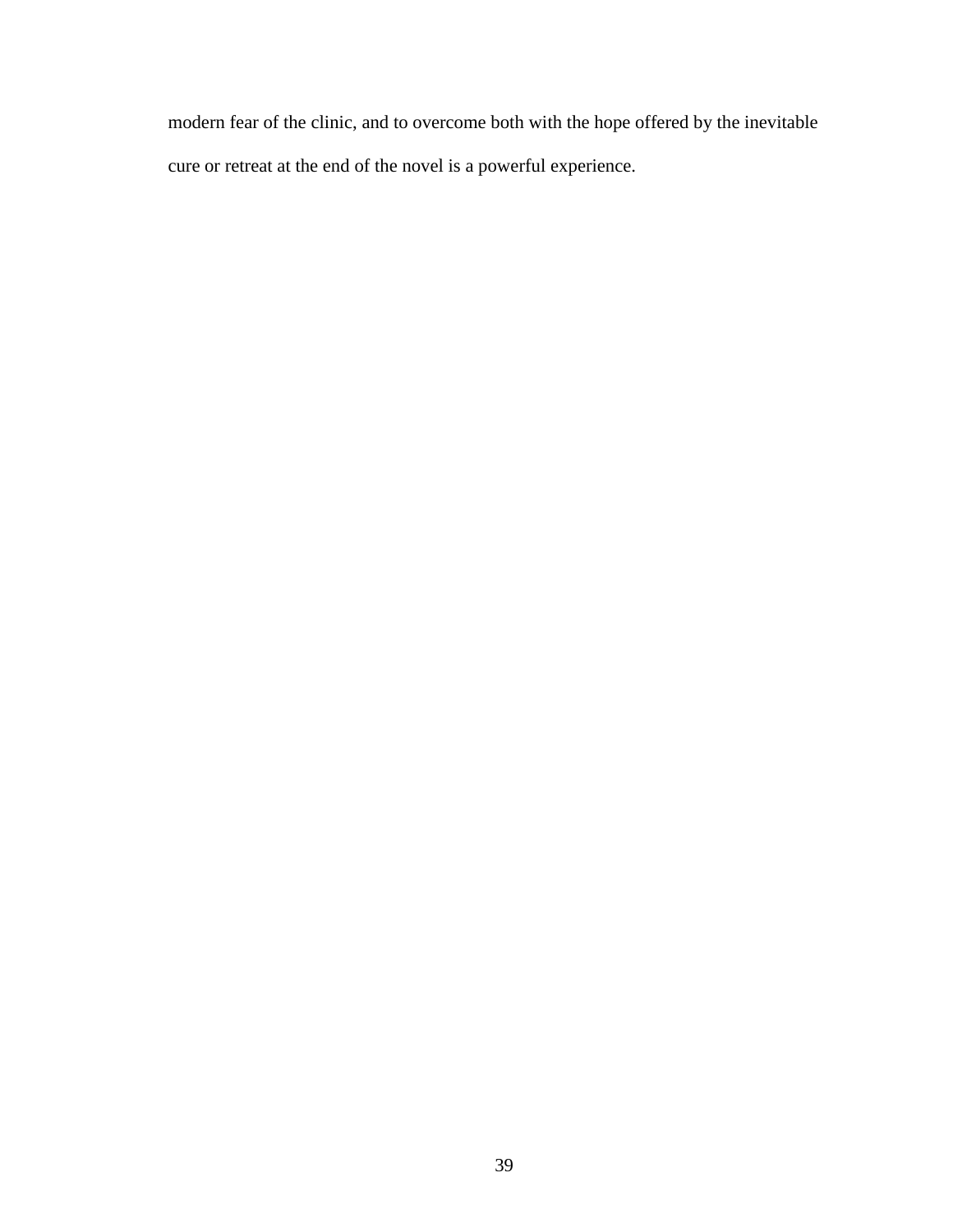#### WORKS CITED

Boeckl, Christine M. *Images of Plague and Pestilence: Iconography and Iconology*. Kirksville: Truman State University Press, 2000. Print.

Camus, Albert. *The Plague*. 1947. Knopf Doubleday Publishing Group, 2012. Print.

Defoe, Daniel. *A Journal of the Plague Year*. 1722. Dover Publications, 2001. Print

Elden, Stuart. "Plague, Panopticon, Police." *Surveillance & Society* 1.3 (2002): 240-253. Print.

- Felman, Shoshana and Dori Laub. *Testimony: Crises of Witnessing in Literature, Psychoanalysis, and History*. New York: Routledge, 1992. Print.
- Foucault, Michel. *The Birth of the Clinic: An Archaeology of Medical Perception*. 1963. Vintage Books, 1994. Print.
- ---. "The Birth of Social Medicine." *Michel Foucault: Power*. Ed. James D. Faubion. Trans. Robert Hurley. New York: The New Press, 2000. Print.
- ---. "The Politics of Health in the Eighteenth Century." *Michel Foucault: Power*. Ed. James D. Faubion. Trans. Robert Hurley. New York: The New Press, 2000. Print.
- Garland-Thomson, Rosemarie. *Extraordinary Bodies: Figuring Physical Disability in American Culture and Literature*. New York: Columbia University Press, 1997. Print.
- Girard, Rene. "The Plague in Literature and Myth". *Texas Studies in Literature and Language* 15.5 (1974): 833–850. Web. Mar. 14, 2016.
- Latour, Bruno. "Why Has Critique Run out of Steam? From Matters of Fact to Matters of Concern." *The Norton Anthology of Theory and Criticism*. Ed. Vincent B. Leitch. New York: W.W. Norton & Company, 2010. 2282-2302. Print.
- King, Lester. *The Medical World of the 18th Century*. Chicago: The University of Chicago Press, 1958. Print.
- Lyotard, Jean-Francois*. The Postmodern Condition: A Report on Knowledge*. Trans. Geoff Bennington and Brian Massumi. Minneapolis: University of Minnesota Press, 1993. Print.
- ---. *The Philosophy of Medicine*. Cambridge: Harvard University Press, 1978. Print.
- Moore, John Robert. "Defoe's Religious Sect". *The Review of English Studies* 17.68 (1941): 461–467. Web. Mar. 15, 2016.

Roth, Philip. *Nemesis*. New York: Vintage International, 2010. Print.